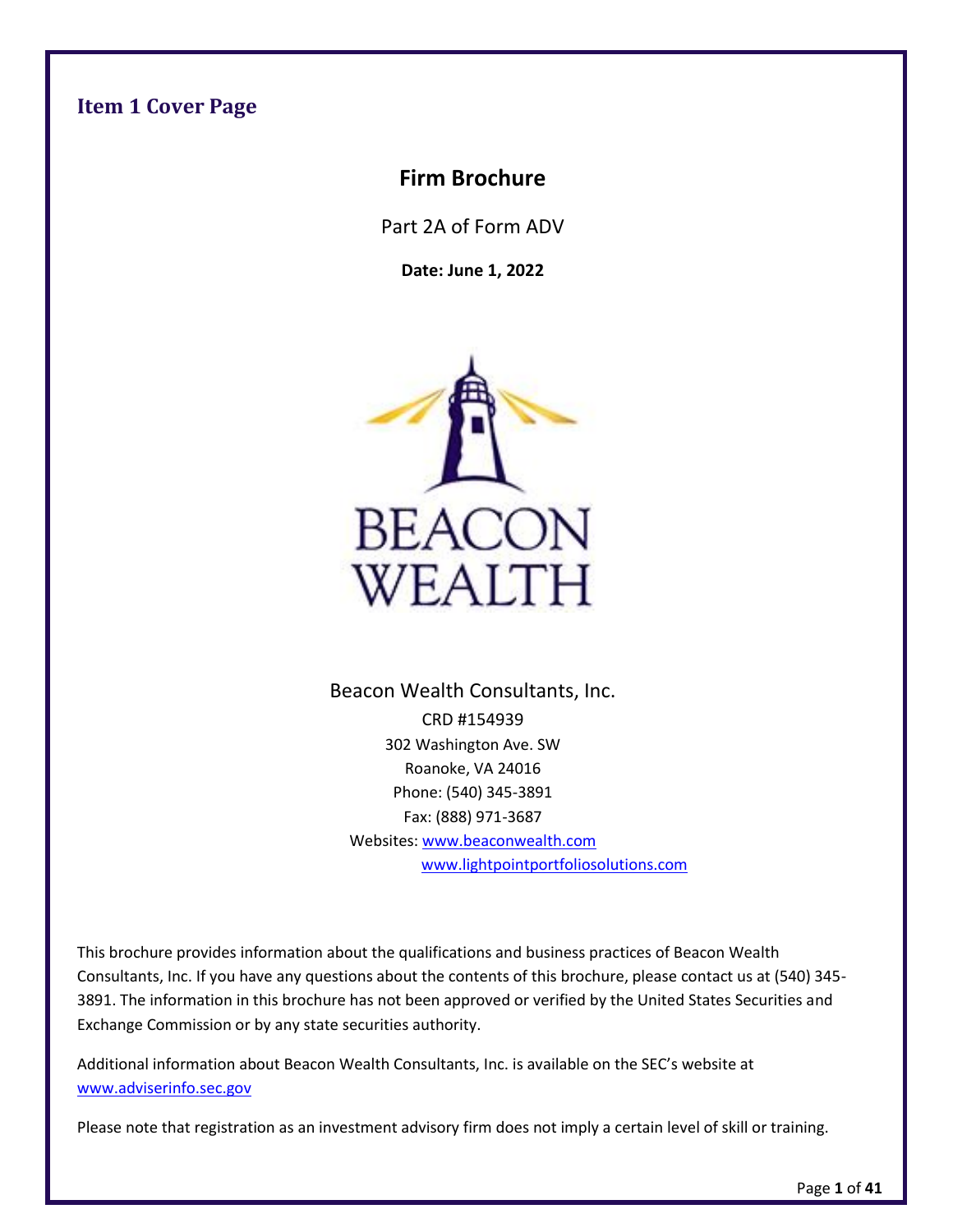## <span id="page-1-0"></span>**Item 2 Material Changes**

We have made the following material changes to our Brochure since our last annual update made on February 1, 2022.

February 1, 2022: Added IAR Scott W. Lucas

March 1, 2022:

- Added IAR David W. Black
- Investment Committee, Page 13
	- o Changed Kimberly Jenkins' title to Portfolio Manager
	- o Added Jacob Preston, Lead Financial Planner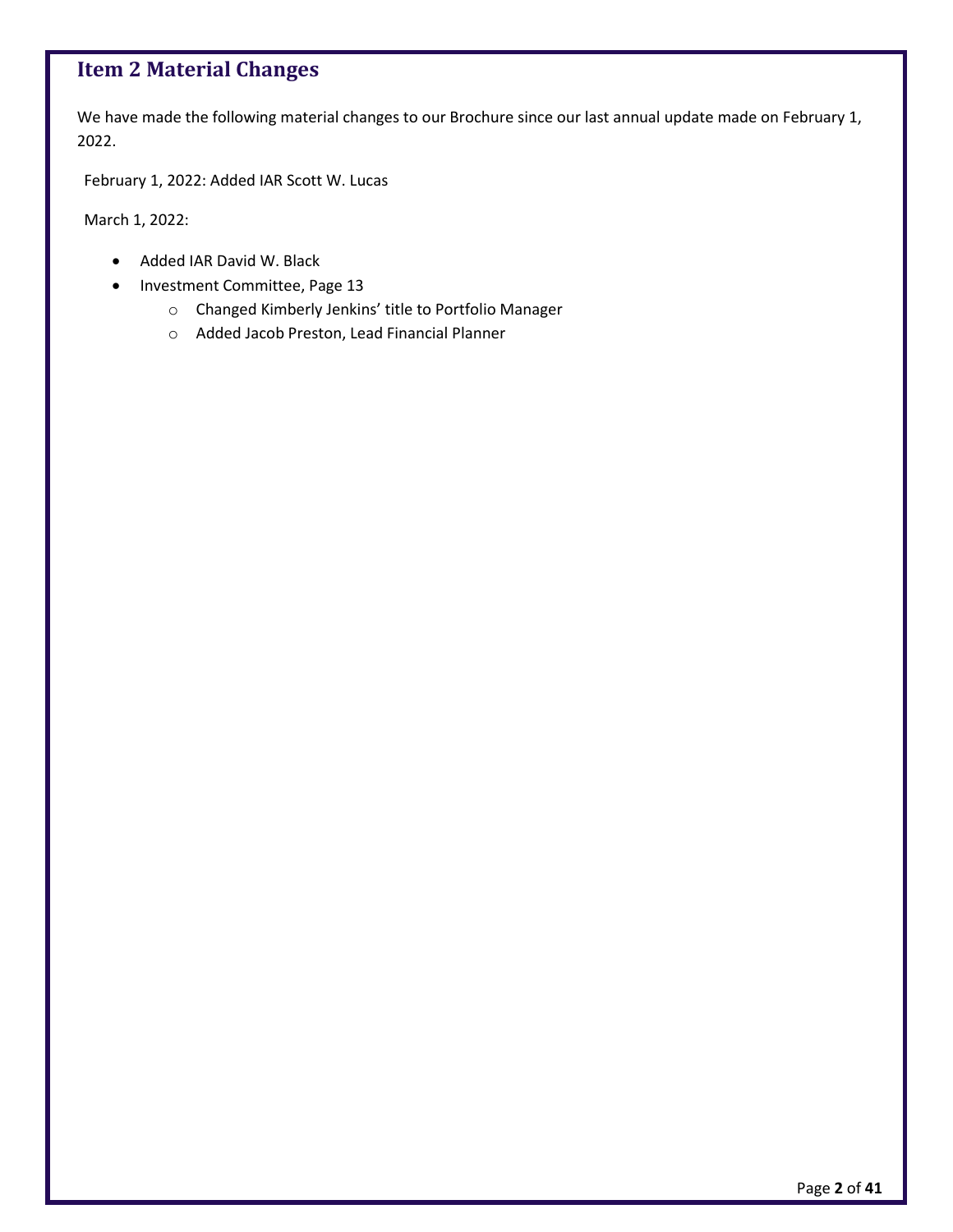<span id="page-2-0"></span>

| <b>Item 3 Table of Contents</b>            |
|--------------------------------------------|
|                                            |
|                                            |
|                                            |
|                                            |
|                                            |
|                                            |
|                                            |
|                                            |
|                                            |
|                                            |
|                                            |
|                                            |
|                                            |
|                                            |
|                                            |
|                                            |
|                                            |
|                                            |
|                                            |
| Richard S. Laymon, Jr. Brochure Supplement |
| Cassandra C. Laymon Brochure Supplement    |
| Dennis R. Gillard Brochure Supplement      |
| Kimberly D. Jenkins Brochure Supplement    |
| Jerry L. McMillan Brochure Supplement      |
| Hillary A. Sunderland Brochure Supplement  |
| Michael R. Sunderland Brochure Supplement  |
| Jacob D. Preston Brochure Supplement       |
| Scott W. Lucas Brochure Supplement         |
| David W. Black Brochure Supplement         |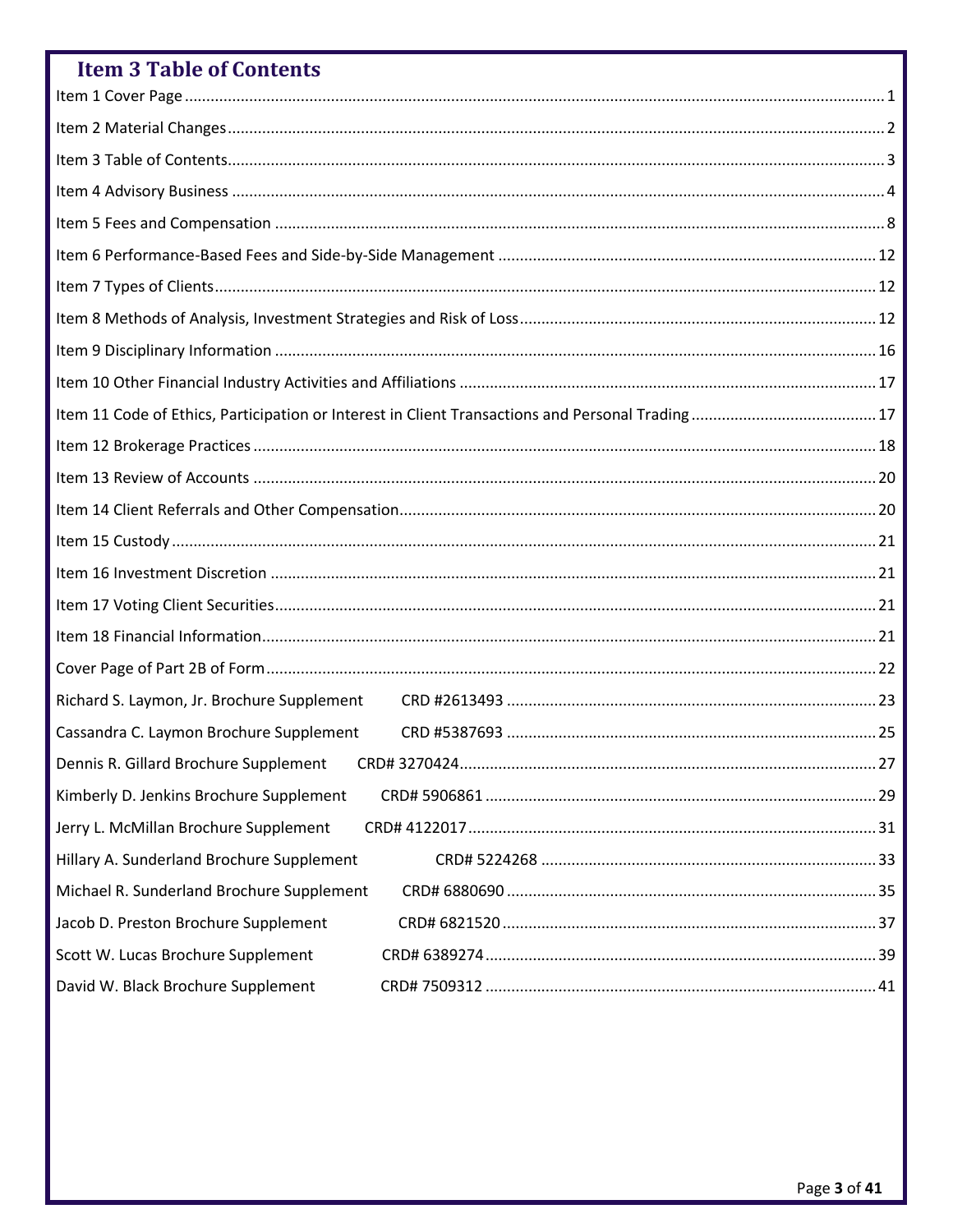## <span id="page-3-0"></span>**Item 4 Advisory Business**

#### **About the Firm**

Beacon Wealth Consultants, Inc. ("Beacon Wealth Consultants," "us" or "we") is an investment advisory firm registered with the U.S. Securities and Exchange Commission. We commenced doing business as an advisory firm in 2010. As a registered investment advisory firm, we are a fiduciary to our clients. This means we have an obligation to put client needs ahead of our own and to act in our client's best interest, without regard to financial or other interests of ourselves, a financial institution or any other affiliate, related party or other party.

Our owners are Richard S. Laymon, Jr. and Cassandra Chandler Laymon.

#### **Description of Advisory Services**

We provide investment advice including comprehensive **Wealth Management Services** that include our proprietary True Wealth Solution™, including investment in our exclusive LightPoint Portfolio Solutions™, custom financial planning and continuous investment oversight and advice. Similar services are also available on a non-discretionary, la carte basis in addition to Estate Administration & Wealth Transfer Consulting, 401(k) Advisory Service and True Wealth Legacy Coaching™. We also offer retirement plan services to plan sponsors.

Beacon Wealth Consultants, Inc. also provides the LightPoint Portfolios investment solutions on a sub-advisory basis and via model portfolios to non-affiliated investment professionals and plan sponsors. For a description of our LightPoint Portfolios, see LightPoint Portfolio Solutions™ below.

Each of these services are described more fully below.

#### *The True Wealth Solution™*

The True Wealth Solution™ is our proprietary financial planning process. It begins with The Vision Clarifier™, our discovery process that is designed to identify and understand your unique goals, financial needs and passions. It serves to bring clarity and focus to the entire planning process. The True Wealth Solution™ is designed to coordinate your finances, plot your current course, and help you clearly see where you stand relative to accomplishing established measurable goals. The True Wealth Solution™ then sets out charting a new custom strategic plan, Investment Policy Statement and portfolio design — providing a valuable framework for making wise decisions about time and money.

The True Wealth Solution is available as an a la carte planning service or bundled with our Investment Management Services (discretionary). All plans are prepared and/or reviewed by a Certified Financial Planner. The investment advisor representative will meet with you periodically, but at least once per year, either in person or virtually, to review plan progress, the performance of investments and make updates to the plan as appropriate.

#### *LightPoint Portfolio Solutions TM*

The LightPoint Portfolio Solutions™ are fully screened, Biblically Responsible Investment (BRI) portfolios designed to reflect faith and family values while pursuing competitive returns.

- LightPoint™ Mutual Fund/ETF Portfolios A strategic asset allocation program (\$25,000 minimum) that primarily utilizes mutual funds, closed end funds, and/or exchange traded products to implement a variety of investment portfolios with different risk and reward characteristics.
- LightPoint™ Select Equity Portfolios A strategic asset allocation program (\$500,000 recommended minimum) that primarily utilizes strategic asset allocation to achieve broad-market exposure with mild equity-to-fixed income and sector tilts. Securities utilized could include, but are not limited to, common stock, exchange traded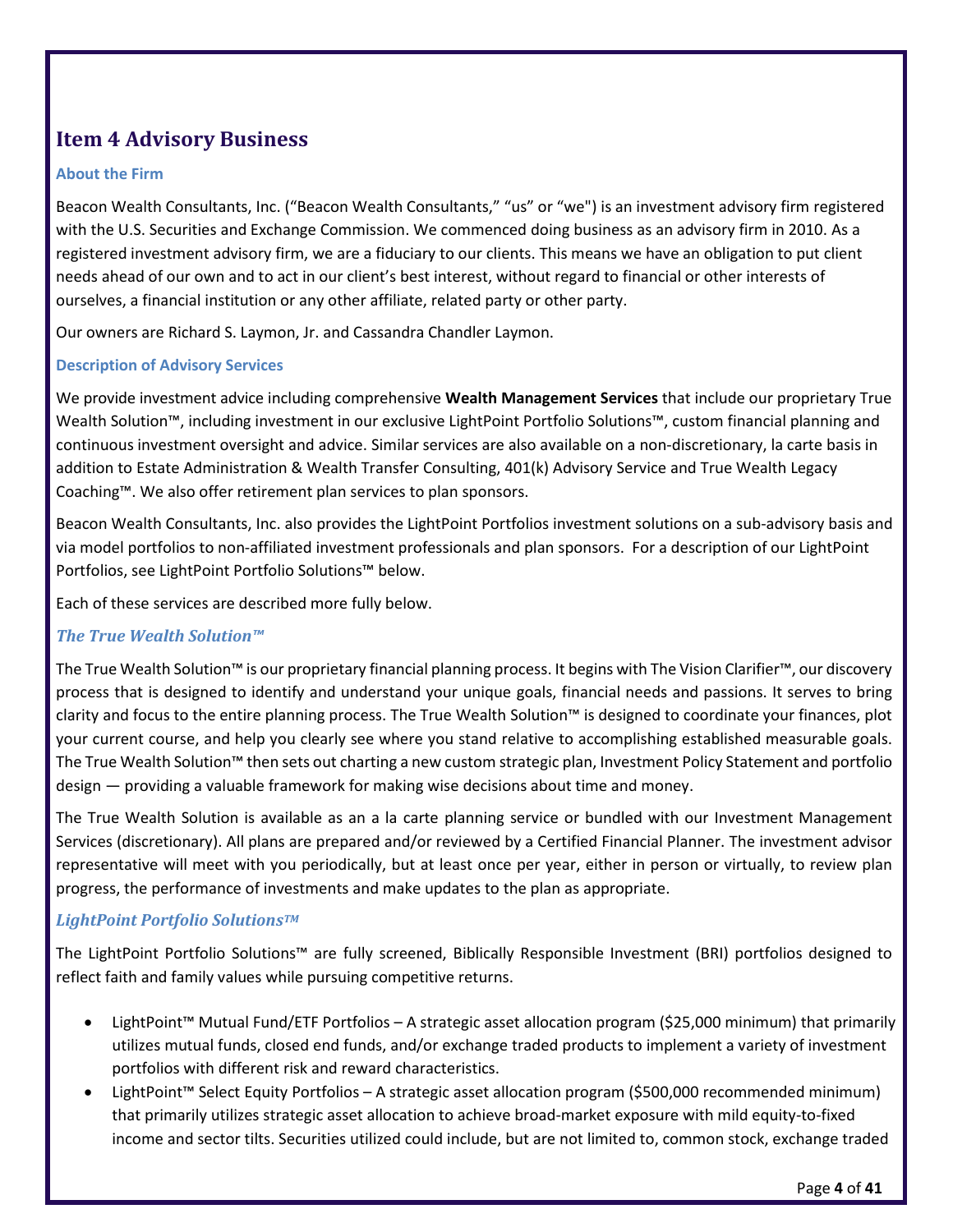products, mutual funds, closed-end funds, preferred stock, and convertible securities to implement a variety of investment portfolios with different risk and reward characteristics.

#### *Annuities*

In limited circumstances, where an annuity (fixed, equity-index, or variable) is appropriate per the client's financial plan, approved, commission-free annuities may be utilized as part of plan implementation. A standard advisory fee will apply. See Item 5 below for details.

#### *TIAA Program*

TIAA-CREF provides record-keeping and related services to employer-sponsored retirement plans and annuity products. TIAA-CREF allows us to provide asset allocation services to clients at select Institutions. These services are only available to certain legacy clients; we do not offer these services to new clients. We can view general information about TIAA products, view client account information; request forms; change premium allocations; transfer/exchange funds among like accounts within TIAA; and cancel transfer/exchanges of funds among like accounts within TIAA. The asset allocation program utilizes funds that are made available to plan participants by the plan sponsor to implement a variety of investment portfolios with different risk and reward characteristics.

#### *Small Account Program*

The Small Account Program is designed for new investors who are growing their investment assets, or larger investors who are creating legacy accounts for their heirs. The Small Account Program is an asset allocation program (\$1,000 minimum [\$25 for SIMPLE IRAs] and \$25,000 maximum) that utilizes screened, Biblically Responsible Investment (BRI) portfolios of mutual funds to implement a variety of investment objectives with different risk and reward characteristics.

#### *Basic Retainer Service*

For those who do not meet our minimum account size for the LightPoint Portfolios, we offer a basic retainer service that provides client a one-page financial plan and on-going advice for overall wealth management and investments held in unmanaged accounts or held away from the adviser. This is a completely customizable service to meet a broad range of client needs.

#### *401(k) Advisory Service*

An investment adviser representative will perform a quarterly review and provide recommendations on investment options for the client's 401(k), other employee sponsored retirement program or investment accounts that the adviser does not have the ability to place trades on behalf of the client.

#### *Estate Administration and Wealth Transfer Consulting*

Estate Administration – We are available to assist executors and trustees with the compiling and valuation of an estate's financial assets; working with custodians of those assets to transfer registration to the estate beneficiaries. This could include Collaboration with estate attorney and CPA as necessary.

Wealth Transfer Consulting – We are available to evaluate the various planning strategies and mechanisms available to effectively transfer wealth to others while still living (children, charitable organizations, etc.) to meet client's planning objectives, including the tax and financial planning implications of each. Collaboration with the attorney and CPA as needed for implementation.

#### *True Wealth Legacy Coaching™*

The True Wealth Legacy Coaching service helps guide you in assessing your current financial situation and allocating resources towards the fulfillment of your family legacy, charitable gift planning, estate, business and wealth transfer and non-financial goals. It could include conducting family retreats, the drafting of a family mission statement and ethical wills, training and mentoring the next generation of stewards, estate design, and establishing various charitable giving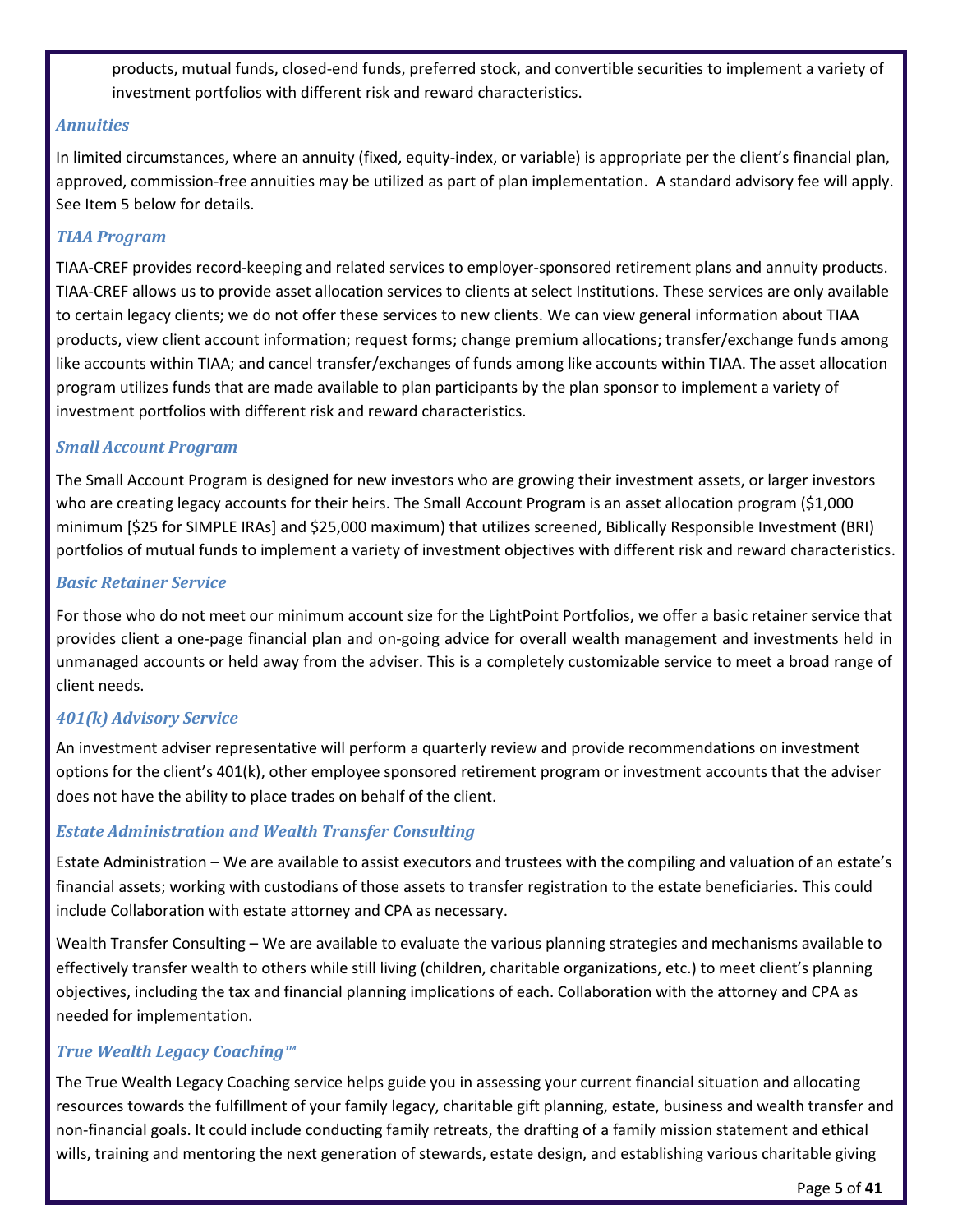vehicles as appropriate. We will provide ongoing monitoring, plan progress and implementation counsel related to achieving your long-term goals and objectives in these areas.

#### *LightPoint Kingdom(k) ®, LightPoint Kingdom(b) ® and other Retirement Plan Services*

Beacon Wealth Consultants, Inc. provides consulting and advisory services in the form of ERISA Section 3(38) fiduciary services for 401(k) qualified plans, certain defined benefit plans, non-ERISA 403(b) plans and ERISA-covered 403(b)7 plans to employers and plan sponsors for the benefit of its employee retirement plan. There is no plan size minimum. Services eligible to be selected in the Retirement Plan Consulting & Advisory Agreement include:

- o Assisting the employer or plan sponsor in the implementation of the Plan's Investment Policy Statement (IPS) or assist in creating one.
- o Plan investment due diligence, selection, monitoring, and replacement.
- $\circ$  The design and maintenance of risk-based model portfolios which are screened according to the criteria outlined in the Plan's IPS. The asset allocation program primarily utilizes mutual funds and exchange traded products to implement a variety of investment portfolios with different risk and reward characteristics.
- o Participant education and enrollment support.

Details of the specific obligations of Beacon Wealth Consultants, Inc. is provided in the Retirement Plan Consulting & Advisory Agreement and Non-ERISA Retirement Plan Consulting & Advisory Agreement between the employer or plan sponsor and Beacon Wealth Consultants, Inc. Beacon Wealth Consultants, Inc. does not provide record keeping, custodial, or Third-Party Administrator (TPA) services for the employer or plan sponsor. The employer or plan sponsor will choose providers for these services.

With respect to plans that are not participant–directed (e.g., defined benefit plans such as cash balance plans and certain defined contribution plans such as money purchase and profit-sharing plans) and that utilize Beacon Wealth's discretionary investment management services, Beacon Wealth Consultants exercises full discretion with respect to delegated assets as to the selection of fund managers and the allocation of plan assets among such managers. Beacon Wealth Consultants is responsible for monitoring the performance of the managers.

#### *LightPoint Kingdom(k)® and LightPoint Kingdom(b) ® Retirement Plan Distribution*

Beacon Wealth Consultants, Inc. provides consulting and advisory services to companies and organizations ("Plan Sponsors") eligible under current law to sponsor 401(k) retirement plans and churches and organizations eligible to sponsor 403(b) retirement plans in our LightPoint™ Portfolio Solutions model portfolios. These services are offered through an alliance with Epic Retirement Plan Services. In these arrangements, Beacon Wealth Consultants, Inc. establishes an agreement with the Plan Sponsor. The Plan Sponsor could, at its own discretion, have a separate agreement with a financial advisor that is not affiliated with Beacon Wealth Consultants. If this is the case, Beacon Wealth Consultants actions will be guided by the Plan Sponsor's investment objectives, as reported to Beacon Wealth Consultants by the client. Under these circumstances, Beacon Wealth Consultants, Inc. will coordinate with the Plan Sponsor's financial advisor but will always act in the best interest of the Plan Sponsor.

**Employer-Sponsored Retirement Accounts** If you are leaving your employer, you have various options regarding your employer sponsored retirement plan. You will be able to leave your money in the former employer's plan. You will be able to roll over the assets to a new employer's plan. It will be possible to cash out your account value and there could be tax consequences associated with that choice. You could instead opt to roll over the retirement assets into another account, and you could choose to have that account managed by Beacon Wealth Consultants. When we provide investment advice to you regarding your retirement plan account or individual retirement account, we are fiduciaries within the meaning of Title I of the Employee Retirement Income Security Act and/or the Internal Revenue Code, as applicable, which are laws governing retirement accounts. The way we make money creates some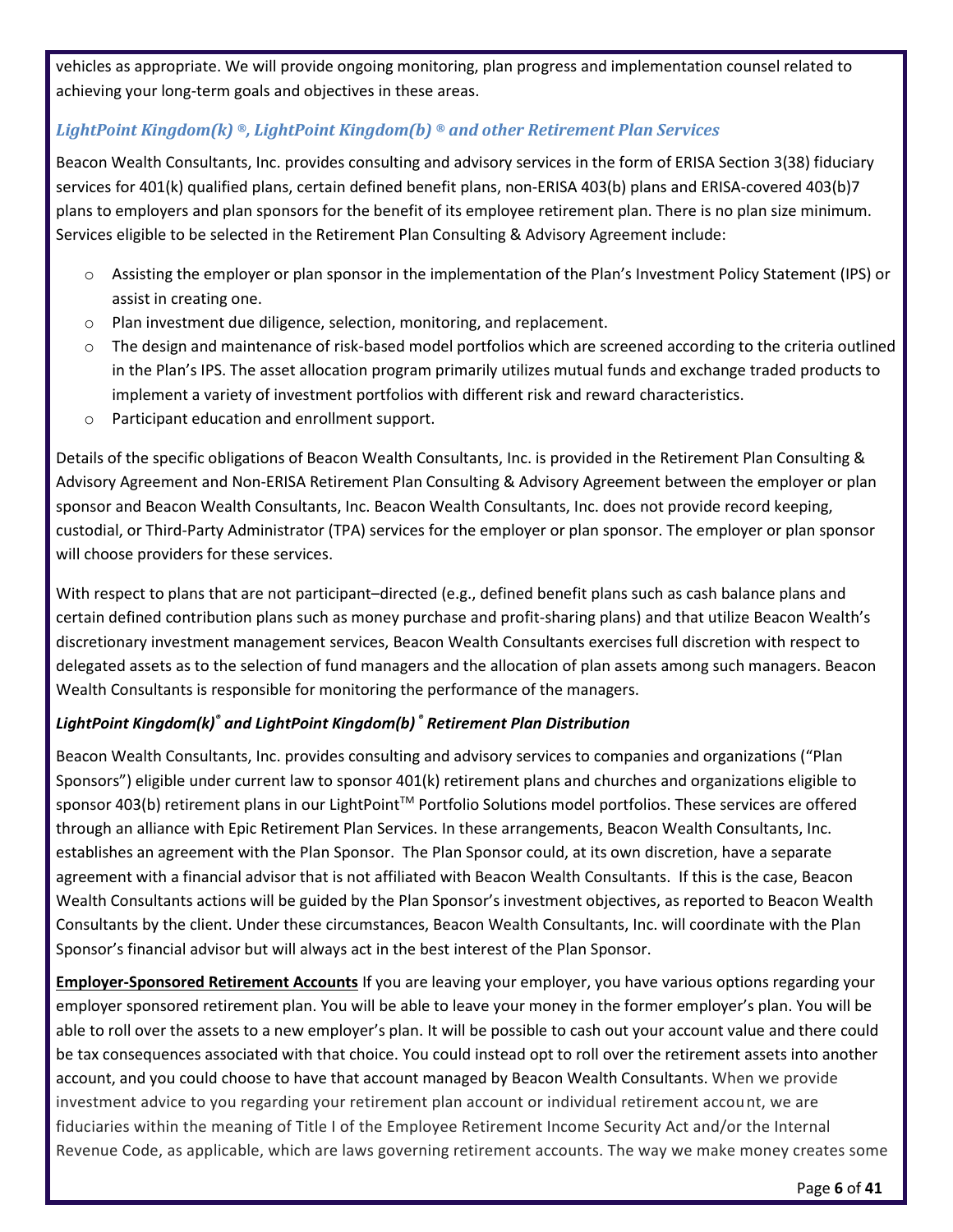conflicts with your interests, so we operate under a special rule that requires us to act in your best interest and not put our interest ahead of yours. If Beacon Wealth Consultants recommends you roll over your retirement plan or IRA into a retirement account or IRA managed by us, this creates a conflict of interest in that Beacon Wealth Consultants is acting on behalf of its best interest to receive investment advisory fees from your account. When we do this, Beacon has an obligation to document our evaluation of both plans, provide you with a copy and a written reason why rolling over is in your best interest for you to choose which option is best for you. Please ensure you have reviewed your options and made the best choice for your situation prior to making a decision about your retirement plan. You are under no obligation to rollover assets into an account managed by Beacon Wealth Consultants, Inc.

#### *LightPoint TM Portfolio Solutions Distribution - Sub-Advisory Services and Model Delivery Program*

#### *LightPointTM Portfolio Solutions Sub-Advisory Services*

Beacon Wealth Consultants provides consulting and advisory services to other registered investment advisers and investment professionals (the "primary advisers") as a sub-advisor, allowing their respective clients to invest in our LightPoint<sup>™</sup> Portfolio Solutions portfolios. In these arrangements, we establish an agreement with the advisor or advisory firm, and not directly with the investor/client. We will implement and manage an investment strategy in the client's account; however, we do not serve as the primary adviser to the client. The primary adviser will retain direct contact with the client and will manage the client relationship. We will have exclusive investment discretion as to which securities shall be purchased or sold in the sub-advised client's account in a manner consistent with the client's selected product, investment objectives, policies and restrictions (if any) and the capabilities of the broker-dealer. In order to determine whether the strategy is suitable for a client, the primary adviser and the client are responsible for ascertaining the goals and objectives of the portfolio in question. In addition, we will obtain initial documentation of the client's risk parameters and investment objectives. However, it is the responsibility of the primary adviser and/or the client to promptly notify us of any changes in financial condition of the client that would necessitate a change in the client's investment objective.

#### *LightPointTM Portfolio Solutions Model Delivery*

Beacon Wealth Consultants also participates in Model Delivery programs where we are retained by the Program Sponsor to provide a model portfolio and update the model portfolio as we make changes to our own LightPoint Portfolio Solutions portfolios. In Model Delivery programs, we do not exercise investment discretion or trade the account. Rather, the Program Sponsor maintains investment discretion for the account and may or may not elect to execute any or all of the purchase or sale transactions that we recommend. Furthermore, in Model Delivery arrangements, the Program Sponsor is responsible for determining the timing of transactions, execution venue, and other decisions relating to the trade execution. Additionally, Program Sponsors may accept individualized client investment guidelines and restrictions on the management of the account. As a result, there is expected to be material performance differences between account performance in Model Delivery programs and our LightPoint Portfolio Solutions portfolios.

As a model portfolio adviser in a managed account platform, we provide recommendations and investment advice regarding model portfolios which is delivered and administered by a platform to other investment professionals that have either "wrap" fee or non-wrap managed account programs. We receive fees from the providers of such platforms based on the amount of assets managed using our model portfolios. A wrap fee program is considered any arrangement under which clients receive investment advisory and securities brokerage services for a specified fee or fees not based upon transactions in their accounts. Beacon Wealth Consultants does not, however, serve as the sponsor of any wrap fee programs.

As of December 1, 2021, our discretionary assets under management were \$172,520,500. We tailor our advisory services to the individual needs of clients based upon the information you provide to us during our meetings. Clients could impose restrictions on investing in certain securities.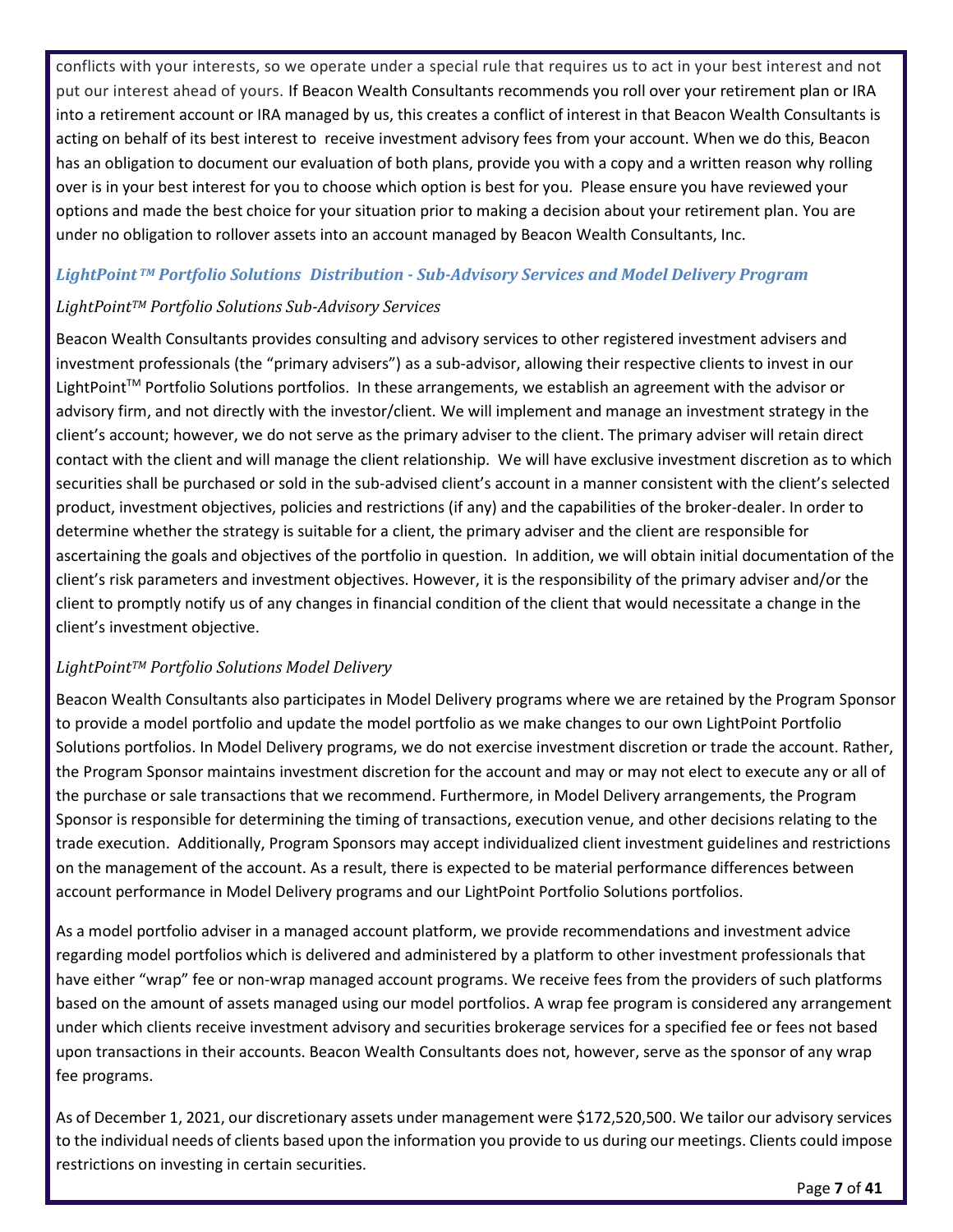## <span id="page-7-0"></span>**Item 5 Fees and Compensation**

#### *Wealth Management Services*

Fees for The True Wealth Solution™ financial planning service are included in our comprehensive Wealth Management Services (see below). Alternatively, it is offered on an a la carte basis as a One-time Comprehensive Financial Plan charged at a rate equal to 1% of net worth or \$1500, whichever is higher, for planning-only engagements. Reviews and updates to these plans will be billed at \$300 per hour. Financial plans are delivered to the client within 120 days unless otherwise discussed with the client. If arrangements for plan delivery to the client are adjusted, fees will be scheduled so that we do not receive \$1,200 or more for services not provided within a six (6) month period.

#### *Wealth Management Services*

The annual fee will be based on a linear fee schedule with accounts aggregated as a household as directed in Exhibit A of the Investment Advisory Agreement. Please review the fee schedule within your advisory agreement. Our standard fee schedule is:

| Household Portfolio           | Advisory &     |
|-------------------------------|----------------|
| Value(breakpoint):            | Management Fee |
| $$0 - $100,000$               | 2.00%          |
| \$100,000.01 - \$250,000      | 1.50%          |
| \$250,000.01 - \$500,000      | 1.40%          |
| \$500,000.01 - \$1,000,000    | 1.25%          |
| \$1,000,000.01 - \$2,000,000  | 1.00%          |
| \$2,000,000.01 - \$5,000,000  | 0.85%          |
| \$5,000,000.01 - \$10,000,000 | 0.75%          |
| Over \$10,000,000             | 0.65%          |

As an example, a client with a household value of \$251,000 would pay 1.40% annual advisory and management fees. The fee will be charged quarterly in advance based on the managed value of each account on the last day of the prior billing period. Fees are prorated for contributions and withdrawals of \$1,000 or more made during a billing quarter. If management begins after the start of a quarter, fees will be prorated accordingly. With client authorization, unless other arrangements are made, fees are normally debited directly from client account(s).

Adviser has established a minimum initial household portfolio value of \$50,000. Exceptions to this minimum (further explained in Item 7) will be based on the client's desire for our bundled services and their understanding of the fees. These exceptions are at the sole discretion of the adviser. Unless stated otherwise, if you also have an account with Beacon Wealth Consultants that is custodied at custodian other than Charles Schwab & Co., Inc. (e.g., an account at Lincoln Financial, Allianz Life Insurance Company of North America or Security Benefit Life Insurance Company), the account will not be included in your household portfolio value used to determine your fee breakpoint. Termination is upon written notice.

Accounts closed mid quarter will be reimbursed the pro rata share of the unused advisory fees for the final quarter. This will be paid directly into the account. You could terminate our services within 5 business days of signing our investment advisory agreement and receive a full refund of any pre-paid advisory fees. Termination is upon written notice. Similar services could be available for lower fees. Please discuss your circumstances with your adviser as not all accounts are suitable as managed accounts.

Accounts held in the Teachers Insurance & Annuity Association and the College Retirement Equities Fund (TIAA Program) are included in the calculation of the household portfolio value. Accounts are subject to the lower of the fee schedule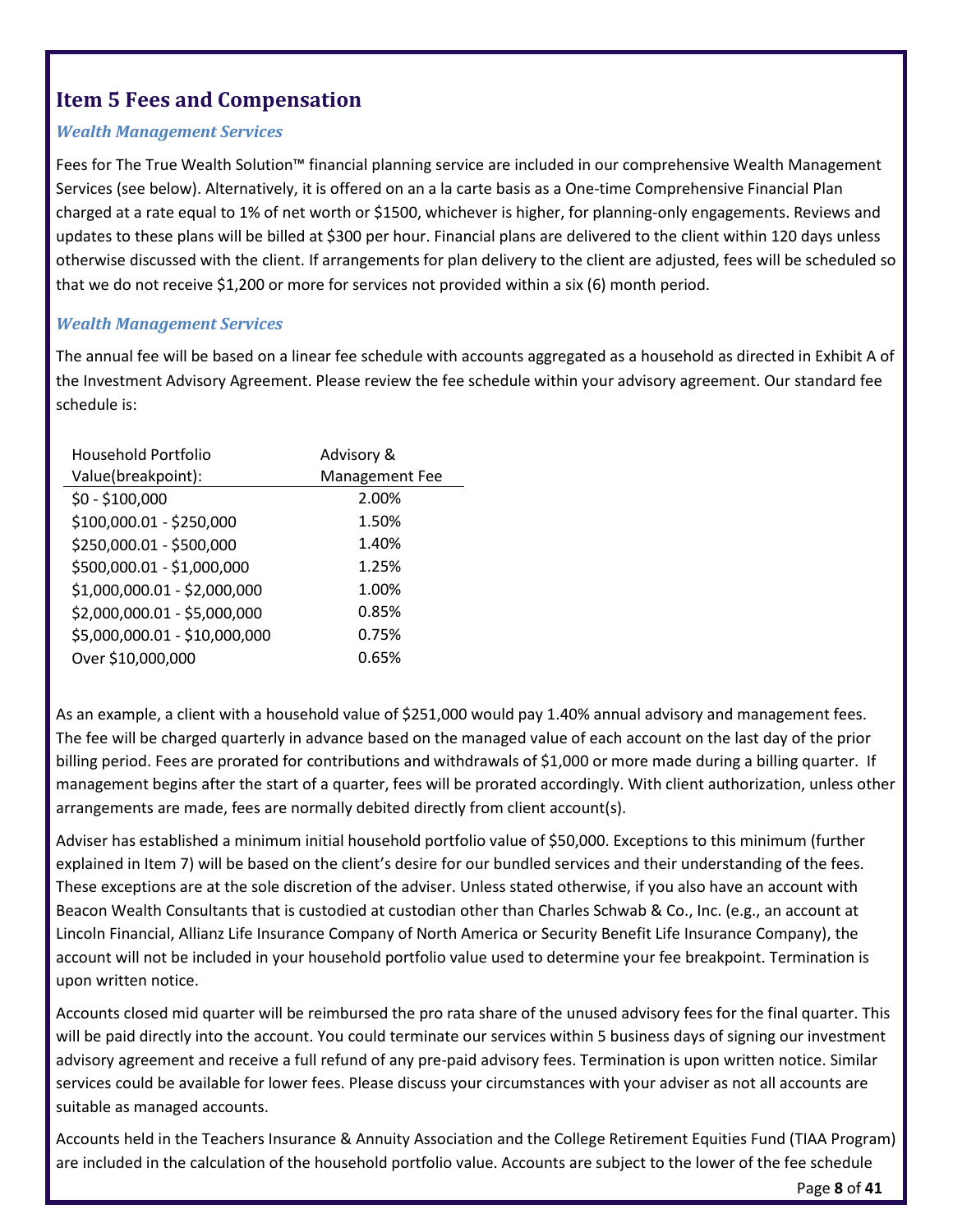listed above and the fee cap established by the Client's TIAA Institution. Fee calculations are based on the total accumulation within the contract(s). However, actual deductions could only be made from permissible funds/accounts within the contracts. The fee will be charged quarterly in advance based on the value of the account on the last day of the prior billing period. Similar services could be available for lower fees. All Fees are deducted directly from your account by TIAA. Adviser has established a minimum initial household portfolio value of \$50,000. Exceptions to this minimum (further explained in Item 7) will be based on the clients' desire for our bundled services and their understanding of the fees. These exceptions are at the sole discretion of the adviser. Accounts closed mid quarter will be reimbursed the pro rata share of the unused advisory fees for the final quarter. This will be paid directly into the account. You could terminate our services within 5 business days of signing our investment advisory agreement and receive a full refund of any pre-paid advisory fees. Termination is upon written notice.

Accounts held with Nationwide/Jefferson National will pay the standard Nationwide/Jefferson National fee, as disclosed in the application paperwork from Nationwide/Jefferson National plus a 1% management fee to Beacon Wealth Consultants. The fee will be charged quarterly in advance based on the value of each account on the last day of the prior billing period. Similar services could be available for lower fees. All Fees are deducted directly from your account by Jefferson National. Jefferson National pays Beacon Wealth Consultants the above referenced fee and the client pays no additional fees to Beacon Wealth Consultants for this service. Adviser has established a minimum initial household portfolio value of \$50,000. Exceptions to this minimum (further explained in Item 7) will be based on the clients' desire for our bundled services and their understanding of the fees. These exceptions are at the sole discretion of the adviser. Accounts closed mid quarter will be reimbursed the pro rata share of the unused advisory fees for the final quarter. This will be paid directly into the account. You could terminate our services within 5 business days of signing our investment advisory agreement and receive a full refund of any pre-paid advisory fees. Termination is upon written notice.

Accounts held with Lincoln Financial, Allianz Life Insurance Company of North America and Security Benefit Life Insurance Company will pay the respective company's standard fee, as disclosed in the company's application paperwork plus 0.5% advisory fee to Beacon Wealth Consultants. The fee will be charged quarterly in advance based on the value of each account on the last day of the prior billing period. Similar services could be available for lower fees. For all Fees that are deducted directly from your account by the issuing company, the company will then pay Beacon Wealth Consultants the above referenced fee. Adviser has established a minimum initial household portfolio value of \$50,000. Exceptions to this minimum (further explained in Item 7) will be based on the clients' desire for our bundled services and their understanding of the fees. These exceptions are at the sole discretion of the adviser. Accounts closed mid quarter will be reimbursed the pro rata share of the unused advisory fees for the final quarter. This will be paid directly into the account. You could terminate our services within 5 business days of signing our investment advisory agreement and receive a full refund of any pre-paid advisory fees. Your account at Lincoln Financial, Allianz Life Insurance Company of North America and Security Benefit Life Insurance Company will not be included in your household portfolio value used to determine your fee breakpoint. Termination is upon written notice.

#### *Basic Retainer Service*

The fee for this service is \$300 per quarter. These fees are charged quarterly in advance. You will be invoiced quarterly in advance and could stop service at any time. If you decide to stop services after you pay for the quarter, but before services are delivered, you will be refunded based on the percentage of agreed upon services that have not been completed. Termination is upon written notice.

#### *401(k) Advisory Services*

The annual fee as a percentage of assets under advisement is 1.0% or a minimum of \$1,000 annually, whichever is greater. You will be invoiced quarterly in advance and could stop service at any time. If you decide to stop management after you pay for the quarter, but before services are delivered, you will be refunded. Termination is upon written notice.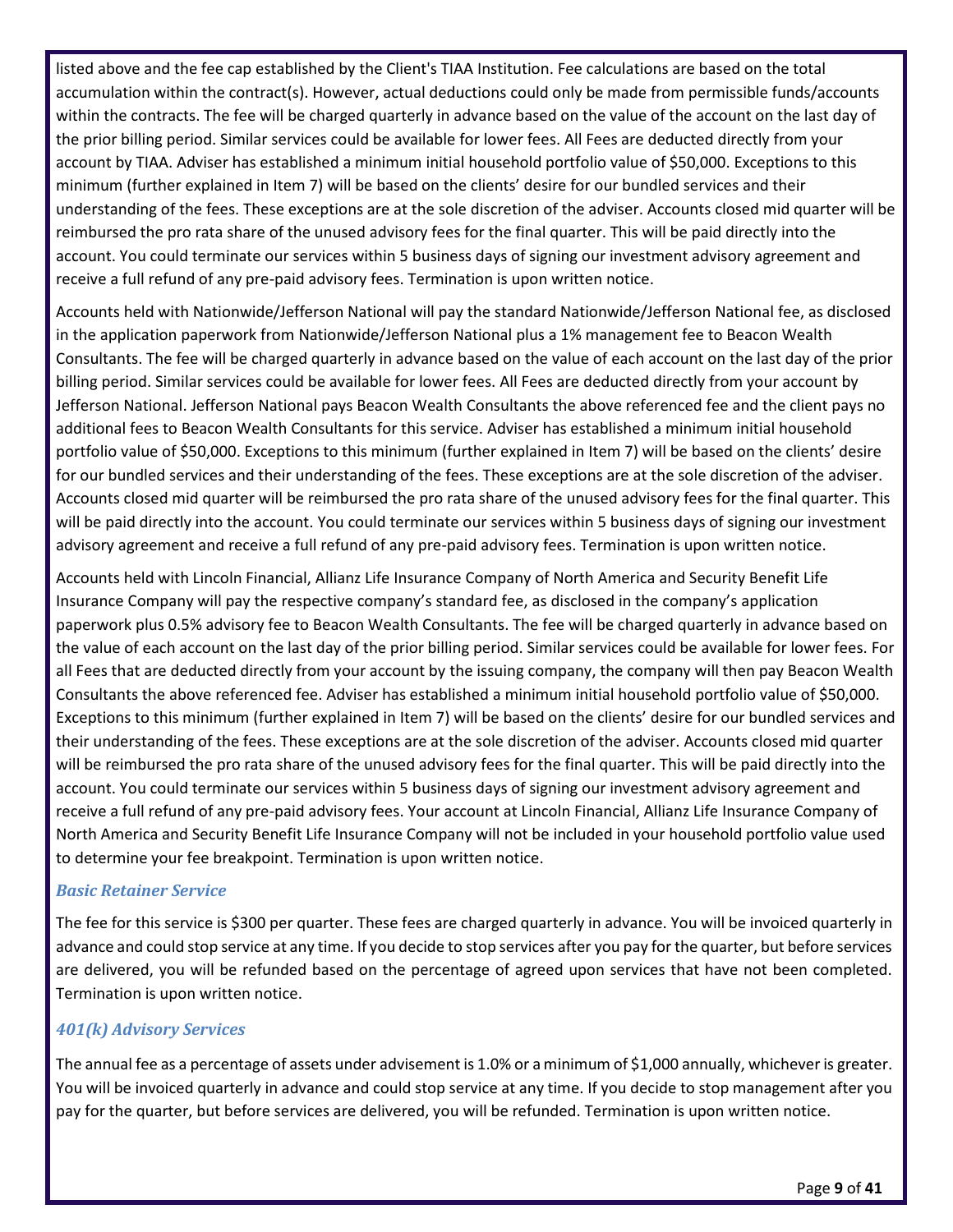#### *Estate Administration and Wealth Transfer Consulting*

We offer estate administration and wealth transfer consulting for an hourly rate of \$250 per hour. Services are invoiced in arrears as services are provided. Termination is upon written notice.

#### *True Wealth Legacy Coaching™*

The fee for True Wealth Legacy Coaching is a fixed fee, and ranges between \$3,500 and \$35,000 annually depending upon the scope of services requested and the size and complexity of the estate. You will be invoiced quarterly in advance and could stop service at any time. If you decide to stop Coaching after you pay for the quarter, but before services are delivered, you will be refunded based on the percentage of agreed upon services that have been completed. Termination is upon written notice.

#### *Fees for Retirement Plan Services*

Retirement Plans through Epic Retirement Plan Services (Epic RPS) are billed quarterly in advance based on the fee schedule below:

|                                                                            | Beacon Wealth | <b>IAR Consultant</b> | <b>Total Beacon</b> |
|----------------------------------------------------------------------------|---------------|-----------------------|---------------------|
| Plan AUM                                                                   | Platform Fee  | Fee                   | Fees                |
| *\$0 - \$500,000                                                           | 0.30%         | 1.00%                 | 1.30%               |
| \$500,000.01 - \$1,000,000                                                 | 0.30%         | 0.75%                 | 1.05%               |
| \$1,000,000.01 - \$2,500,000                                               | 0.30%         | 0.65%                 | 0.95%               |
| \$2,500,000.01 - \$5,000,000                                               | 0.25%         | 0.50%                 | 0.75%               |
| \$5,000,000.01 - \$10,000,000                                              | 0.20%         | 0.40%                 | 0.60%               |
| Over \$10,000,000                                                          | Negotiable    | Negotiable            | Negotiable          |
| $*$ All plans have a minimum annual fee of $\zeta$ 800 plus 1% Advisor Eee |               |                       |                     |

All plans have a minimum annual fee of \$800 plus 1% Advisor Fee.

No increase in the Fees shall be effective without prior written notification to the Plan Sponsor.

Epic RPS administrative and recordkeeping fees and custodial fees are disclosed separately on the EPIC Plan fee disclosure within the EPIC plan document. Beacon Wealth Consultants' Fees are disclosed on our Retirement Plan Investment Consulting and Advisory Agreement. Plan AUM is based on the fair market value of the account assets on the last day of the previous quarter as valued by the custodian. Mutual fund and exchange traded funds incur management fees and other operating fees and expenses which are in addition to the fees paid to Beacon Wealth Consultants.

The fee for the initial quarter or for any partial quarter shall be calculated on a pro-rata basis for the period. If the Agreement is terminated prior to the end of a quarter, Beacon Wealth Consultants shall reimburse the Plan Sponsor or the Plan, as the case may be, for the amount of any unearned fees, as determined by the Agreement, for that quarter. Termination is upon written notice.

Fees could be deducted directly from the Plan account by Epic RPS. You could authorize the Plan's recordkeeper (or other custodian of the Plan's assets) to remit the fees directly to Beacon Wealth Consultants, Inc. from Plan assets in accordance with the agreement with the recordkeeper or custodian, as the case may be. Fees could also be paid directly from the Plan sponsor. Notwithstanding the Plan's obligation to pay fees, the Plan Sponsor could elect within its sole discretion to pay any or all fees to Beacon Wealth Consultants in lieu of payment by the Plan; provided that any fees remaining unpaid after thirty (30) days from the date of invoice shall be due and payable immediately by the Plan.

The IAR consultant will be compensated for their advisory services for maintaining ongoing services to the client. The fee could be paid from plan assets and/or paid by the Plan Sponsor.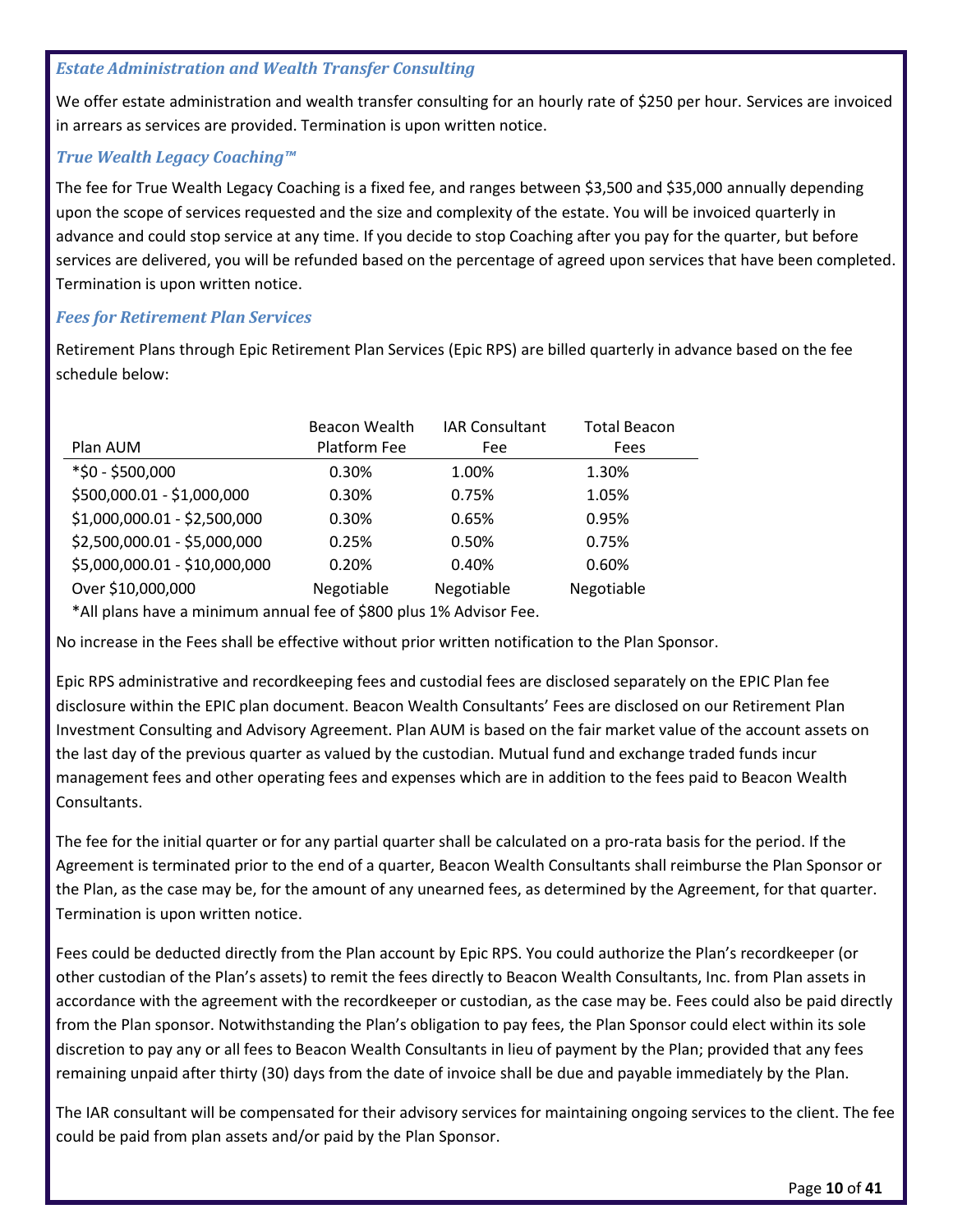We do not provide record keeping, custodian or Third-Party Administrator (TPA) services for the employer or plan sponsor. Custodial services provided by Schwab or Matrix. TPA services provided by Epic RPS.

#### *Fees for LightPoint Kingdom(k)® and LightPoint Kingdom(b)® Fiduciary Services*

Fees for the distribution of the LightPoint Kingdom(k)™ and LightPoint Kingdom(b)™ Retirement Plans through subadvisory agreements with outside advisors are billed quarterly in advance based on the fee schedule below.

|                               | Sub-Advisory |
|-------------------------------|--------------|
| Plan AUM                      | Fee          |
| *\$0 - \$500,000              | 0.30%        |
| \$500,000.01 - \$1,000,000    | 0.30%        |
| \$1,000,000.01 - \$2,500,000  | 0.30%        |
| \$2,500,000.01 - \$5,000,000  | 0.25%        |
| \$5,000,000.01 - \$10,000,000 | 0.20%        |
| Over \$10,000,000             | Negotiable   |

\*All plans have a minimum platform fee of \$800 per year. Beacon Wealth's Fees for plans in excess of \$10,000,000 are negotiable.

#### *LightPointTM Portfolio Solutions Distribution*

#### *Sub-Advisory Services Fees*

Our sub-advisory fees for implementation of the LightPoint Portfolio Solutions<sup>TM</sup> are billed quarterly in advance based on the fee schedule below. Fees are prorated for contributions and withdrawals of at least \$1,000 made during a billing quarter. If management begins after the start of a quarter, fees will be prorated accordingly. These fees are tiered based on client total household investment. You should see the primary adviser's Form ADV Part 2A for more information regarding its fees, as fees will vary by adviser. Beacon Wealth Consultants will calculate the sub-advisory fee and the primary advisor's management fee, which will be combined and deducted from the client's account. Beacon Wealth Consultants is responsible for paying over the primary advisor's management on behalf of the client.

An account minimum of \$50,000 applies to all accounts which we sub-advise.

|                          | Sub-Advisory | Sub-Advisory      |
|--------------------------|--------------|-------------------|
| Household AUM            | MF/ETF Fee   | Select Equity Fee |
| First \$100,000          | 0.45%        | 0.55%             |
| Next \$150,000           | 0.40%        | 0.50%             |
| Next \$250,000           | 0.35%        | 0.45%             |
| Next \$500,000           | 0.30%        | 0.40%             |
| Next \$1,000,000         | 0.25%        | 0.35%             |
| Amounts Over \$2,000,000 | 0.15%        | 0.25%             |

#### *Model Delivery Program Fees*

We receive a percentage fee from the providers of such platforms based on the amount of assets managed using our model portfolios. Fees are assessed based on the value of the assets at the close of the prior month and the amount of compensation is negotiated with the Program Sponsor of the client's account and typically range up to 0.25%. Our fees are generally payable quarterly in arrears unless negotiated differently with the Program Sponsor. The contracts that clients enter into with the Program Sponsors contain the total investment advisory fee, termination provisions, and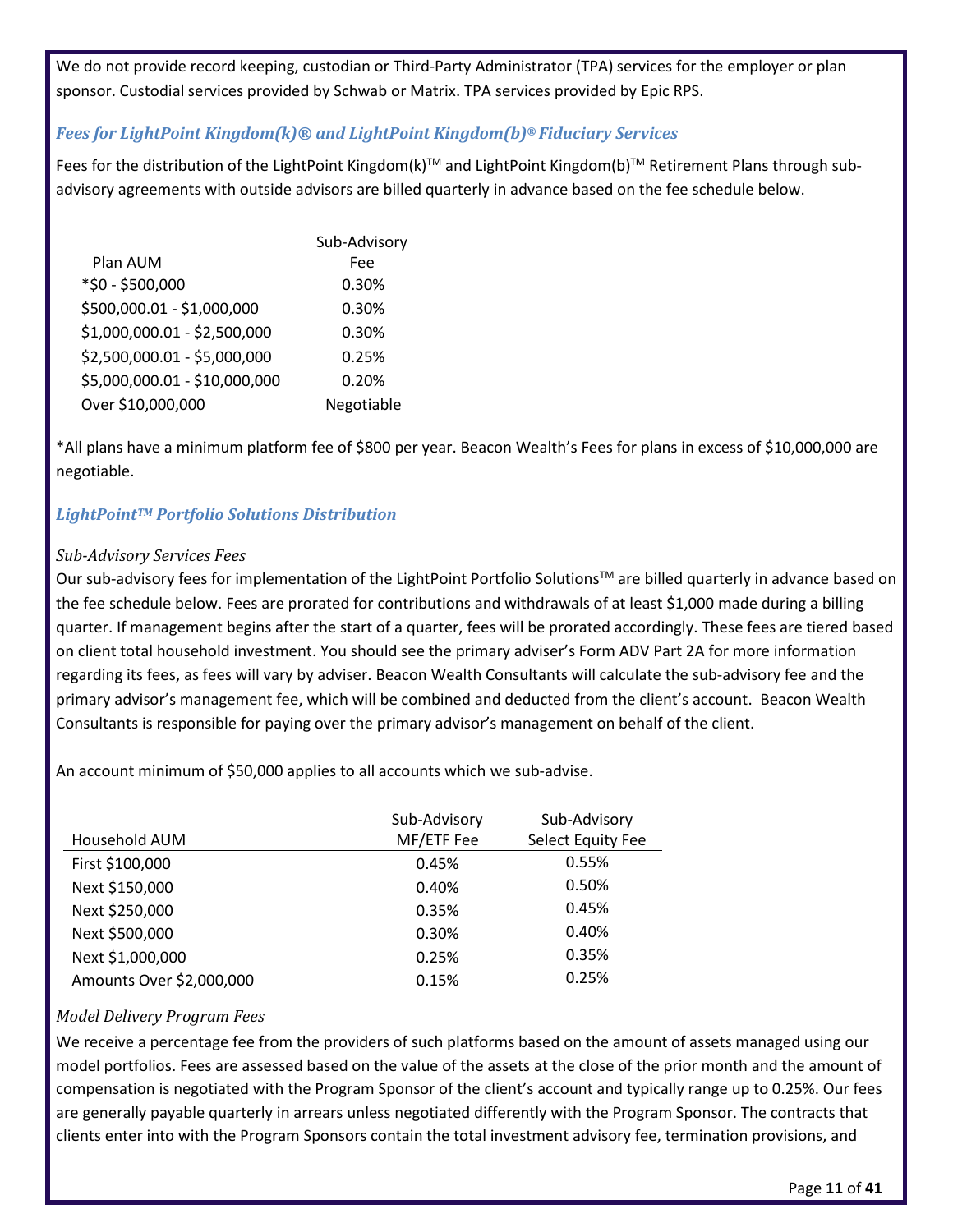refund provisions. You should review the Program Sponsor's contract and the applicable Wrap Fee Program Brochure prior to opening an account with a Program Sponsor.

#### *Other information concerning services and fees*

The advisory fees outlined in this disclosure represent the fees for our services only. Our fees are not based upon a share of capital gains or capital appreciation of the funds of any portion of the funds of an advisory contract (no performancebased fees). Custodial fees and transaction costs will typically be charged separately by the custodian of your assets(unless in a wrap program) and are disclosed on the account opening paperwork from your custodian.

The investment advisory fee does not cover any fees charged by the SEC or U.S. or foreign stock exchanges based on the sale of any security, any special account fees imposed by the custodian (such as IRA maintenance fees), wire transfer fees, transfer of assets upon termination of the account or any internal management or operating fees (including potential redemption fees) or expenses imposed or incurred by a mutual fund, closed end fund, or exchange traded product in which the client's account could be invested or any special requests by the Client.

Fees could be discounted or negotiated at Beacon Wealth Consultants' sole discretion. Certain existing clients could be billed under fee schedules that are not described in this Brochure. The applicable fee schedule is set forth in your investment advisory agreement with us and could be changed by us on 30 days' prior notice. We could modify our fee schedule at any time, either generally for a class of accounts or on a case-by-case basis.

As an accommodation to a client, we could permit a client to deposit cash or other securities in their account or, alternatively, at the client's discretion, in a separate account established with the custodian, for which we do not provide asset allocation or portfolio management services. We do not charge an advisory fee on such unmanaged Assets.

## <span id="page-11-0"></span>**Item 6 Performance-Based Fees and Side-by-Side Management**

We do not accept performance-based fees nor do we engage in side-by-side management.

## <span id="page-11-1"></span>**Item 7 Types of Clients**

We generally provide investment advice to individuals, trusts, estates, charitable institutions, business entities, pension and profit-sharing plans. All programs (other than LightPoint Kingdom(k)™) are available to these different types of investors, subject to certain minimum investment amounts as described in Item 5 - Fees and Compensation.

#### *Minimum Account Size*

With some exceptions, the minimum portfolio value eligible for Comprehensive Wealth Management services is \$50,000. Beacon Wealth Consultants, in its sole discretion, has the discretion to accept clients with smaller portfolios based upon certain criteria including anticipated future earning capacity, anticipated future additional assets, the dollar amount of assets to be managed, related accounts, account composition, pre-existing client, account retention and pro bono activities. Households that drop below the minimum household value are subject to termination at the adviser's discretion.

## <span id="page-11-2"></span>**Item 8 Methods of Analysis, Investment Strategies and Risk of Loss**

In addition to the information below, see the response to Item 4 - Advisory Business for the methods of analysis and investment strategies in each of the services offered by Beacon Wealth. Investing in securities involves risk of loss that clients should be prepared to bear.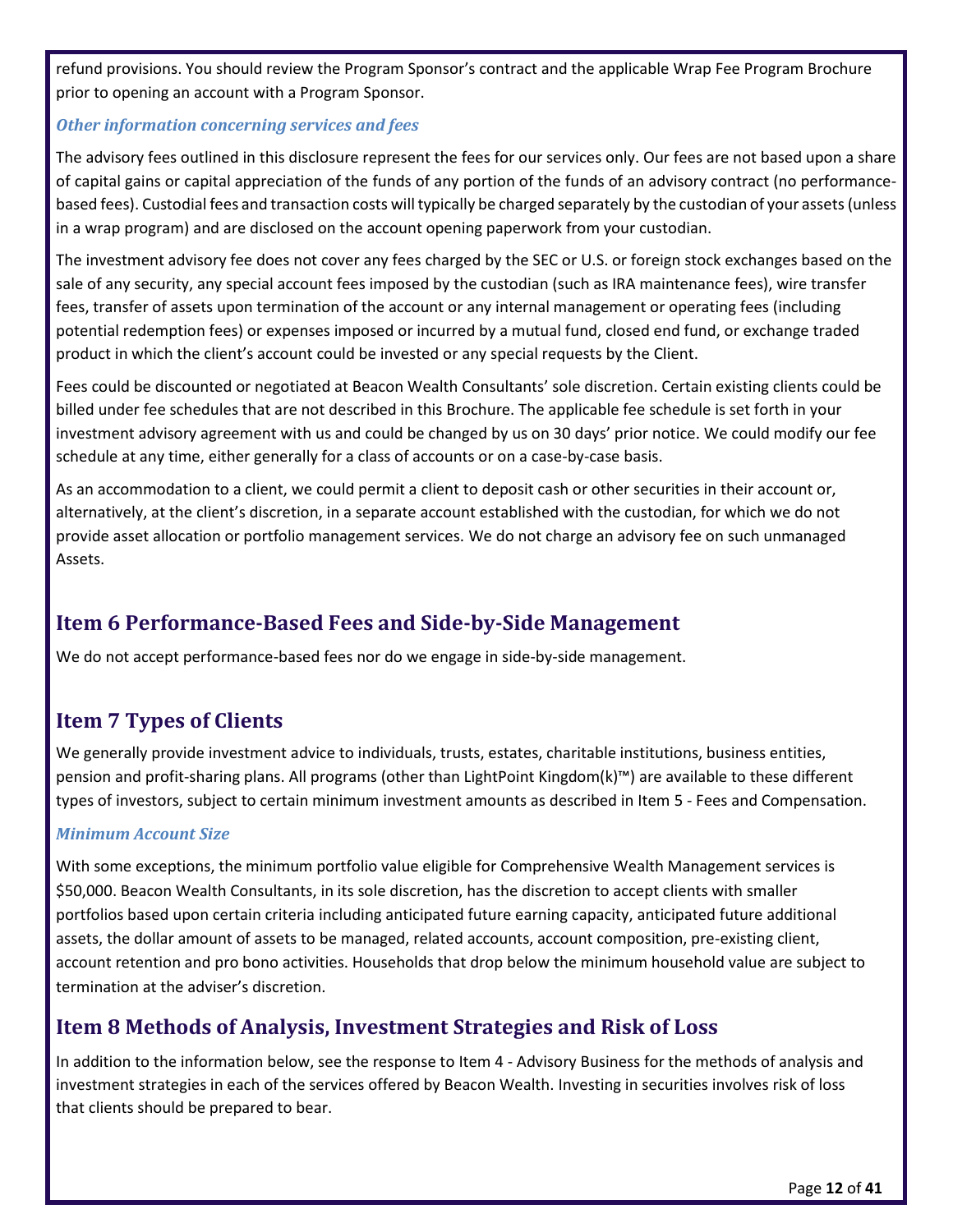#### *Investment Committee*

We utilize an Investment Committee ("Committee") to govern the investment advisory process. The Committee is currently comprised of Hillary Sunderland, CFA®, CKA® (Chief Investment Officer), Rick Laymon, CFP®, CKA®, AIF® (Chief Executive Officer), Cassandra Laymon, MBA, CFP®, CKA®, CPFA® (President), Kimberly Jenkins, CFP®, CIMA®, CKA® (Portfolio Manager) and Jacob Preston, CFP®, (Lead Financial Planner). Members of the Committee conduct, review and analyze research, participate in conference calls, industry conferences, and meetings with fund and investment portfolio managers.

The Committee meets regularly to determine forward-looking portfolio positioning, to determine key investment themes, to construct asset allocation models, and to select securities and/or managers for inclusion in the models. In following its asset allocation process, Beacon Wealth Consultants, Inc. strives to achieve the client's return objectives given the client's risk tolerance based on the Committee's views of the macro economy, investment themes, and fundamental and technical analysis. The Committee uses the following sources of information for analysis and recommendations:

- Research prepared by third parties
- Proprietary investment research
- Corporate ratings services
- Fund prospectuses
- Morningstar® reports
- Company filings

It is important to note that no methodology or investment strategy is guaranteed to be successful or profitable.

#### *Investment Options*

Beacon Wealth Consultants, Inc. uses a risk tolerance questionnaire and assessment methodology to assist in developing a recommendation or suggested investment strategy for each client.

In the LightPoint Kingdom(k)<sup>®</sup> and LightPoint Kingdom(b)<sup>®</sup> programs, Beacon Wealth Consultants, Inc. provides a risk tolerance questionnaire which the Plan sponsor could make available to Plan participants to assist them in selecting an investment strategy. Beacon Wealth Consultants, Inc. does not provide a recommendation to Plan participants.

Rebalancing of each strategy occurs at the discretion of the Chief Investment Officer and is based upon several factors including but not limited to the general dynamics of the equity markets, the levels of cash within the strategy, tax consideration for underlying clients and the overall cost of rebalancing.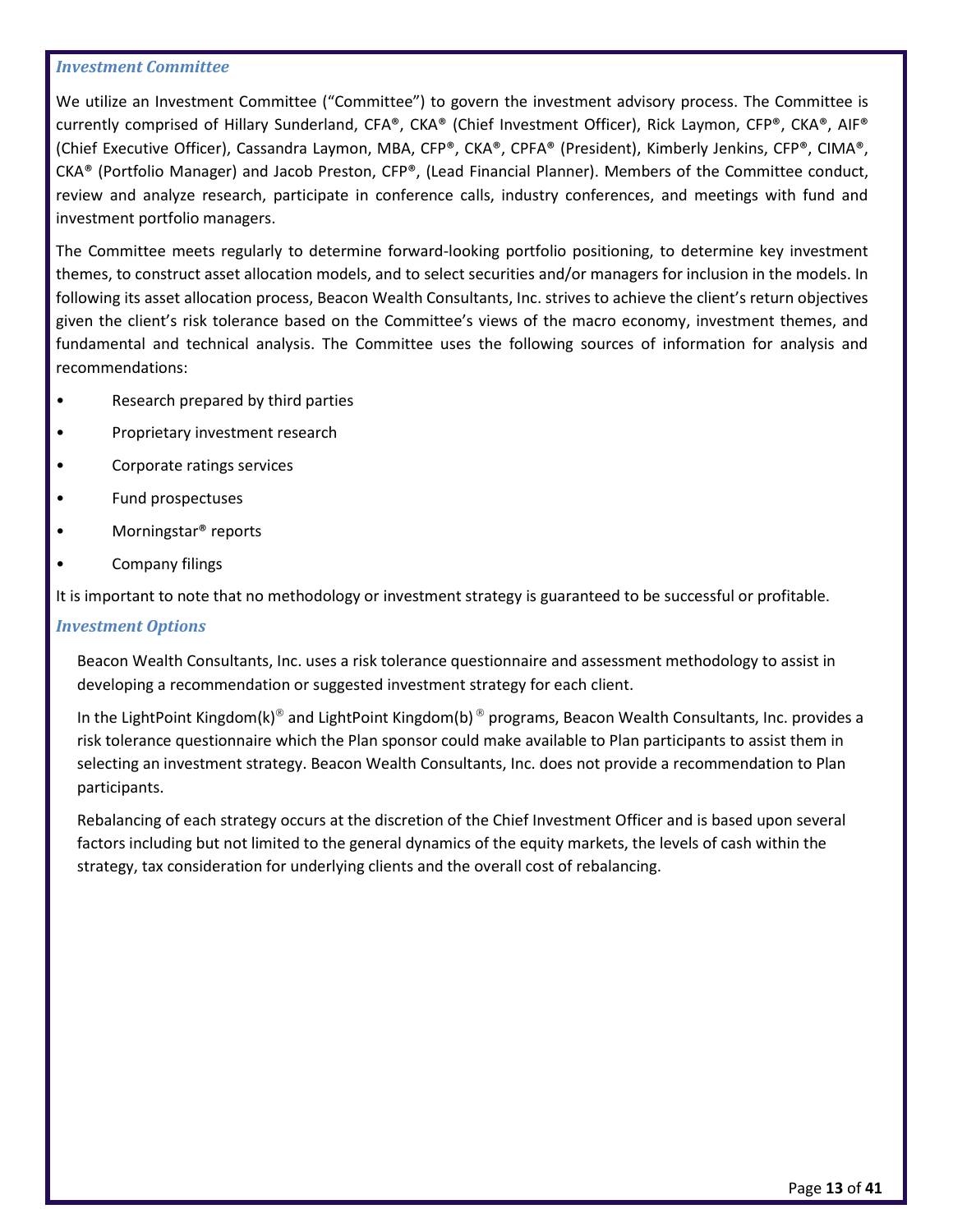| <b>Model Objective</b>     | <b>Description</b>                                                                                                                                                                                                                                                                                                                                                                                                                                                                                                      |
|----------------------------|-------------------------------------------------------------------------------------------------------------------------------------------------------------------------------------------------------------------------------------------------------------------------------------------------------------------------------------------------------------------------------------------------------------------------------------------------------------------------------------------------------------------------|
| Conservative               | Seeks to protect from losses stemming from both market risk and inflation risk. The<br>portfolio invests primarily in fixed-income securities and has modest equity exposure.<br>The investment managers selected for inclusion in the model shall be screened to<br>exclude ownership of companies that are engaged in business and philanthropic<br>activities and/or activism that run counter to biblical principles on a best-efforts<br>basis.                                                                    |
| Moderately<br>Conservative | Seeks moderate capital appreciation and some income while withstanding moderate<br>fluctuations in market value. The portfolio is tilted toward fixed income securities and<br>away from equities. The investment managers selected for inclusion in the model<br>shall be screened to exclude ownership of companies that are engaged in business<br>and philanthropic activities and/or activism that run counter to biblical principles on a<br>best-efforts basis.                                                  |
| <b>Balanced</b>            | Seeks long-term capital appreciation with moderate volatility. The focus is on<br>providing a balanced and varied exposure by investing in both equity and fixed-<br>income securities. The investment managers selected for inclusion in the model shall<br>be screened to exclude ownership of companies that are engaged in business and<br>philanthropic activities and/or activism that run counter to biblical principles on a<br>best-efforts basis.                                                             |
| Moderately<br>Aggressive   | Seeks aggressive growth. The portfolio invests primarily in domestic and foreign<br>equities and has modest exposure to fixed income securities. The portfolio could<br>exhibit wide fluctuations in market values, especially over the short term. The<br>investment managers selected for inclusion in the model shall be screened to exclude<br>ownership of companies that are engaged in business and philanthropic activities<br>and/or activism that run counter to biblical principles on a best-efforts basis. |
| Aggressive                 | Seeks very aggressive growth. The portfolio invests primarily in domestic and foreign<br>equities and could exhibit wide fluctuations in market values, especially over the<br>short-term. The investment managers selected for inclusion in the model shall be<br>screened to exclude ownership of companies that are engaged in business and<br>philanthropic activities and/or activism that run counter to biblical principles on a<br>best-efforts basis.                                                          |

#### *Due Diligence*

The Committee oversees the portfolio manager due diligence, selection and monitoring across all Beacon Wealth Consultants' strategies. The Committee reviews manager performance, addresses potential concerns, and collaborates on new manager searches. New investment strategies, including but not limited to, mutual funds, closed end funds, and exchange traded products are evaluated and selected based on several factors such as organization of the firm, personnel, investment style, investment process and philosophy, liquidity, and overall portfolio fit.

Through a diligent screening process, the investment managers and/or securities selected for inclusion in the portfolios shall be screened to exclude ownership of companies that are engaged in business and philanthropic activities and/or activism that run counter to biblical principles. Specifically, companies involved in the abortion and pornography industries (zero tolerance including activism), companies that are most aggressive advocates of anti-family lifestyles and causes, companies engaged in predatory lending, and companies that exploit human addiction: alcohol, gambling and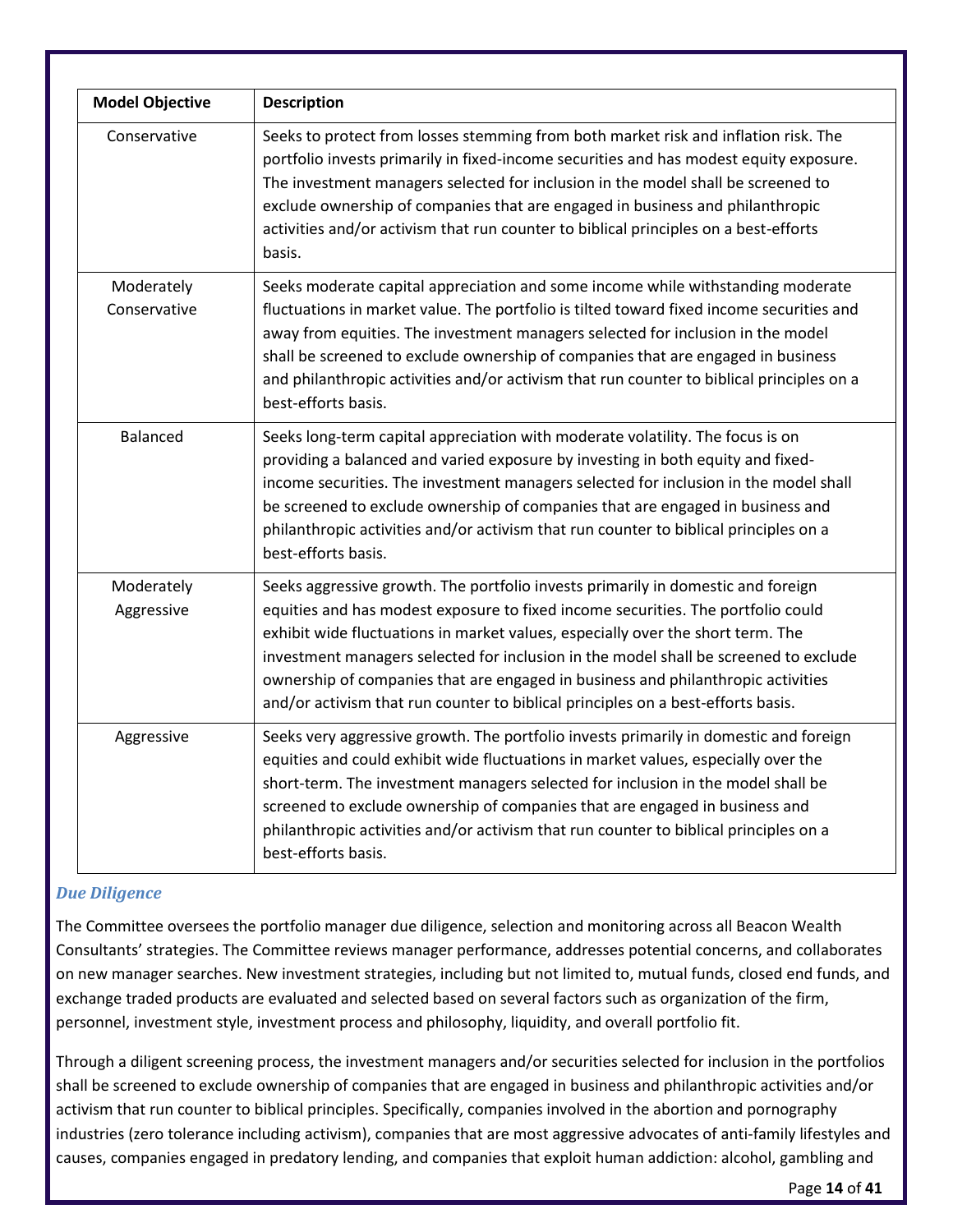tobacco stocks (primary business activities only > 5% revenues) shall be screened out on a best-efforts basis using third party software.

For asset classes where there is no investment manager/vehicle that meets the screening standards set forth above, investment managers/vehicles shall be selected for inclusion in the portfolios on a best-efforts basis.

While Beacon Wealth Consultants, Inc. seeks to avoid exposure to investment vehicles and securities which run counter to biblical principles, Beacon has no direct control over securities purchased or sold by fund managers, and, as such, makes no guarantee that ownership of securities which violate the screening criteria set forth above will be avoided.

The Committee makes determinations with respect to any new investment strategies using their professional judgment and experience while taking these factors into consideration.

As a result of the screening process, investment managers/vehicles utilized in the portfolios are selected from a more limited menu of investment managers/vehicles than non-screened allocations. As a result, risk characteristics and returns of portfolios could vary from non-screened allocations.

#### *Risk of Loss*

Our methods of analysis and investment strategies do not present any significant or unusual risks. However, every method of analysis has its own inherent risks. Investing involves risks that you should be prepared to bear. You could lose some or all of your money.

- o Loss of Capital: All of Beacon Wealth Consultants'strategies are subject to general market risk. Any investment in the securities market is subject to risk of loss of capital. The value of the portfolio will fluctuate based upon changes in the value of underlying securities. Investments are not insured by the Federal Deposit Insurance Corporation.
- o Faith-Based Investment Strategy Risk. Faith-Based investment strategies limit the types and number of investment opportunities available, as a result, the allocations among asset classes may vary from other model portfolios and strategies that do not have a Faith-Based focus. In addition, Faith-Based strategies may underperform other strategies that do not have a Faith-Based focus. Further, Faith-Based investment strategies may result in the manager allocating to underlying funds that hold securities or industry sectors that underperform the market as a whole or underperform other strategies screened for, or that do not include, securities that conflict with the Faith-Based focus of the strategies. Further, if the strategies include underlying funds that liquidate securities for violations of one or more screening criteria, such liquidation could negatively impact the performance of the underlying fund and the strategies.
- o Risks of Investments in Mutual Funds, ETFs and Other Investment Pools. As described above, we may invest a portion of your portfolio in mutual funds and other investment pools ("pooled investment funds"). Investments in pooled investment funds are generally less risky than investing in individual securities because of their diversified portfolios; however, these investments are still subject to risks associated with the markets in which they invest. In addition, pooled investment funds' success will be related to the skills of their particular managers and their performance in managing their funds. Pooled investment funds are also subject to risks due to regulatory restrictions applicable to registered investment companies under the Investment Company Act of 1940.
- o Equity Market Risks. We may invest portions of your assets directly into equity investments, i.e., stocks, or into pooled investment funds that invest in the stock market. As noted above, while pooled investments have diversified portfolios that may make them less risky than investments in individual securities, funds that invest in stocks and other equity securities are nevertheless subject to the risks of the stock market. These risks include, without limitation, the risks that stock values will decline due to daily fluctuations in the markets, and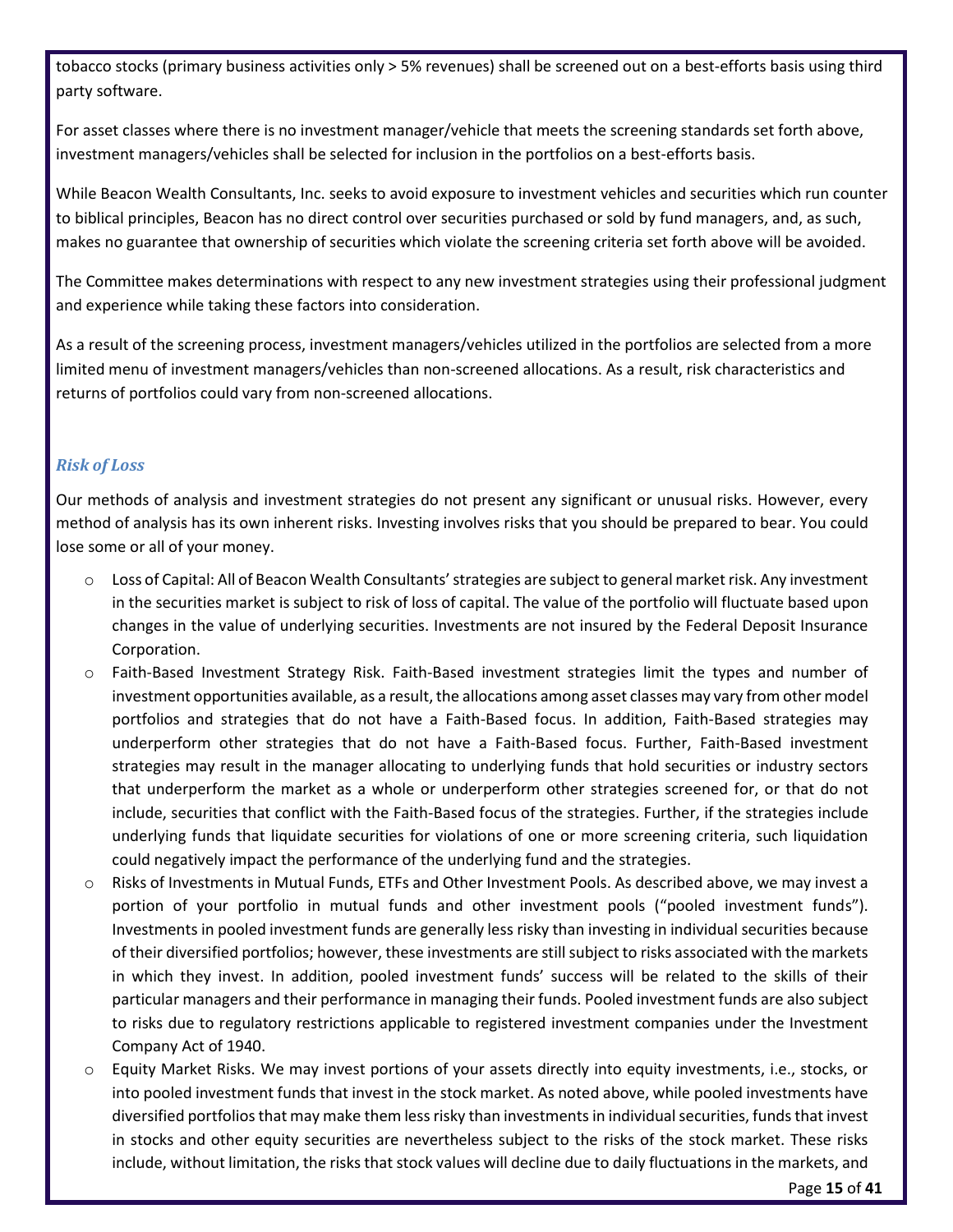that stock values will decline over longer periods (e.g., bear markets) due to general market declines in the stock prices for all companies, regardless of any individual security's prospects.

- o Fixed Income Risks. We may invest portions of your assets into fixed income instruments, such as bonds and notes, or may invest in pooled investment funds that invest in bonds and notes. While investing in fixed income instruments, either directly or through pooled investment funds, is generally less volatile than investing in stock (equity) markets, fixed income investments nevertheless are subject to risks. These risks include, without limitation, interest rate risks (risks that changes in interest rates will devalue the investments), credit risks (risks of default by borrowers), or maturity risk (risks that bonds or notes will change value from the time of issuance to maturity).
- o Foreign Securities Risks. We may invest portions of your assets into pooled investment funds that invest internationally. While foreign investments are important to the diversification of client investment portfolios, they carry risks that may be different from U.S. investments. For example, foreign investments may not be subject to uniform audit, financial reporting or disclosure standards, practices or requirements comparable to those found in the U.S. Foreign investments are also subject to foreign withholding taxes and the risk of adverse changes in investment or exchange control regulations. Finally, foreign investments may involve currency risk, which is the risk that the value of the foreign security will decrease due to changes in the relative value of the U.S. dollar and the security's underlying foreign currency.
- $\circ$  Technology and Cyber Security Risks. We depend heavily on our, and the certainty of our service providers', telecommunication, information technology and other operational systems (e.g., brokers, custodians, transfer agents and other parties to which we outsource certain services or business operations). These systems may fail to operate properly or become disabled as a result of events or circumstances wholly or partly beyond our control. Despite our best efforts to implement security measures, our information technology and other systems, and those of others, could be subject to physical or electronic break-ins, unauthorized tampering or other security breaches, resulting in a failure to maintain the security, availability, integrity and confidentiality of data assets. Technology failures or cyber security breaches, whether deliberate or unintentional, including those arising from use of third-party service providers, as well as failures or breaches suffered by the issuers of securities in which our strategy invests, could delay or disrupt our ability to do business and service our clients, harm our reputation, result in a violation of applicable privacy and other laws, require additional compliance costs, subject us to regulatory inquiries or proceedings and other claims, lead to a loss of clients and revenues or financial loss to our clients or otherwise adversely affect our business, our clients and/or investors..
- o Execution Delay Risk: In the LightPoint ™ Kingdom(k) and Kingdom(b) Programs, Beacon Wealth Consultants provides instructions regarding underlying managers and securities included in the asset allocation models and the weightings thereof. Changes to these models result in the purchase and sale of managers and securities for client accounts. However, the program sponsor is responsible for implementing sales and purchases, and there could be a delay in the execution of Beacon Wealth Consultants' instructions. Any such delay could be significant and could adversely affect the investment performance of the account.

The level of exposure to any of the foregoing risks will depend on the extent to which Beacon Wealth Consultants or any fund manager invests in specific securities or uses specific investment strategies that pose such risks.

## <span id="page-15-0"></span>**Item 9 Disciplinary Information**

Neither the Firm nor any of our management persons have been involved in any events that are material to a client's or prospective client's evaluation of the Firm or the integrity of its management.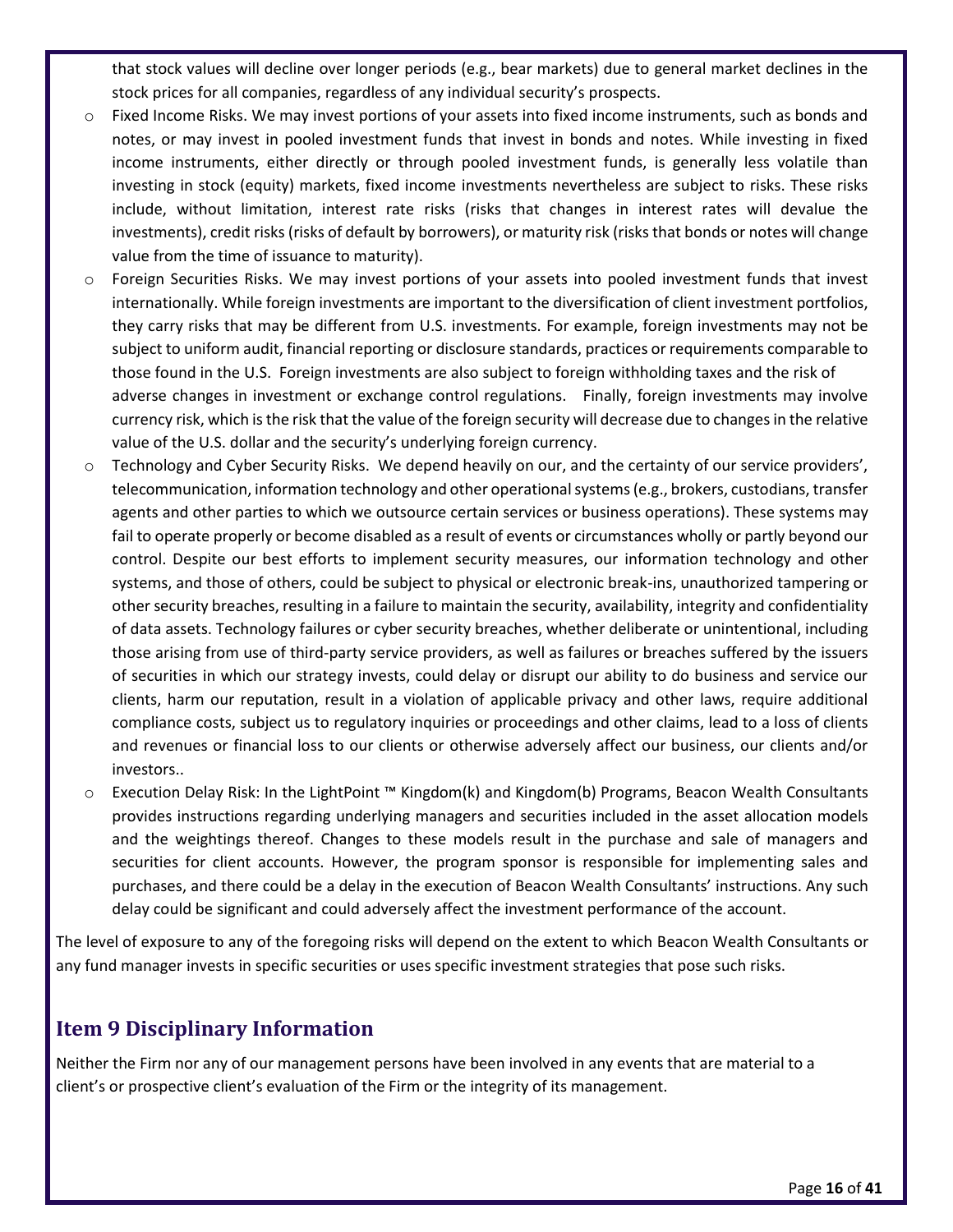## <span id="page-16-0"></span>**Item 10 Other Financial Industry Activities and Affiliations**

In addition, some advisory representatives of Beacon Wealth Consultants are licensed as insurance agents with various insurance companies and/or recommend the purchase of insurance related products. However, as of November 2017, our Advisory Representatives are not permitted to sell any commission-based insurance products. Advisory Representatives of Beacon Wealth Consultants could only facilitate the analysis of, curating and placing of fee-only insurance contracts and could receive an advisory fee for doing so. Clients are under no obligation to act upon any recommendations of the associated persons or effect any transactions through the associated persons if they decide to follow the recommendations. Currently Dennis Gillard and Jerry McMillan are licensed insurance agents.

Our adviser, Dennis Gillard, is certified public accountant (CPA) and the President of an accounting firm which could create a conflict of interests. Accounting and tax preparation clients retain Mr. Gillard for those services under a separate agreement. As an Investment Adviser Representative, Mr. Gillard owes a fiduciary duty to clients. Mr. Gillard will disclose in advance how he is being compensated and if there is a conflict of interest involving any advice or service being provided. Clients are under no obligation to use the accounting services of Mr. Gillard.

We contract with Investment Research Partners, an unaffiliated registered investment advisor, to provide investment recommendations to us for a portion of our Select Equity Portfolios. Please see Item 8 for more information about the construction of our portfolios. When we allocate a portion of a client's assets to a Select Equity portfolio, we pay Investment Research Partners a portion of the client's advisory fee. When we do not allocate a portion of a client's assets to the Select Equity Portfolios, we will retain a greater percentage of the collected advisory fee, thus benefiting us financially. This creates a conflict of interest as your financial advisor could direct accounts more suitable as a Select Equity account to a mutual fund/ETF account. In all cases, we have a financial incentive to manage your assets, which is a conflict of interest. We mitigate this conflict by providing quality service, determining your suitability, and making our best fiduciary recommendations to you solely in light of your investment needs. There is no difference in the amount of money a client pays for our advice when we allocate the client's assets to a Select Equity portfolio or when we allocate their assets to our other strategies, only a difference in what we retain.

We offer retirement plan services, including recommending plan investment options, providing guidance to plan trustees, and offering participant education. These services are offered through an alliance with Epic RPS, Inc. Beacon Wealth Consultants is paid for these services, which creates a conflict of interests and an incentive to recommend the program. Similar services could be available for a lower price. Clients are under no obligation to invest.

## <span id="page-16-1"></span>**Item 11 Code of Ethics, Participation or Interest in Client Transactions and Personal Trading**

Associated persons could buy or sell for their own accounts the same securities recommended to you. They could do so at the same time as they, or a related person, buy or sell the same securities for their own account. Associated persons seek to ensure that they do not personally benefit from the short-term market effects of their recommendations to you. We request information about our associate's transactions and monitor them for any wrongdoing.

Associated persons are aware of the rules regarding material non-public information and insider trading. Associated persons could also buy or sell a specific security for their own account based on personal investment considerations, which the Advisor does not deem appropriate to buy or sell for clients.

We have adopted a Code of Ethics to instruct personnel in their ethical obligations and to provide rules for their personal securities transactions. The Firm and our personnel owe a duty of loyalty, fairness and good faith to their clients, and the obligation to adhere not only to the specific provisions of the code but also to the general principles that guide the Code. The Code covers a range of topics including general ethical principles, reporting personal securities trading, exceptions to reporting securities trading, reportable securities, initial public offerings and private

Page **17** of **41**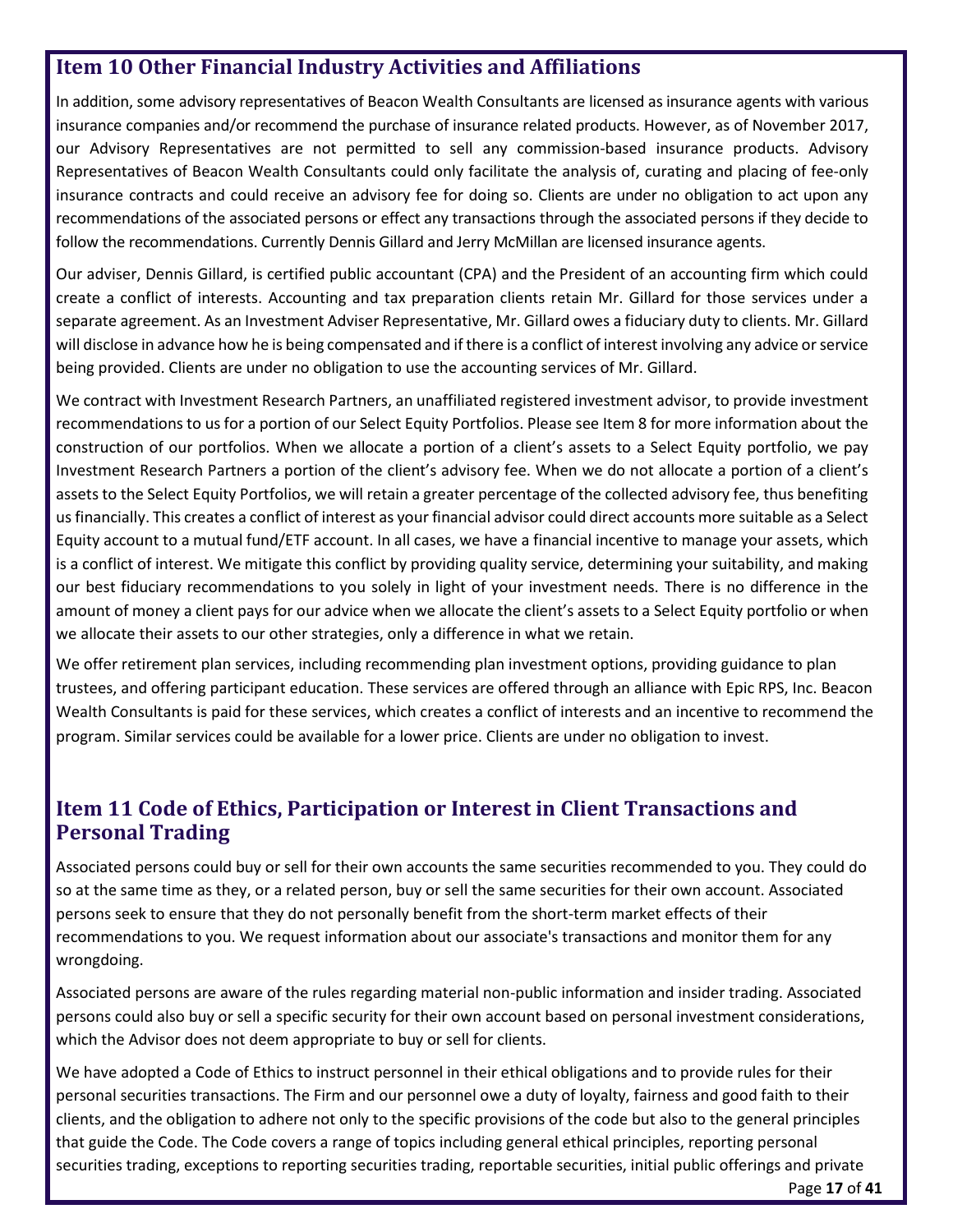placements, reporting ethical violations, distribution of the Code, review and enforcement processes, amendments to Form ADV and supervisory procedures. We will provide a copy of the Code to any client or prospective Client upon request.

## <span id="page-17-0"></span>**Item 12 Brokerage Practices**

To the extent applicable to the transactions to be affected, our general policies relative to the execution of client securities brokerage transactions are as follows:

Beacon Wealth Consultants does not maintain custody of your assets that we manage/on which we advise. Your assets must be maintained in an account at a "qualified custodian," generally a broker dealer. We recommend that clients establish brokerage accounts with Charles Schwab & Co., Inc. ("Schwab"), a FINRA registered broker-dealer, member SIPC, as the qualified custodian to maintain custody of clients' assets. Not all advisers require or request that their clients use the services of a specified custodian. Should you elect to use another custodian, we may not be able to achieve the most favorable execution of client transactions.

We are independently owned and operated and not affiliated with Schwab or any other custodian. Your custodian will hold your assets in a brokerage account and buy and sell securities when [we/you] instruct them to. Prior to engaging Beacon Wealth Consultants to provide investment management services, the client will be required to enter into a formal *Investment Advisory Agreement* with us setting forth the terms and conditions under which we shall manage the client's assets, and a separate custodial/clearing agreement with each designated broker-dealer/custodian. While we recommend that you use Schwab as custodian/broker, you will decide whether to do so and open your account with Schwab by entering into an account agreement directly with them.

For our clients' accounts that Schwab maintains, Schwab generally does not charge you separately for custody services but is compensated by charging you commissions or other fees on trades that it executes or that settle into your Schwab account. Certain trades may not incur Schwab commissions or transaction fees. Schwab is also compensated by earning interest on the uninvested cash in your account in Schwab's Cash Features Program. In addition to commissions, Schwab charges you a flat dollar amount as a "prime broker" or "trade away" fee for each trade that we have executed by a different broker-dealer but where the securities bought or the funds from the securities sold are deposited (settled) into your Schwab account. These fees are in addition to the commissions or other compensation you pay the executing broker/dealer. Because of this, in order to minimize your trading costs, we have Schwab execute most trades for your account. We have determined that having Schwab execute most trades is consistent with our duty to seek "best execution" of your trades. Best execution means the most favorable terms for a transaction based on all relevant factors.

#### **Products and Services Available to Us from Schwab**

Schwab Advisor Services is Schwab's business unit serving independent investment advisory firms like Beacon Wealth Consultants. They provide us and our clients with access to its institutional brokerage – trading, custody, reporting and related services – many of which are not typically available to Schwab retail customers. Schwab also makes available various support services. Some of those services help us to manage or administer our clients' accounts while others help us manage and grow our business. Schwab's support services are generally available on an unsolicited basis (we don't have to request them) and at no charge to us as long as we keep a total of at least \$10 million of our clients' assets in accounts as Schwab.

Services that benefit you**:** Schwab's institutional brokerage services include access to a broad range of investment products, execution of securities transactions and custody of client assets. The investment products available through Schwab include some to which we might not otherwise have access or that would require a significantly higher minimum initial investment by our clients.

Services that do not directly benefit you: Schwab also makes available to us other products and services that benefit us but could not directly benefit you or your account. These products and services assist us in managing and administering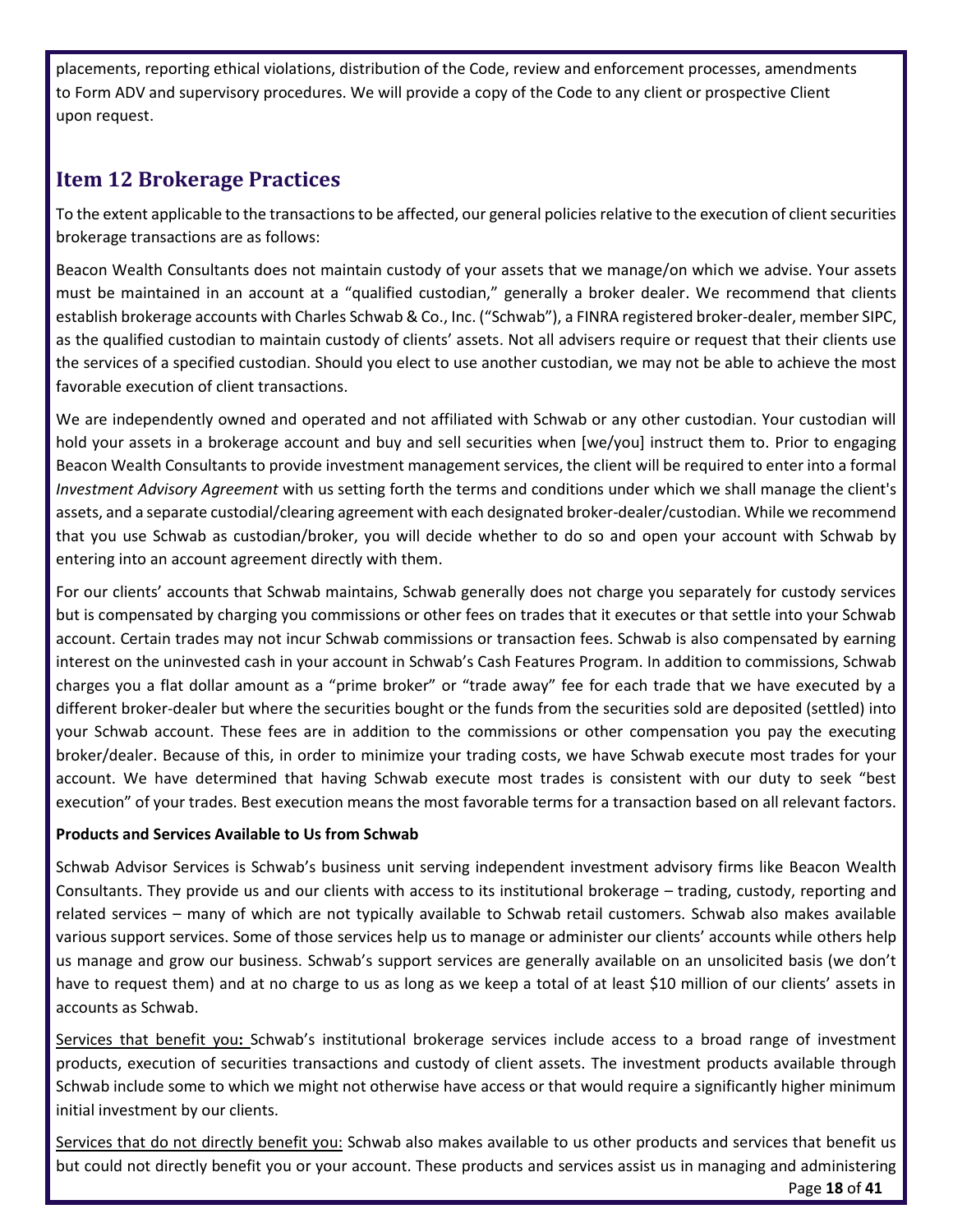our client's accounts. They include investment research, both Schwab's own and that of third parties. We could use this research to service all or some substantial number of our clients' accounts, including accounts not maintained at Schwab. In addition of investment research, Schwab also makes available software and other technology that:

- provides access to client account data (such as duplicate trade confirmations and account statements).
- facilitate trade execution and allocate aggregated trade orders for multiple client accounts
- provide pricing and other market data.
- facilitate payment of our fees from clients' accounts; and
- assist with back-office functions, recordkeeping, and client reporting.

Services that generally benefit only us: Schwab also offers other services intended to help us manage and further develop our business enterprise. These services include:

- educational conferences and events
- technology, compliance, legal, and business consulting
- publications and conferences on practice management and business succession
- access to employee benefits providers, human capital consultants and insurance providers

Schwab could provide these services itself. In other cases, it will arrange for third-party vendors to provide the services to us. Schwab could also discount or waive its fees for some of these services or pay all or a part of a third party's fees.

#### **Our interest in Schwab's Services**

The availability of these services from Schwab benefits us because we do not have to produce or purchase them. We do not have to pay for Schwab's services so long as we keep a total of at least \$10 million of client assets in accounts a Schwab Beyond that, these services are not contingent upon us committing any specific amount of business to Schwab in trading commissions or assets in custody. The \$10 million minimum could give us an incentive to recommend that you maintain your account with Schwab based on our interest in receiving Schwab's services that benefit our business rather than based on your interest in receiving the best value in custody services and the most favorable execution of your transactions. This is a potential conflict of interest. We believe, however, that our selection of Schwab as custodian and broker dealer is in the best interests of our clients. It is primarily supported by the scope, quality and price of Schwab's services (see "How we Select Brokers/ Custodians to Recommend" above) and not Schwab's services that benefit only us.

#### *Trade Aggregation*

Where purchases or sales of the same security are being placed for execution at the same time for the accounts of two or more clients, Beacon Wealth Consultants could aggregate or "block" those trades for execution in order to seek more favorable prices for all clients participating in the order. Generally, the securities purchased or proceeds received in such "block" transactions will be allocated among the client accounts participating in the order at the average price achieved for the order in accordance with the purchase or sale orders placed for each client account. Where insufficient securities are bought or sold in a "block" transaction to satisfy the orders for all participating client accounts, the securities or proceeds actually obtained generally will be allocated among the client accounts at the average price, pro rata in proportion to the size of the order placed for each such account, or in accordance with another allocation method that Beacon Wealth believes is reasonably designed to treat all participating clients fairly and equitably. Transaction costs for participating accounts will be assessed at the custodian's commission rate applicable to each account; therefore, transaction costs may vary among accounts. Accounts may be excluded from a block due to tax considerations, client direction or other factors making the account's participation ineligible or impractical.

If an order is not aggregated, the sale or purchase will be placed as an individual trade. If the order is placed individually, we will place trades randomly, in no particular order. In situations where a client requests a sale or purchase individually, the trades are placed on a first-come, first-served basis.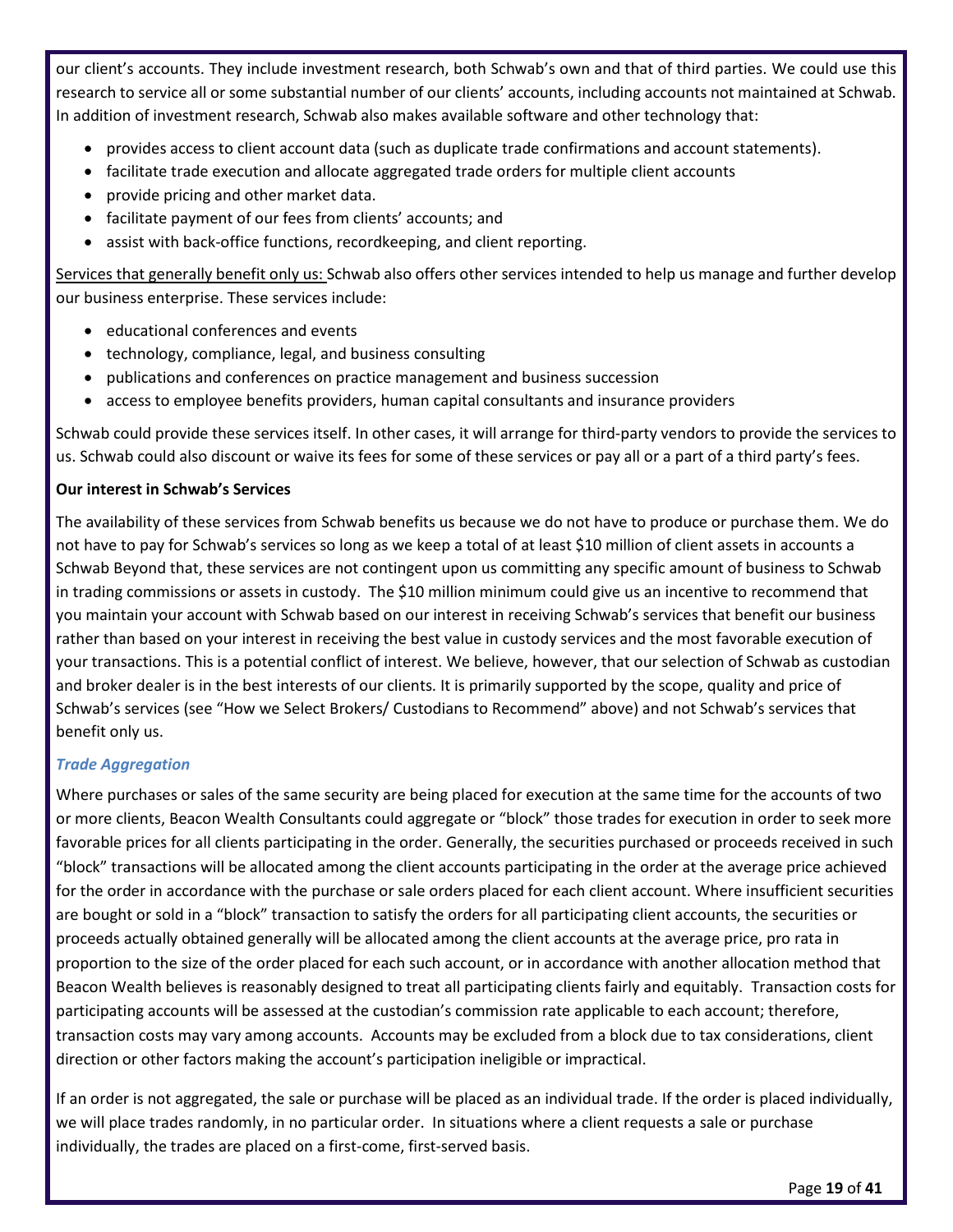#### *Trade Rotation*

Given that assets are managed for a variety of clients in various programs, including those accounts for which we have discretion to trade and those for which we do not maintain trading discretion (i.e., model delivery programs), we use trade rotations designed to equitably execute transactions across all client accounts. Each platform or investment advisor using the model is included in the rotation, including Beacon Wealth Consultants client accounts using the same model. When a change is made to a model portfolio, we send notification to each member of the trade rotation schedule in order of their appearance on the rotation schedule. The rotation schedule is managed such that each group of clients can expect to receive executions at the beginning, middle, or end of trade rotations over time. By virtue of the non-discretionary nature of model delivery programs, execution and therefore portfolios, may differ slightly depending on capabilities and limitations specific to each platform.

#### *Directed Brokerage*

We have recommended Schwab's custodial and broker-dealer services to maximize efficiency and to be cost effective for clients. If you direct brokerage arrangements elsewhere, these economies of scale and levels of efficiency would generally be compromised when those alternative brokers were used. In fact, if you choose to use the brokerage and/or custodial services of alternative service providers, you can in fact experience a certain degree of delay in executing trades for your account(s) and other adverse effects on the management of your account(s).

By directing us to use a specific broker or dealer, clients who are subject to ERISA confirm and agree with Beacon Wealth Consultants that they have the authority to make the direction, that there are no provisions in any client or plan document which are inconsistent with the direction, that the brokerage and other goods and services provided by the broker or dealer through the brokerage transactions are provided solely to and for the benefit of the client's plan, plan participants and their beneficiaries, that the amount paid for the brokerage and other services have been determined by the client and the plan to be reasonable, that any expenses paid by the broker on behalf of the plan are expenses that the plan would otherwise be obligated to pay, and that the specific broker or dealer is not a party in interest of the client or the plan as defined under applicable ERISA regulations.

## <span id="page-19-0"></span>**Item 13 Review of Accounts**

The Chief Compliance Officer (CCO) reviews client accounts for the appropriateness and suitability of the recommendations. The CCO or his designee monitors the account on a regular basis to determine the ongoing appropriateness of the investments. At least annually, individual clients are asked to meet with their investment adviser representatives. Reviews could be triggered by a change in general client circumstances (marriage, divorce, retirement) or changes in market conditions, economic indicators or geopolitical matters.

Beacon Wealth Consultants will provide clients with a quarterly performance report. Our performance reports will include account value, performance, and allocation and will be delivered according to client delivery preference selected on client advisory contract. Electronically delivered reports will be accessed through your client portal. If you wish to change report delivery preference between electronic and printed reports, please let us know. Our clients will also receive a statement at least quarterly from the custodian of their assets, which could be a broker/dealer, investment company or annuity.

## <span id="page-19-1"></span>**Item 14 Client Referrals and Other Compensation**

As noted above, we receive an economic benefit from Schwab in the form of support products and services it makes available to us and other independent investment advisors that have their clients maintain accounts at the Custodians. These products and services, how they benefit our firm, and the related conflicts of interest are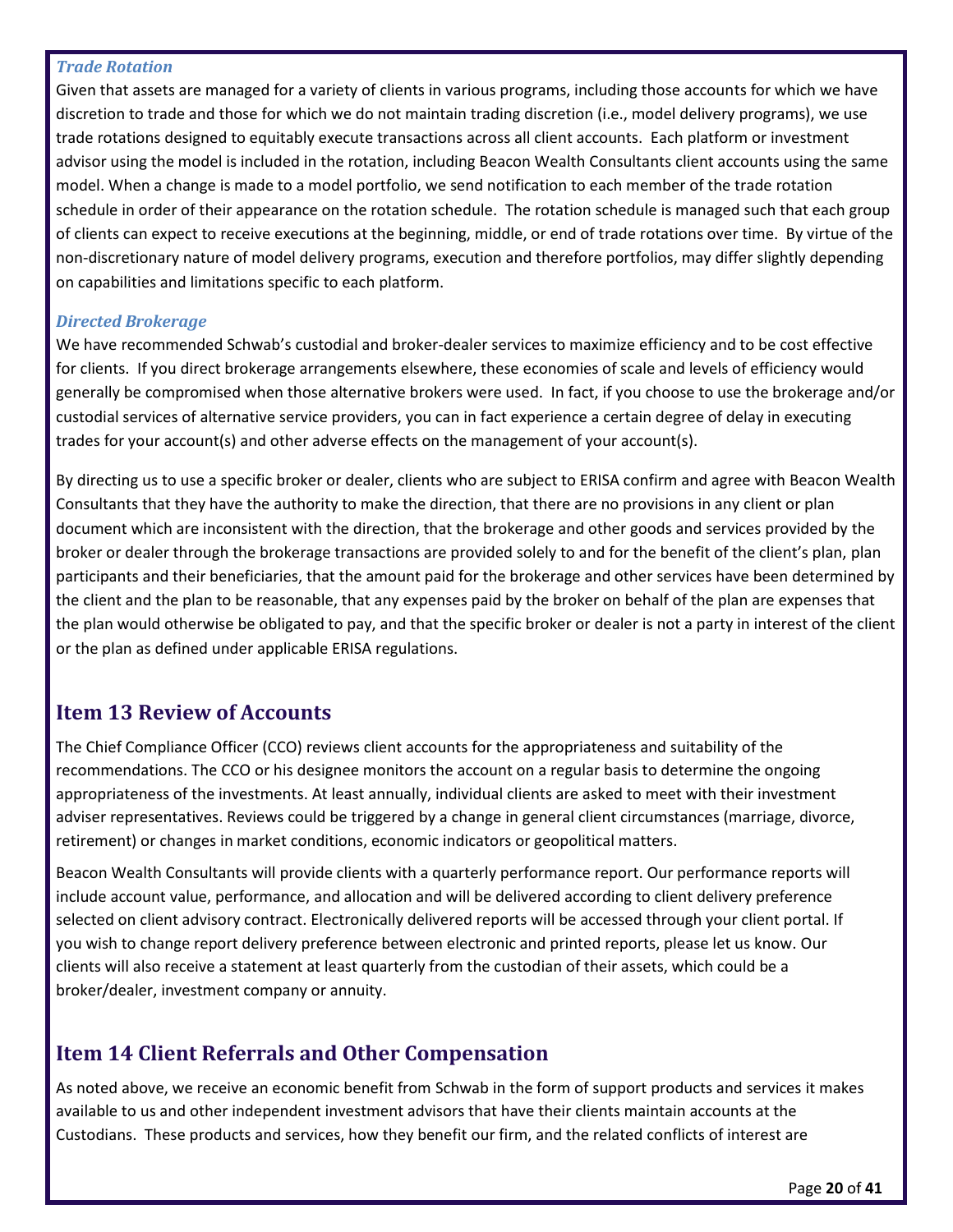described in *Item 12 - Brokerage Practices.* The availability of Schwab's products and services to us is based solely on our participation in their advisory program and not in the provision of any particular investment advice.

From time to time, we may enter into arrangements with third parties ("Solicitors") to identify and refer potential clients to us. Consistent with legal requirements under the Investment Advisers Act of 1940, as amended, we enter into written agreements with Solicitors under which, among other things, Solicitors are required to disclose their compensation arrangements to prospective clients before such clients enter into an agreement with us.

## <span id="page-20-0"></span>**Item 15 Custody**

We have limited custody of client funds only to the extent that we deduct fees from your accounts. Your qualified custodian maintains actual physical custody of your assets per our advisory agreement. The qualified custodian of your assets sends quarterly statements directly to you. You should carefully review those statements and notify us of any questions or concerns. You should also notify us if the custodian fails to provide statements on each account held.

We also send performance and other account reports to you, and we urge you to compare these reports to the account statements you receive from the qualified custodian to ensure accuracy.

## <span id="page-20-1"></span>**Item 16 Investment Discretion**

We request that you give us discretionary authority to manage your custodial accounts held at Charles Schwab by signing a written power of attorney built into your advisory agreement. This discretion includes the ability to reallocate accounts, to deduct our advisory fees, and to make decisions to purchase or sell securities without consulting you the client. You can place reasonable restrictions on specific securities that we purchase or sell.

## <span id="page-20-2"></span>**Item 17 Voting Client Securities**

We do not vote proxies on your behalf. You retain that right unless you make other arrangements with the custodian of your assets. You will receive proxies or other solicitations directly from the custodian of your assets. You could contact us with questions about proxies.

## <span id="page-20-3"></span>**Item 18 Financial Information**

We have no financial condition that is reasonably likely to impair our ability to meet contractual commitments to you. We do not require nor solicit prepayment of more than \$1,200 in fees per client, six months or more in advance. Therefore, we have no disclosure with respect to this item.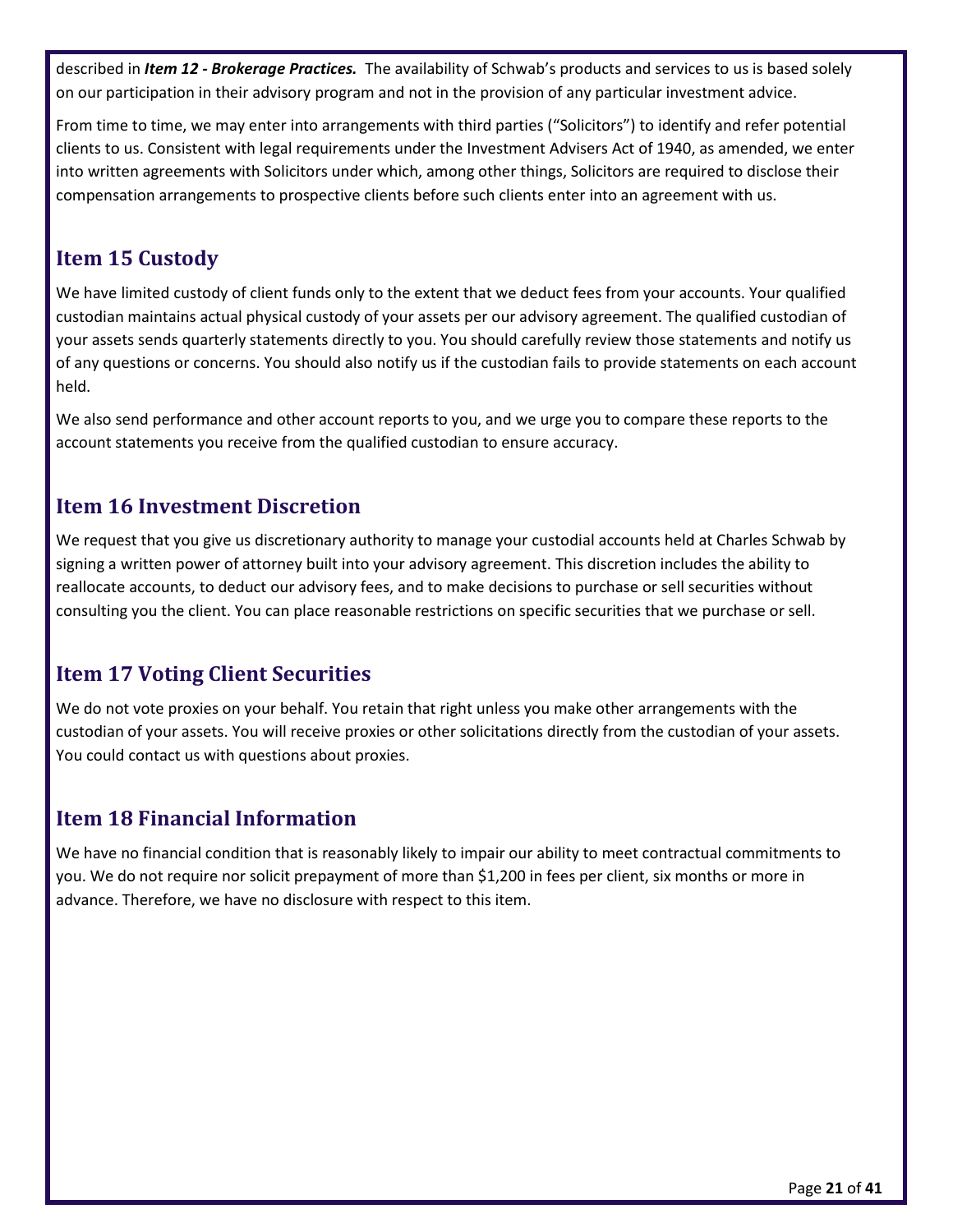<span id="page-21-0"></span>**Cover Page of Part 2B of Form**

Part 2B of Form ADV

Brochure Supplement

Beacon Wealth Consultants, Inc.

302 Washington Ave. SW,

Roanoke, VA 24016

Phone: (540) 345-3891

Fax: (888) 971-3687

Website: www.beaconwealth.com

Date: June 1, 2022

This brochure supplement provides information about Richard S. Laymon Jr., Cassandra Laymon, Dennis Gillard, Kimberly Jenkins, Jerry McMillan, Hillary Sunderland, Mike Sunderland, Jacob Preston, Scott Lucas, and David Black that supplements Beacon Wealth Consultants' brochure. You should have received a copy of that brochure. Please contact us at (540) 345-3891 if you did not receive Beacon Wealth Consultants' brochure or if you have any questions about the contents of this supplement.

Additional information about our representatives is available on the SEC's website at [www.adviserinfo.sec.gov](http://www.adviserinfo.sec.gov/)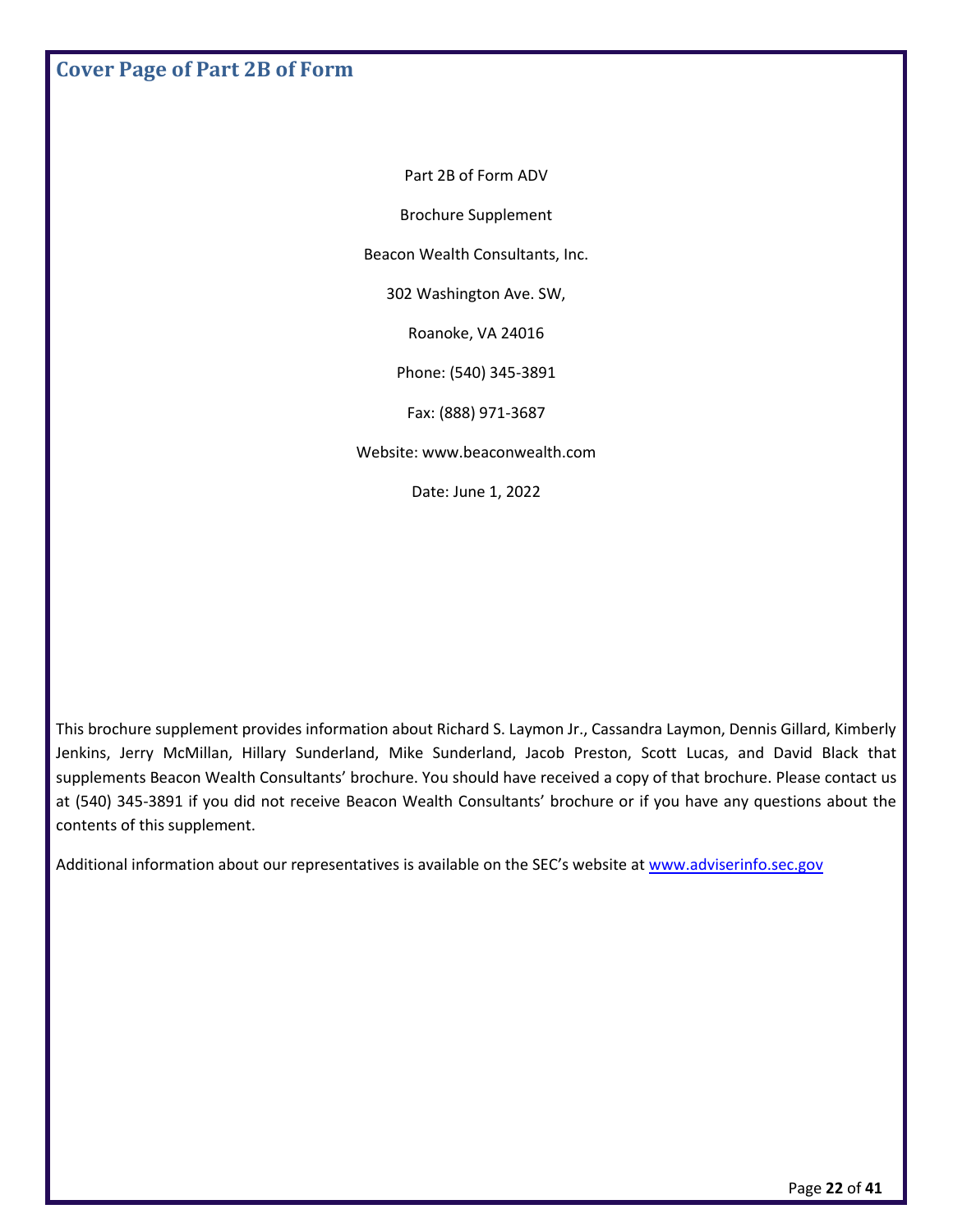# <span id="page-22-0"></span>**Richard S. Laymon, Jr. Brochure Supplement** CRD #2613493

Born: 1969

#### *Educational Background and Business Experience*

#### **Educational History:**

B.A., University of Illinois – Springfield M.B.A. Candidate, College of William & Mary – Mason School of Business

**Certified Financial Planner (CFP®)** Richard Laymon holds the CFP® designation. Certified Financial Planner Board of Standards, Inc. (CFP Board) owns the CFP® certification mark, the CERTIFIED FINANCIAL PLANNER™ certification mark, and the CFP® certification mark (with plaque design) logo in the United States, which it authorizes use of by individuals who successfully complete CFP Board's initial and ongoing certification requirements.

The CFP® certification is a voluntary certification; no federal or state law or regulation requires financial planners to hold  $CFP<sup>®</sup>$  certification. It is recognized in the United States and a number of other countries for its (1) high standard of professional education; (2) stringent code of conduct and standards of practice; and (3) ethical requirements that govern professional engagements with clients. Currently, more than 71,000 individuals have obtained CFP® certification in the United States.

CFP® professionals must pass the comprehensive CFP® Certification Examination, pass CFP Board's Fitness Standards for Candidates and Professionals Eligible for Reinstatement, agree to abide by CFP Board's Code of Ethics and Professional Responsibility and Rules of Conduct which put clients' interests first and comply with the Financial Planning Practice Standards which spell out what clients should be able to reasonably expect from the financial planning engagement. These are just some of the reasons why the CFP® certification is becoming increasingly recognized.

CFP® professionals who fail to comply with the above standards and requirements could be subject to CFP Board's enforcement process, which could result in suspension or permanent revocation of their CFP® certification.

More information can be found on the CFP® Board web page at: [www.cfp.net](http://www.cfp.net/)

**Accredited Investment Fiduciary (AIF®)** Richard Laymon holds the AIF® designation. The Accredited Investment Fiduciary® (AIF®) Designation is a professional certification that demonstrates an advisor or other person serving as an investment fiduciary has met certain requirements to earn and maintain the credential.

The AIF® certification is a voluntary certification; no federal or state law or regulation requires investment professionals to hold AIF® certification. It is recognized in the United States and a number of other countries. The AIF® Designation assures that those holding the designation have a fundamental understanding of the principles of fiduciary duty, the standards of conduct for acting as a fiduciary, and a process for carrying out fiduciary responsibility.

More information can be found at<https://www.fi360.com/what-we-do/learning-development/aif-training/>

**Certified Kingdom Advisor (CKA®)** Richard Laymon also holds the CKA® designation. The CERTIFIED KINGDOM ADVISOR, CKA® is professional certification granted in the United States by Kingdom Advisors.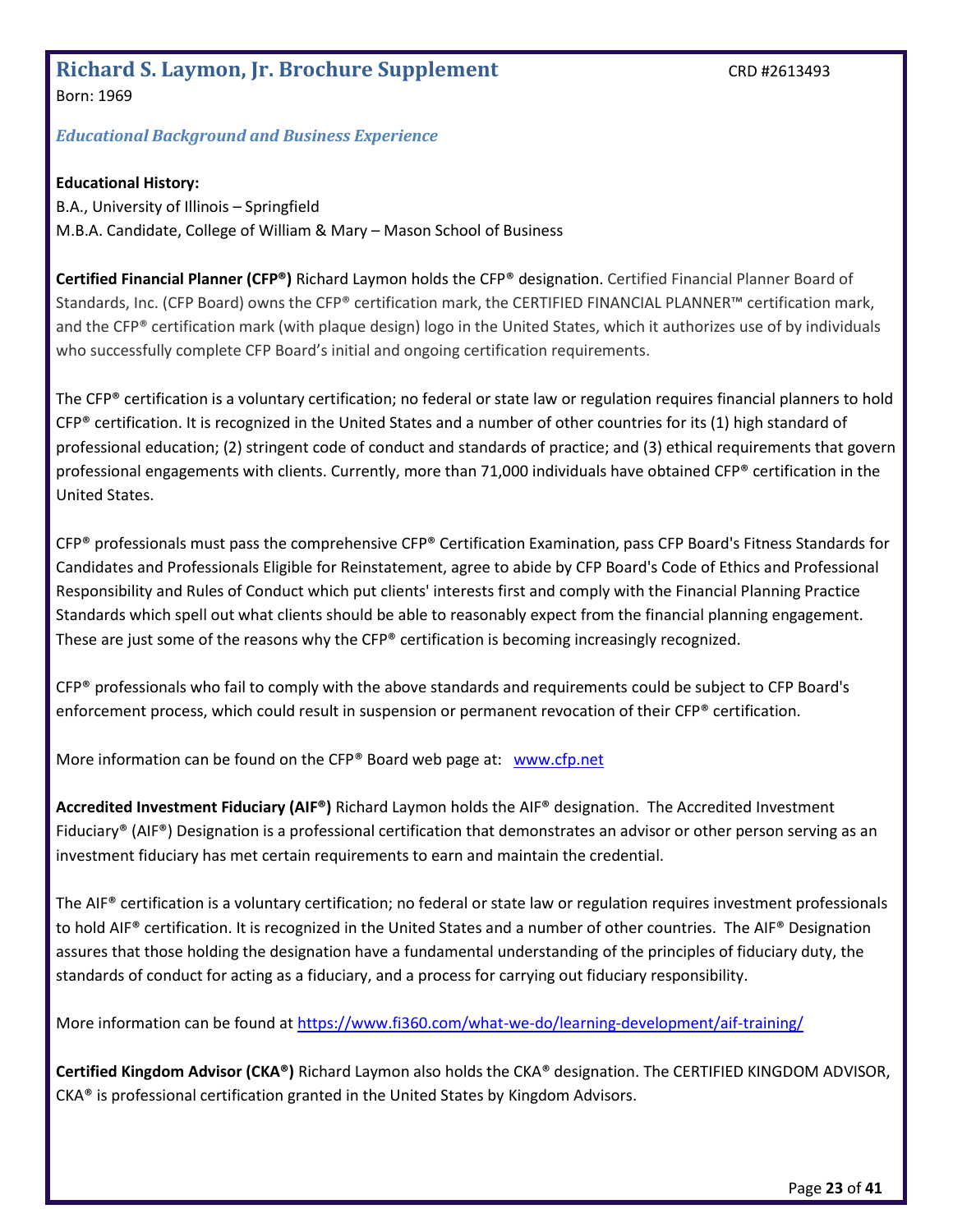The CKA® certification is a voluntary certification; no federal or state law or regulation requires financial planners to hold  $CKA<sup>®</sup>$  certification. CKA<sup>®</sup> designated advisors have demonstrated the ability to apply Biblical wisdom in financial counsel, technical competence by earning the CFP® designation, espousing and practicing the Kingdom Advisors Code of Ethics and pledging to practice biblical stewardship in their personal and professional lives.

CKA® professionals must either hold one of the following industry approved designations: CFP®, ChFC®, CPA, CPA/PFS, EA, CFA, CIMA®, AAMS, CLU®, JD or have 10 years of experience in the discipline in which applying for the Certified Kingdom Advisor® designation, complete the University-based CKA® Educational Program and pass a national, proctored exam, provide a pastoral reference and two client references, agree to and remain in compliance with the Kingdom Advisors' set of ethical principles, rules, and standards and complete 10 hours of Kingdom Advisor Continuing Education prior to your CKA® renewal date each year. CKA® professionals who fail to comply with the above standards and requirements could be subject to Kingdom Advisors enforcement process, which could result in suspension or permanent revocation of their CKA® certification. More information could be found on the Kingdom Advisors web page at: [https://kingdomadvisors.com](https://kingdomadvisors.com/)

#### **Business Background for Preceding 5 years:**

1/2011- Present, President/CEO, Beacon Wealth Consultants, Investment Adviser Representative

#### *Disciplinary Information* None

#### *Other Business Activities* None

#### *Additional Compensation*

Our representatives occasionally, but rarely receive the following forms of additional compensation as a result of providing advisory services to clients. They could receive non-cash compensation from product sponsors. Such compensation is not tied to the sales of any products. Compensation could include such items as gifts valued at less than \$100 annually, an occasional dinner or ticket to a sporting event, or reimbursement in connection with educational meetings or marketing or advertising initiatives. Product sponsors could also pay for education or training events that they could attend. This practice could give our representatives an incentive to recommend investment products based on the compensation received, rather than on the client's needs. However, our representatives are aware of their fiduciary duty and know that they must put the needs of clients ahead of their own. Our Chief Compliance Officer monitors any non-cash compensation received from product sponsors with the intention of detecting any potential conflicts.

### *Supervision*

Our representatives are supervised by the Chief Compliance Officer ("CCO") who is responsible for monitoring the advisory activities of representatives to reasonably ensure compliance with our firm's compliance program, including but not limited to applicable policies and procedures adopted thereunder, Code of Ethics and corresponding monitoring protocols identified therein. Supervision includes review of client transactions, account suitability, investment objectives, reasonable client and statutory imposed investment restrictions and guidelines which are confirmed annually with clients.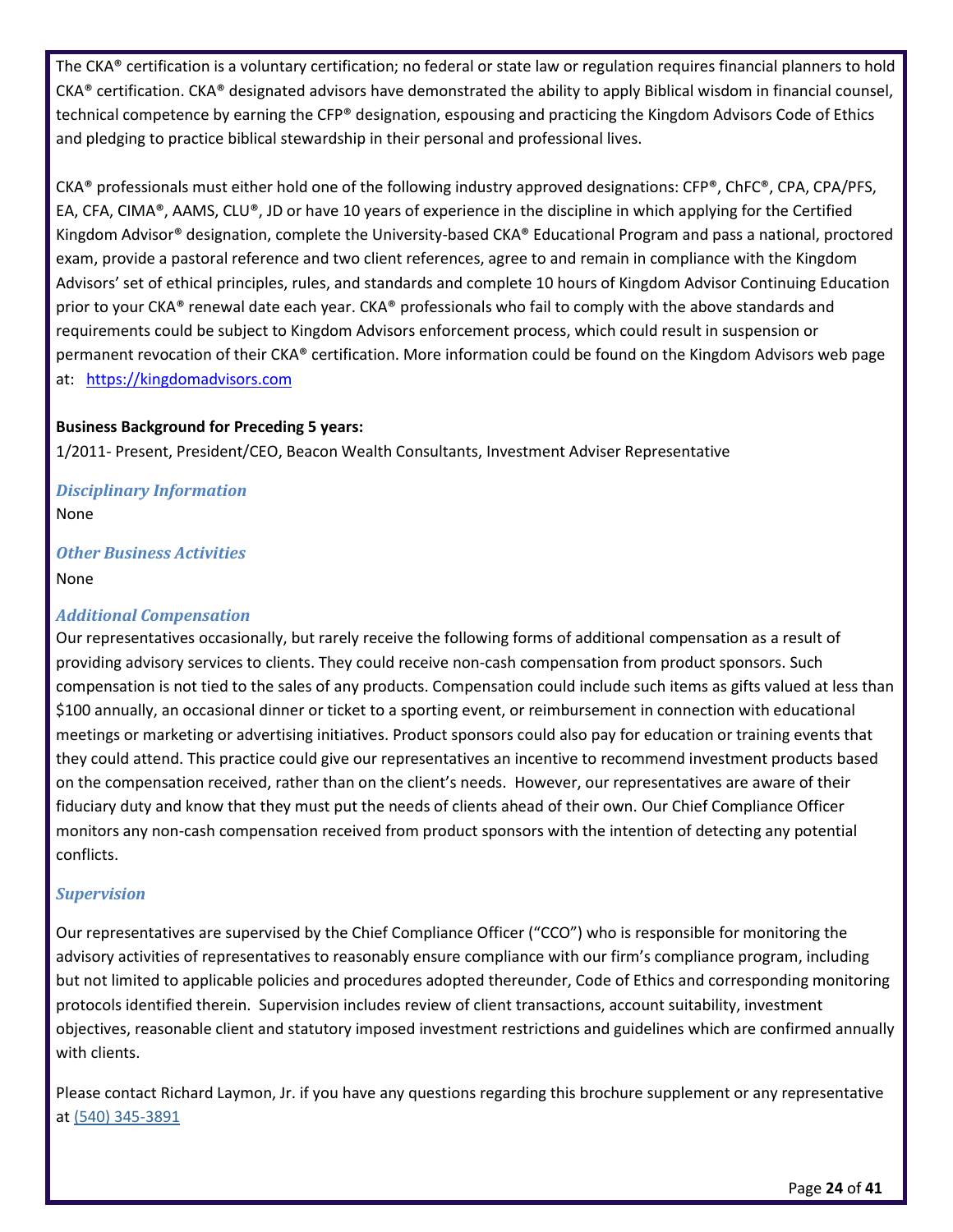#### <span id="page-24-0"></span>Cassandra C. Laymon Brochure Supplement **CASSANGE 2018** CRD #5387693 Born: 1968

#### *Educational Background and Business Experience*

#### **Educational History:**

B.S., Ithaca College, Physical Therapy EdM, Rutgers University, Adult and Continuing Education MBA, Rutgers University, Finance

**Certified Financial Planner (CFP®)** Cassandra Laymon holds the CFP® designation. Certified Financial Planner Board of Standards, Inc. (CFP Board) owns the CFP® certification mark, the CERTIFIED FINANCIAL PLANNER™ certification mark, and the CFP® certification mark (with plaque design) logo in the United States, which it authorizes use of by individuals who successfully complete CFP Board's initial and ongoing certification requirements.

CFP® professionals must pass the comprehensive CFP® Certification Examination, pass CFP Board's Fitness Standards for Candidates and Professionals Eligible for Reinstatement, agree to abide by CFP Board's Code of Ethics and Professional Responsibility and Rules of Conduct which put clients' interests first and comply with the Financial Planning Practice Standards which spell out what clients should be able to reasonably expect from the financial planning engagement. These are just some of the reasons why the  $CFP<sup>®</sup>$  certification is becoming increasingly recognized.

CFP® professionals who fail to comply with the above standards and requirements could be subject to CFP Board's enforcement process, which could result in suspension or permanent revocation of their CFP® certification. More information could be found on the CFP® Board web page at: [www.cfp.net](http://www.cfp.net/)

**Certified Plan Fiduciary Advisor (CPFA®)** Cassandra Laymon holds the CPFA® designation. The CERTIFIED PLAN FIDUCIARY ADVISORTM and CPFA® are professional certification marks granted in the United States by Certified Plan Fiduciary Advisor Board of Standards, Inc. ("CPFA Board").

The CPFA® certification is a voluntary certification; no federal or state law or regulation requires financial planners to hold CPFA® certification. It is recognized in the United States and a number of other countries for its (1) high standard of professional education; (2) stringent code of conduct and standards of practice; and (3) ethical requirements that govern professional engagements with clients.

A CPFA® is a financial professional that demonstrates expertise and experience working with retirement plans. During the CPFA® certification, candidates complete a rigorous two-month training and education program focused on providing comprehensive fiduciary services for retirement plans.

A CPFA® helps clients objectively review their financial status, identify potential concerns, and recommend the appropriate solutions for addressing these retirement matters.

CPFA® professionals who fail to comply with the above standards and requirements could be subject to CPFA Board's enforcement process, which could result in suspension or permanent revocation of their CPFA® certification.

More information could be found on the CFP® Board web page at: <https://napacpfa.org/>

**Certified Kingdom Advisor (CKA®)** Cassandra Laymon also holds the CKA® designation. The CERTIFIED KINGDOM ADVISOR, CKA® is professional certification granted in the United States by Kingdom Advisors.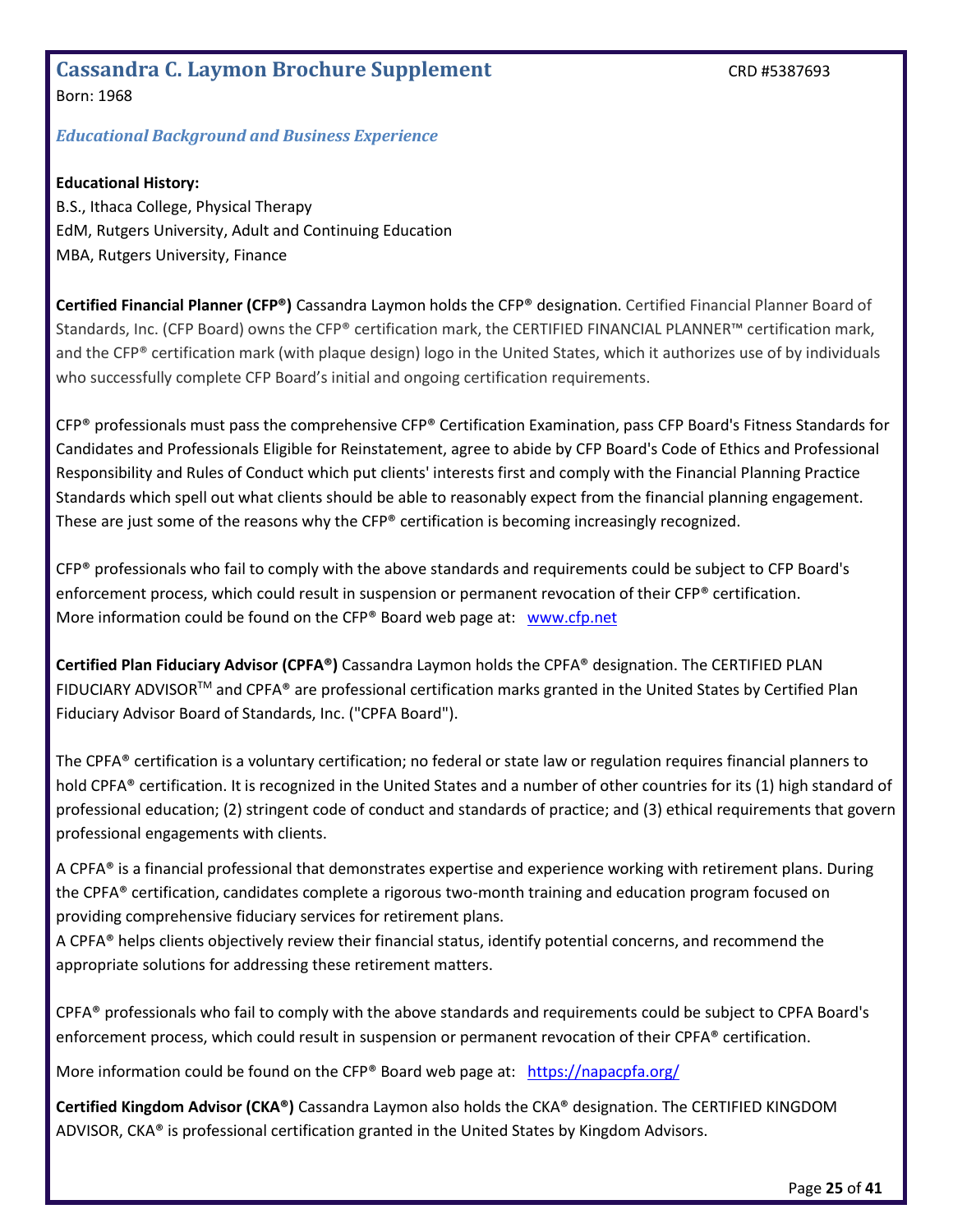The CKA® certification is a voluntary certification; no federal or state law or regulation requires financial planners to hold  $CKA<sup>®</sup>$  certification. CKA<sup>®</sup> designated advisors have demonstrated the ability to apply Biblical wisdom in financial counsel, technical competence by earning the CFP® designation, espousing and practicing the Kingdom Advisors Code of Ethics and pledging to practice biblical stewardship in their personal and professional lives.

CKA® professionals must either hold one of the following industry approved designations: CFP®, ChFC®, CPA, CPA/PFS, EA, CFA, CIMA®, AAMS, CLU®, JD or have 10 years of experience in the discipline in which applying for the Certified Kingdom Advisor® designation, complete the University-based CKA® Educational Program and pass a national, proctored exam, provide a pastoral reference and two client references, agree to and remain in compliance with the Kingdom Advisors' set of ethical principles, rules, and standards and complete 10 hours of Kingdom Advisor Continuing Education prior to your CKA® renewal date each year. CKA® professionals who fail to comply with the above standards and requirements could be subject to Kingdom Advisors enforcement process, which could result in suspension or permanent revocation of their CKA® certification. More information could be found on the Kingdom Advisors web page at: [https://kingdomadvisors.com](https://kingdomadvisors.com/)

#### **Business Background for Preceding 5 years:**

1/25/2012 – Present, Investment Adviser Representative, Beacon Wealth Consultants

*Disciplinary Information* None

*Other Business Activities* None

#### *Additional Compensation*

Our representatives occasionally, but rarely receive the following forms of additional compensation as a result of providing advisory services to clients. They could receive non-cash compensation from product sponsors. Such compensation is not tied to the sales of any products. Compensation could include such items as gifts valued at less than \$100 annually, an occasional dinner or ticket to a sporting event, or reimbursement in connection with educational meetings or marketing or advertising initiatives. Product sponsors could also pay for education or training events that they could attend. This practice could give our representatives an incentive to recommend investment products based on the compensation received, rather than on the client's needs. However, our representatives are aware of their fiduciary duty and know that they must put the needs of clients ahead of their own. Our Chief Compliance Officer monitors any non-cash compensation received from product sponsors with the intention of detecting any potential conflicts.

#### *Supervision*

Our representatives are supervised by the Chief Compliance Officer ("CCO") who is responsible for monitoring the advisory activities of representatives to reasonably ensure compliance with our firm's compliance program, including but not limited to applicable policies and procedures adopted thereunder, Code of Ethics and corresponding monitoring protocols identified therein. Supervision includes review of client transactions, account suitability, investment objectives, reasonable client and statutory imposed investment restrictions and guidelines which are confirmed annually with clients.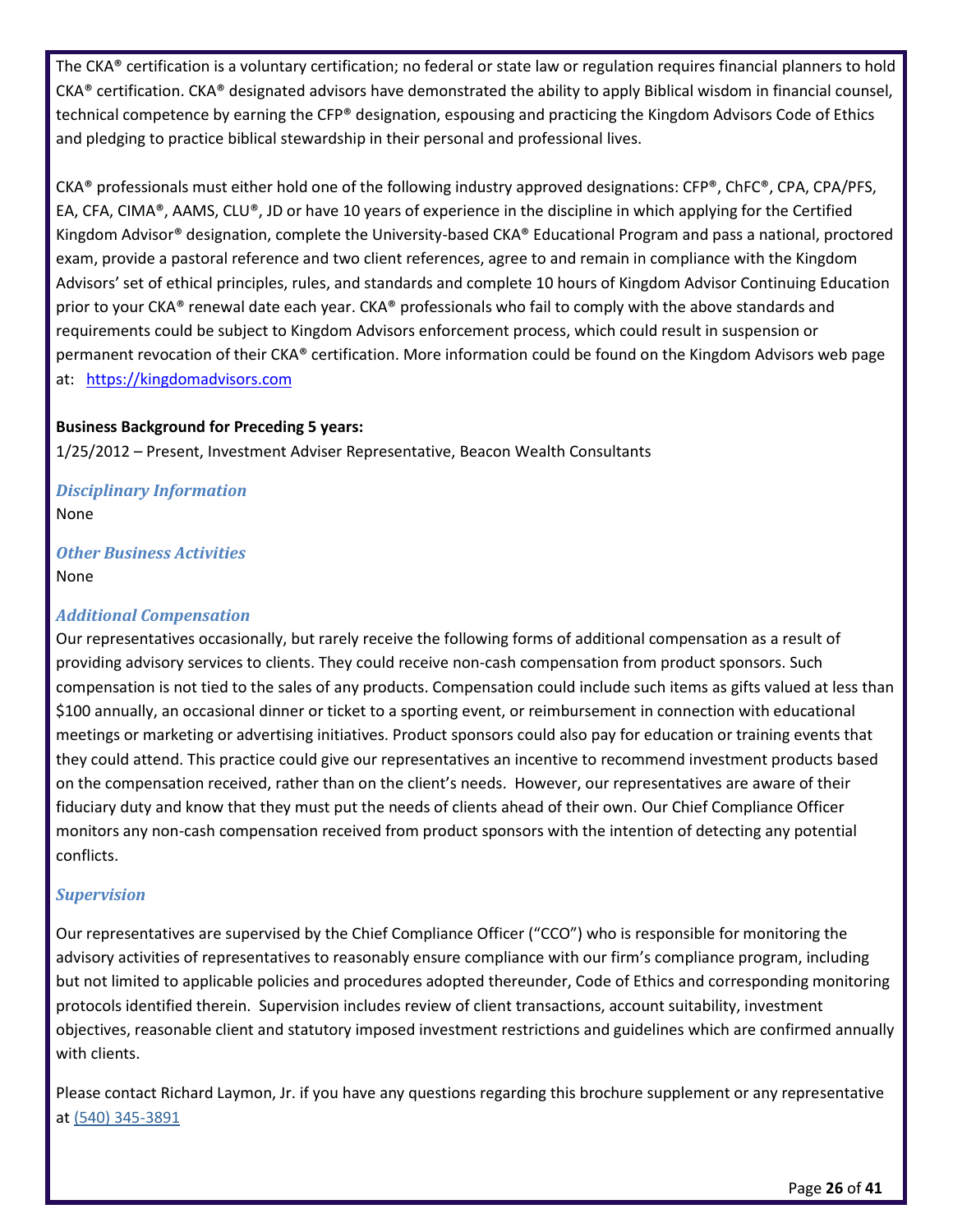## <span id="page-26-0"></span>**Dennis R. Gillard Brochure Supplement** CRD# 3270424

Born: 1951

#### *Educational Background and Business Experience*

**Educational History:** B.S. B.A. University of Central Florida—Orlando

## **Business Background for Preceding 5 years:**

03/2011 - Present, Beacon Wealth Consultants, Investment Adviser Representative

**Certified Public Accountant (CPA)** CPAs are licensed and regulated by their state boards of accountancy. While state laws and regulations vary, the education, experience and testing requirements for licensure as a CPA generally include minimum colleg[e education](http://www.aicpa.org/Advocacy/State/Pages/150-HourEducationRequirement.aspx) (typically 150 credit hours with at least a baccalaureate degree and a concentration in accounting), minimum [experience](http://www.aicpa.org/Advocacy/State/Pages/ExperienceRequirement.aspx) levels (most states require at least one year of experience providing services that involve the use of accounting, attest, compilation, management advisory, financial advisory, tax or consulting skills, all of which must be achieved under the supervision of or verification by a CPA), and successful passage of the Uniform CPA Examination. In order to maintain a CPA license, states generally require the completion of 40 hours of continuing professional education (CPE) each year (or 80 hours over a two-year period or 120 hours over a three-year period). Additionally, all American Institute of Certified Public Accountants (AICPA) members are required to follow a rigorous Code of Professional Conduct which requires that they act with integrity, objectivity, due care, competence, fully disclose any conflicts of interest (and obtain client consent if a conflict exists), maintain client confidentiality, disclose to the client any commission or referral fees, and serve the public interest when providing financial services.

In addition to the Code of Professional Conduct, AICPA members who provide personal financial planning services are required to follow the Statement on Standards in Personal Financial Planning Services (SSPFPS).

**Personal Financial Specialist (PFS)** The PFS credential demonstrates that an individual has met the minimum education, experience and testing required of a CPA in addition to a minimum level of expertise in personal financial planning. To attain the PFS credential, a candidate must hold an unrevoked CPA license, certificate, or permit, none of which are in inactive status; fulfill 3,000 hours of personal financial planning business experience; complete 75 hours of personal financial planning CPE credits; pass a comprehensive financial planning exam and be an active member of the AICPA. A PFS credential holder is required to adhere to AICPA's Code of Professional Conduct and the Statement on Standards in Personal Financial Planning Services, when providing personal financial planning services4. To maintain their PFS credential, the recipient must complete 60 hours of financial planning CPE credits every three years. The PFS credential is administered through the AICPA.

**Certified Kingdom Advisor (CKA®)** Dennis Gillard also holds the CKA® designation. The CERTIFIED KINGDOM ADVISOR, CKA® is professional certification granted in the United States by Kingdom Advisors.

The CKA® certification is a voluntary certification; no federal or state law or regulation requires financial planners to hold  $CKA<sup>®</sup>$  certification. CKA<sup>®</sup> designated advisors have demonstrated the ability to apply Biblical wisdom in financial counsel, technical competence by earning the CPA and PFS designations, espousing and practicing the Kingdom Advisors Code of Ethics and pledging to practice biblical stewardship in their personal and professional lives.

CKA® professionals must either hold one of the following industry approved designations: CFP®, ChFC®, CPA, CPA/PFS, EA, CFA, CIMA®, AAMS, CLU®, JD or have 10 years of experience in the discipline in which applying for the Certified Kingdom Advisor® designation, complete the University-based CKA® Educational Program and pass a national, proctored exam, provide a pastoral reference and two client references, agree to and remain in compliance with the Kingdom Advisors' set of ethical principles, rules, and standards and complete 10 hours of Kingdom Advisor Continuing Education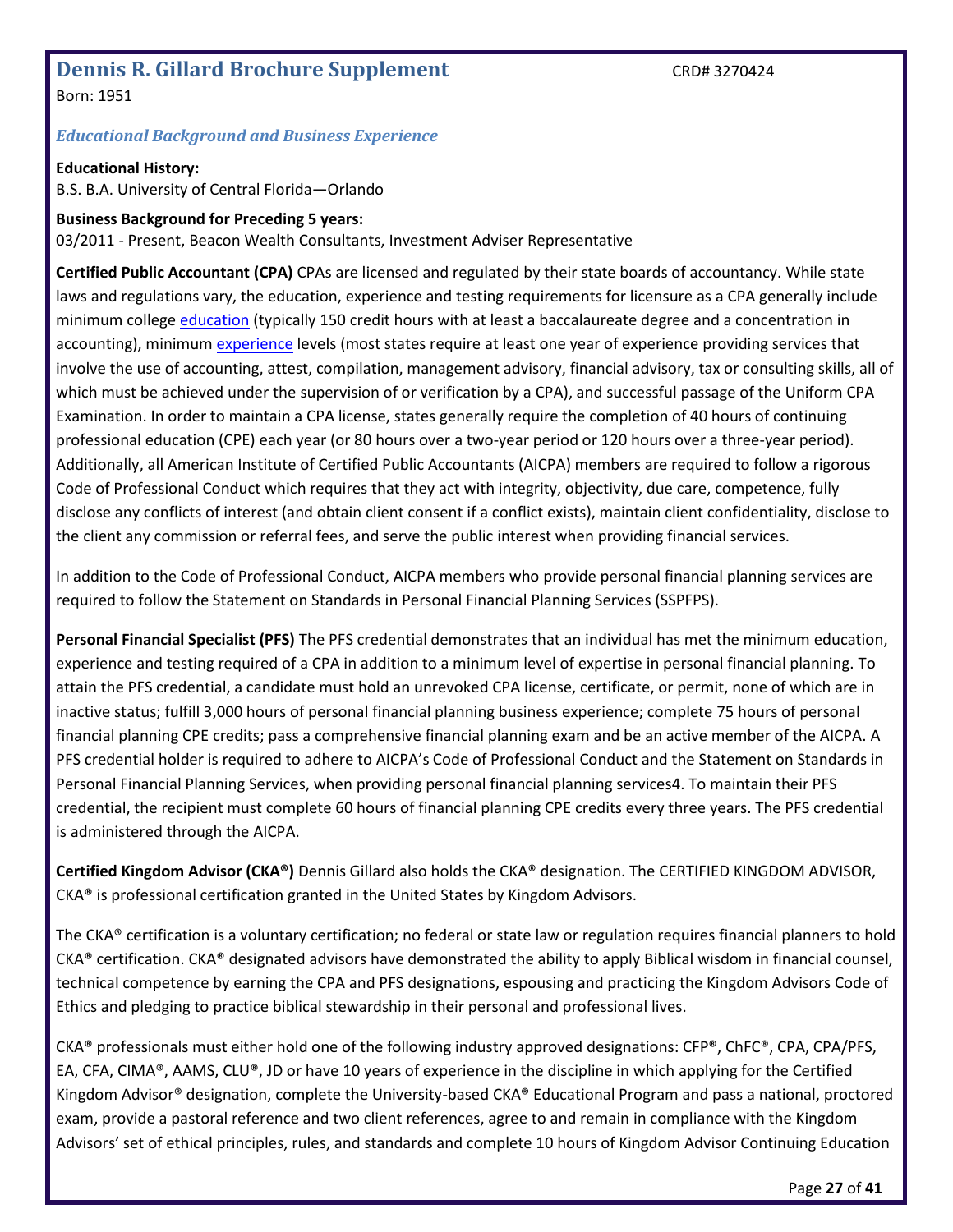prior to your CKA® renewal date each year. CKA® professionals who fail to comply with the above standards and requirements could be subject to Kingdom Advisors enforcement process, which could result in suspension or permanent revocation of their CKA® certification. More information could be found on the Kingdom Advisors web page at: [https://kingdomadvisors.com](https://kingdomadvisors.com/)

*Disciplinary Information* None

#### *Other Business Activities*

Our representatives are involved in the following investment-related businesses:

This adviser is also a licensed insurance agent in the state of Florida. In such capacity, they could offer fixed life insurance products. As of November 2017, our Advisory Representatives are not permitted to sell commission-based insurance products. Client is under no obligation to purchase fixed or variable life insurance. In addition, they could receive other compensation such as fixed or variable life trails. Should you opt to purchase insurance, disclosure is made to the client at the time purchase is made, identifying the nature of the transaction or relationship, the role to be played by the representative. No commissions will be earned by the representative. Insurance will not be offered to Pennsylvania clients unless and until an agent at Beacon Wealth is licensed in Pennsylvania.

Our adviser, Dennis Gillard, is certified public accountant (CPA) and the President of an accounting firm which could create a conflict of interests. Accounting and tax preparation clients retain Mr. Gillard for those services under a separate agreement. As an Investment Adviser Representative, Mr. Gillard owes a fiduciary duty to clients. Mr. Gillard will disclose in advance how he is being compensated and if there is a conflict of interest involving any advice or service being provided. Clients are under no obligation to use the accounting services of Mr. Gillard.

#### *Additional Compensation*

Our representatives occasionally, but rarely receive the following forms of additional compensation as a result of providing advisory services to clients. They could receive non-cash compensation from product sponsors. Such compensation is not tied to the sales of any products. Compensation could include such items as gifts valued at less than \$100 annually, an occasional dinner or ticket to a sporting event, or reimbursement in connection with educational meetings or marketing or advertising initiatives. Product sponsors could also pay for education or training events that they could attend. This practice could give our representatives an incentive to recommend investment products based on the compensation received, rather than on the client's needs. However, our representatives are aware of their fiduciary duty and know that they must put the needs of clients ahead of their own. Our Chief Compliance Officer monitors any non-cash compensation received from product sponsors with the intention of detecting any potential conflicts.

#### *Supervision*

Our representatives are supervised by the Chief Compliance Officer ("CCO") who is responsible for monitoring the advisory activities of representatives to reasonably ensure compliance with our firm's compliance program, including but not limited to applicable policies and procedures adopted thereunder, Code of Ethics and corresponding monitoring protocols identified therein. Supervision includes review of client transactions, account suitability, investment objectives, reasonable client and statutory imposed investment restrictions and guidelines which are confirmed annually with clients.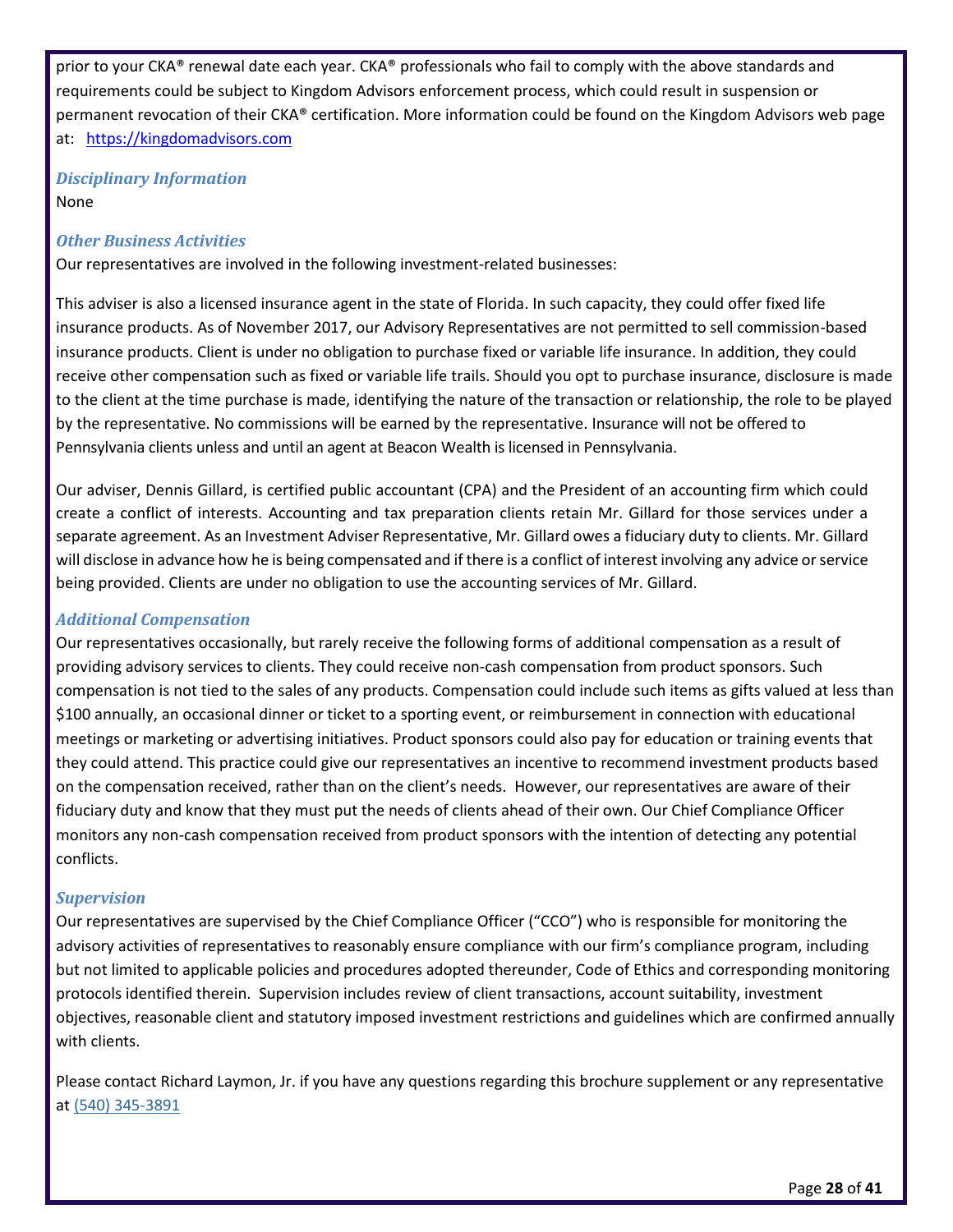# <span id="page-28-0"></span>**Kimberly D. Jenkins Brochure Supplement** CRD# 5906861

Born: 1990

#### *Educational Background and Business Experience*

#### **Educational History:**

B.S. Business with concentrations in Marketing and Financial Planning, Liberty University CIMA® Investment Management Theory & Practice Registered Executive Education Program, Yale School of Management

#### **Certified Financial Planner (CFP®)** Kimberly Jenkins holds the CFP® designation.

Certified Financial Planner Board of Standards, Inc. (CFP Board) owns the CFP® certification mark, the CERTIFIED FINANCIAL PLANNER™ certification mark, and the CFP® certification mark (with plaque design) logo in the United States, which it authorizes use of by individuals who successfully complete CFP Board's initial and ongoing certification requirements.

CFP® professionals must pass the comprehensive CFP® Certification Examination, pass CFP Board's Fitness Standards for Candidates and Professionals Eligible for Reinstatement, agree to abide by CFP Board's Code of Ethics and Professional Responsibility and Rules of Conduct which put clients' interests first and comply with the Financial Planning Practice Standards which spell out what clients should be able to reasonably expect from the financial planning engagement. These are just some of the reasons why the CFP® certification is becoming increasingly recognized.

CFP<sup>®</sup> professionals who fail to comply with the above standards and requirements could be subject to CFP Board's enforcement process, which could result in suspension or permanent revocation of their CFP® certification.

More information could be found on the CFP® Board web page at: [www.cfp.net](http://www.cfp.net/)

**Certified Investment Management Analyst® (CIMA®)** Kimberly Jenkins is a CIMA® professional. Investments & Wealth Institute® (the Institute) is the owner of the certification marks "CIMA," and "Certified Investment Management Analyst." Use of CIMA, and/or Certified Investment Management Analyst signifies that the user has successfully completed the Institute's initial and ongoing credentialing requirements for investment management professionals. [and/or requirements for "wealth advisors" and/or "investment strategists" and/or "investment management consultants" or in case of multiple certifications, "requirements for certification."]

The CIMA® Program curriculum provides a comprehensive framework of knowledge for investment decision making and is firmly grounded in the knowledge and skills used every day in the investment profession. The CIMA® Program curriculum is updated regularly to ensure that candidates learn the most relevant and practical new tools, ideas, and investment and wealth management skills to reflect the dynamic and complex nature of the profession. To learn more about the CIMA® program, visit [www.investmentsandwealth.org.](file:///C:/Users/toddd/Documents/Beacon%20Wealth%20Files/ADV/www.investmentsandwealth.org)

CIMA® professionals who fail to comply with the above standards and requirements could be subject to the Investment & Wealth Institute® enforcement process, which could result in suspension or permanent revocation of their CIMA® certification.

**Certified Kingdom Advisor (CKA®)** Kimberly Jenkins also holds the CKA® designation. The CERTIFIED KINGDOM ADVISOR, CKA® is professional certification granted in the United States by Kingdom Advisors.

The CKA® certification is a voluntary certification; no federal or state law or regulation requires financial planners to hold  $CKA<sup>®</sup>$  certification. CKA<sup>®</sup> designated advisors have demonstrated the ability to apply Biblical wisdom in financial counsel,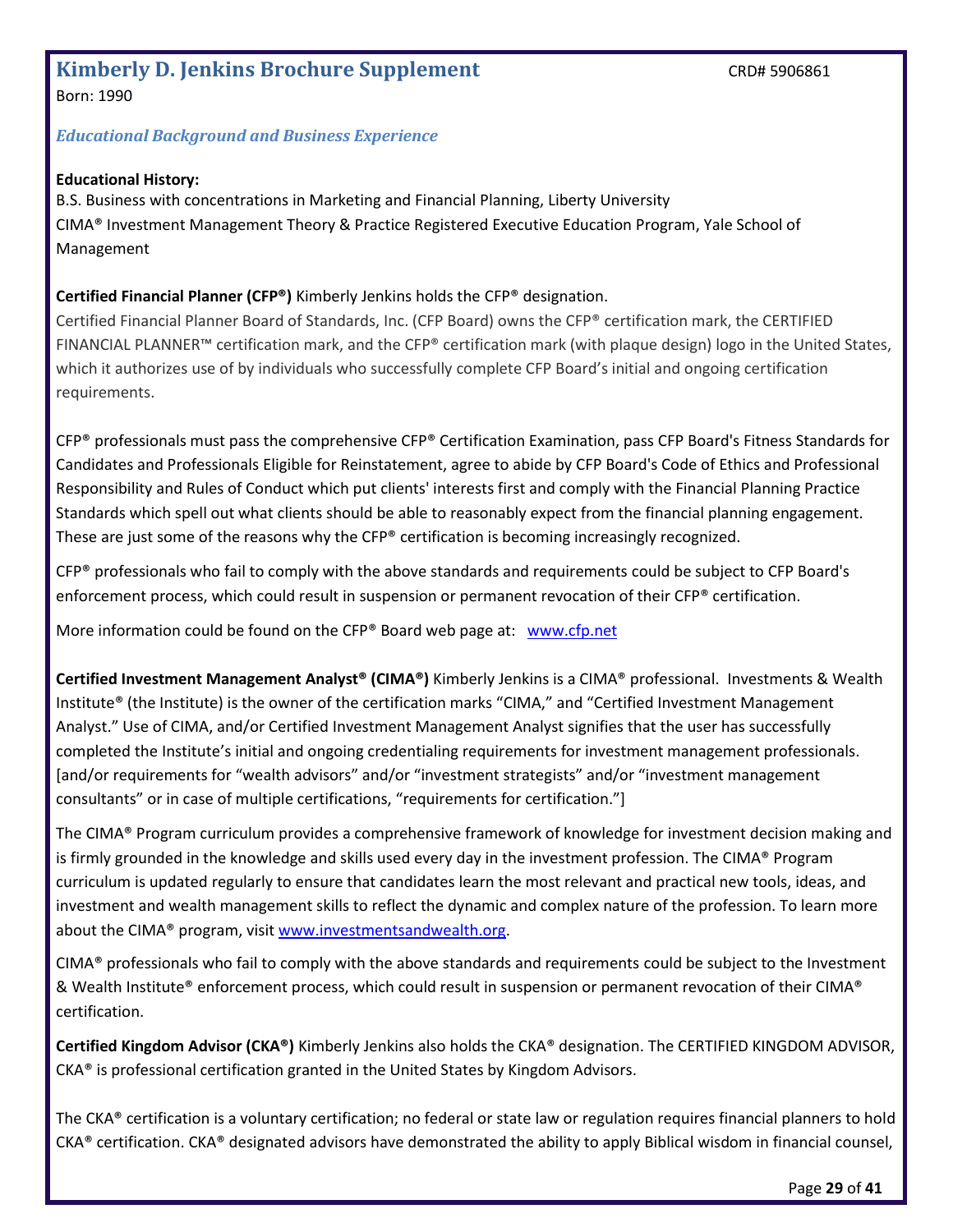technical competence by earning the CFP® designation, espousing and practicing the Kingdom Advisors Code of Ethics and pledging to practice biblical stewardship in their personal and professional lives.

CKA® professionals must either hold one of the following industry approved designations: CFP®, ChFC®, CPA, CPA/PFS, EA, CFA, CIMA®, AAMS, CLU®, JD or have 10 years of experience in the discipline in which applying for the Certified Kingdom Advisor® designation, complete the University-based CKA® Educational Program and pass a national, proctored exam, provide a pastoral reference and two client references, agree to and remain in compliance with the Kingdom Advisors' set of ethical principles, rules, and standards and complete 10 hours of Kingdom Advisor Continuing Education prior to your CKA® renewal date each year. CKA® professionals who fail to comply with the above standards and requirements could be subject to Kingdom Advisors enforcement process, which could result in suspension or permanent revocation of their CKA® certification. More information could be found on the Kingdom Advisors web page at: [https://kingdomadvisors.com](https://kingdomadvisors.com/)

#### **Business Background for Preceding 5 years:**

12/2021 – Present, Beacon Wealth Consultants, Portfolio Manager 02/2015 – Present, Beacon Wealth Consultants, Investment Adviser Representative 06/2015 – 11/2021, Beacon Wealth Consultants, Director of Financial Planning

*Disciplinary Information* None

## *Other Business Activities*

None

#### *Additional Compensation*

Our representatives occasionally, but rarely receive the following forms of additional compensation as a result of providing advisory services to clients. They could receive non-cash compensation from product sponsors. Such compensation is not tied to the sales of any products. Compensation could include such items as gifts valued at less than \$100 annually, an occasional dinner or ticket to a sporting event, or reimbursement in connection with educational meetings or marketing or advertising initiatives. Product sponsors could also pay for education or training events that they could attend. This practice could give our representatives an incentive to recommend investment products based on the compensation received, rather than on the client's needs. However, our representatives are aware of their fiduciary duty and know that they must put the needs of clients ahead of their own. Our Chief Compliance Officer monitors any non-cash compensation received from product sponsors with the intention of detecting any potential conflicts.

#### *Supervision*

Our representatives are supervised by the Chief Compliance Officer ("CCO") who is responsible for monitoring the advisory activities of representatives to reasonably ensure compliance with our firm's compliance program, including but not limited to applicable policies and procedures adopted thereunder, Code of Ethics and corresponding monitoring protocols identified therein. Supervision includes review of client transactions, account suitability, investment objectives, reasonable client and statutory imposed investment restrictions and guidelines which are confirmed annually with clients.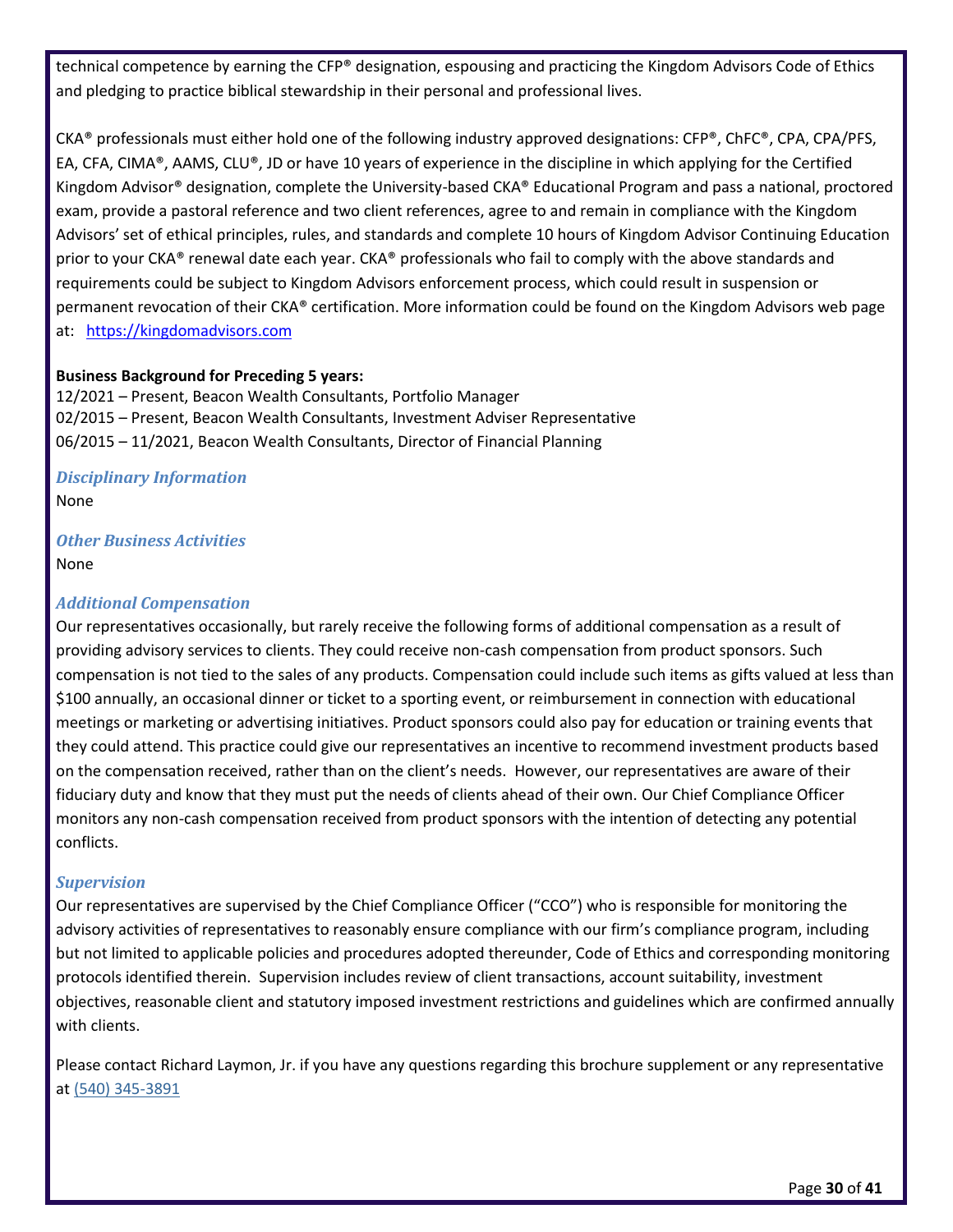## <span id="page-30-0"></span>**Jerry L. McMillan Brochure Supplement** CRD# 4122017

Born: 1963

#### *Educational Background and Business Experience*

**Educational History**: AAS. Virginia Western Community College

**Certified Kingdom Advisor (CKA®)** Jerry McMillan holds the CKA® designation. The CERTIFIED KINGDOM ADVISOR, CKA® is professional certification granted in the United States by Kingdom Advisors.

The CKA® certification is a voluntary certification; no federal or state law or regulation requires financial planners to hold  $CKA<sup>®</sup>$  certification. CKA<sup>®</sup> designated advisors have demonstrated the ability to apply Biblical wisdom in financial counsel, technical competence with over 10 years of experience, espousing and practicing the Kingdom Advisors Code of Ethics and pledging to practice biblical stewardship in their personal and professional lives.

CKA® professionals must either hold one of the following industry approved designations: CFP®, ChFC®, CPA, CPA/PFS, EA, CFA, CIMA®, AAMS, CLU®, JD or have 10 years of experience in the discipline in which applying for the Certified Kingdom Advisor® designation, complete the University-based CKA® Educational Program and pass a national, proctored exam, provide a pastoral reference and two client references, agree to and remain in compliance with the Kingdom Advisors' set of ethical principles, rules, and standards and complete 10 hours of Kingdom Advisor Continuing Education prior to your CKA® renewal date each year. CKA® professionals who fail to comply with the above standards and requirements could be subject to Kingdom Advisors enforcement process, which could result in suspension or permanent revocation of their CKA® certification. More information could be found on the Kingdom Advisors web page at: [https://kingdomadvisors.com](https://kingdomadvisors.com/)

#### **Business Background for Preceding 5 years:**

4/2017 – Present, Beacon Wealth Consultants Inc., Investment Adviser Representative 1/2007 – 3/2017, BB&T; Private Adviser

*Disciplinary Information* None

#### *Other Business Activities*

This adviser is involved in the following investment-related businesses:

This adviser is also a licensed insurance agent in the state of Virginia. In such capacity, he could offer fixed life insurance products. As of November 2017, our Advisory Representatives are not permitted to sell commission-based insurance products. Client is under no obligation to purchase fixed or variable life insurance. In addition, they could receive other compensation such as fixed or variable life trails. Should you opt to purchase insurance, disclosure is made to the client at the time purchase is made, identifying the nature of the transaction or relationship, the role to be played by the representative. No commissions will be earned by the representative. Insurance will not be offered to Pennsylvania clients unless and until an agent at Beacon Wealth is licensed in Pennsylvania.

#### *Additional Compensation*

Our representatives occasionally, but rarely receive the following forms of additional compensation as a result of providing advisory services to clients. They could receive non-cash compensation from product sponsors. Such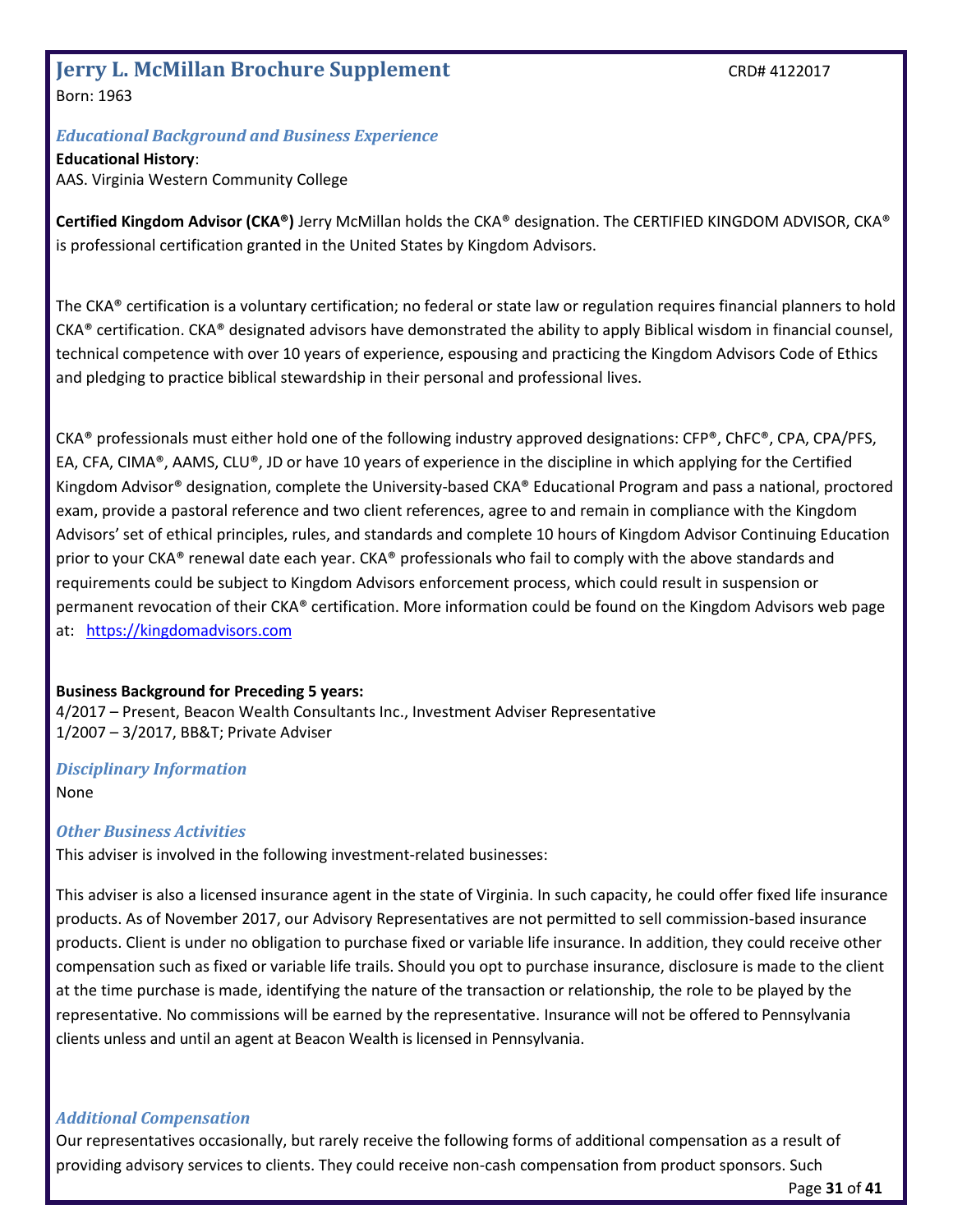compensation is not tied to the sales of any products. Compensation could include such items as gifts valued at less than \$100 annually, an occasional dinner or ticket to a sporting event, or reimbursement in connection with educational meetings or marketing or advertising initiatives. Product sponsors could also pay for education or training events that they could attend. This practice could give our representatives an incentive to recommend investment products based on the compensation received, rather than on the client's needs. However, our representatives are aware of their fiduciary duty and know that they must put the needs of clients ahead of their own. Our Chief Compliance Officer monitors any non-cash compensation received from product sponsors with the intention of detecting any potential conflicts.

#### *Supervision*

Our representatives are supervised by the Chief Compliance Officer ("CCO") who is responsible for monitoring the advisory activities of representatives to reasonably ensure compliance with our firm's compliance program, including but not limited to applicable policies and procedures adopted thereunder, Code of Ethics and corresponding monitoring protocols identified therein. Supervision includes review of client transactions, account suitability, investment objectives, reasonable client and statutory imposed investment restrictions and guidelines which are confirmed annually with clients.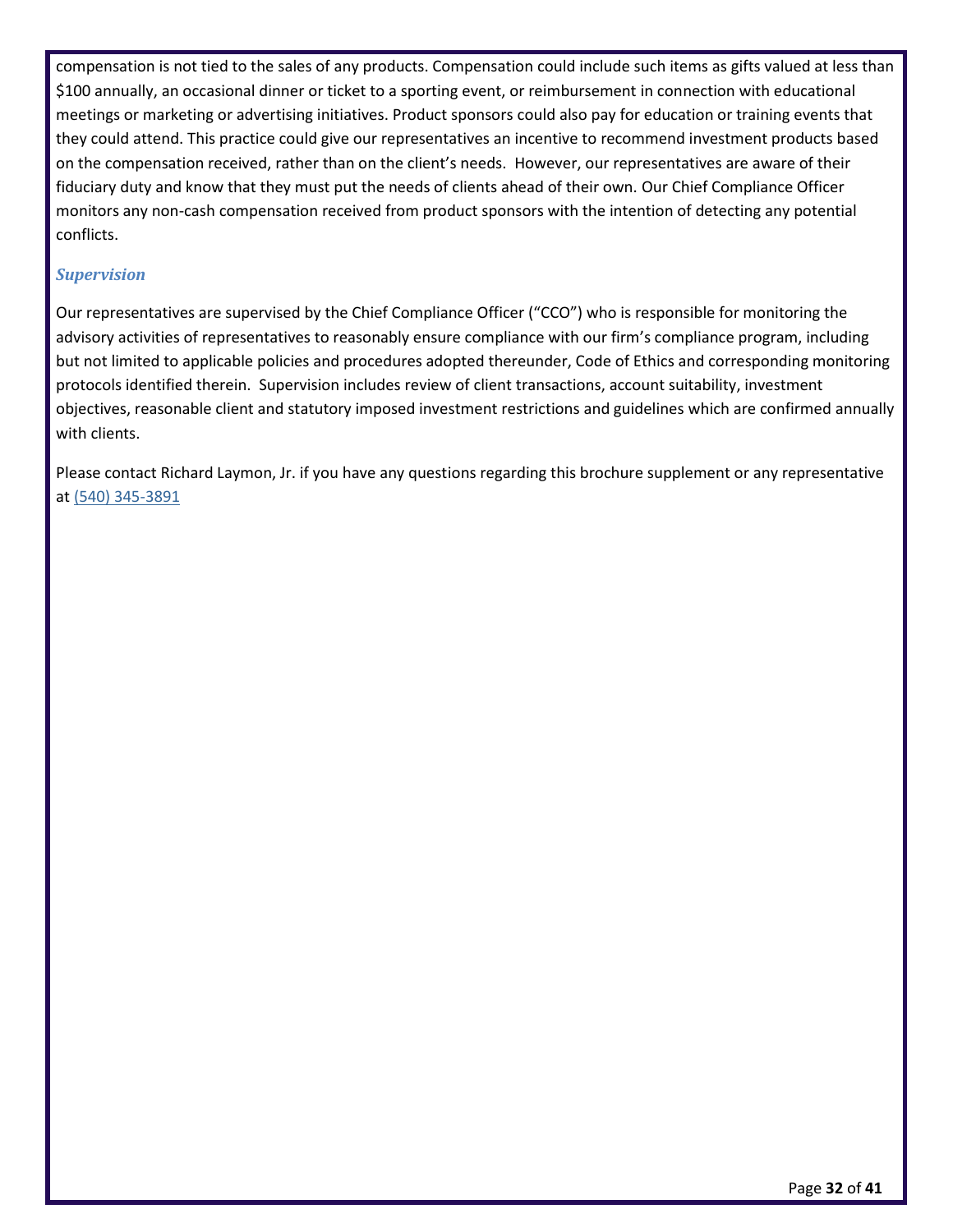### <span id="page-32-0"></span>**Hillary A. Sunderland Brochure Supplement** CRD# 5224268 Born: 1983

## *Educational Background and Business Experience*

**Educational History:** 

BA Economics Bucknell University

*Business Background for Preceding 5 years:* 09/2017 – Present, Beacon Wealth Consultants Chief Investment Officer 01/2016 – 08/2017 21:5 Financial Network

Chartered Financial Analyst (CFA<sup>®</sup>): The Chartered Financial Analyst (CFA<sup>®</sup>) charter is a globally respected, graduate-level investment credential established in 1962 and awarded by CFA Institute — the largest global association of investment professionals. There are currently more than 90,000 CFA charter holders working in 134 countries. To earn the CFA charter, candidates must: 1) pass three sequential, six-hour examinations; 2) have at least four years of qualified professional investment experience; 3) join CFA Institute as members; and 4) commit to abide by, and annually reaffirm, their adherence to the CFA Institute Code of Ethics and Standards of Professional Conduct.

#### *High Ethical Standards*

The CFA Institute Code of Ethics and Standards of Professional Conduct, enforced through an active professional conduct program, require CFA charter holders to: Place their clients' interests ahead of their own, maintain independence and objectivity, Act with integrity, Maintain and improve their professional competence, Disclose conflicts of interest and legal matters.

#### *Global Recognition*

Passing the three CFA exams is a difficult feat that requires extensive study (average of 300 hours of study per level). Earning the CFA charter demonstrates mastery of many of the advanced skills needed for investment analysis and decision making in today's quickly evolving global financial industry. As a result, employers and clients are increasingly seeking CFA charter holders—often making the charter a prerequisite for employment. Additionally, regulatory bodies in 22 countries and territories recognize the CFA charter as a proxy for meeting certain licensing requirements, and more than 125 colleges and universities around the world have incorporated a majority of the CFA Program curriculum into their own finance courses.

#### *Comprehensive and Current Knowledge*

The CFA Program curriculum provides a comprehensive framework of knowledge for investment decision making and is firmly grounded in the knowledge and skills used every day in the investment profession. The three levels of the CFA Program test a proficiency with a wide range of fundamental and advanced investment topics, including ethical and professional standards, fixed-income and equity analysis, alternative and derivative investments, economics, financial reporting standards, portfolio management, and wealth planning. The CFA Program curriculum is updated yearly to ensure that candidates learn the most relevant and practical new tools, ideas, and investment and wealth management skills to reflect the dynamic and complex nature of the profession. To learn more about the CFA charter, visit [www.cfainstitute.org.](http://www.cfainstitute.org/)

**Certified Kingdom Advisor (CKA®)** Hillary Sunderland also holds the CKA® designation. The CERTIFIED KINGDOM ADVISOR, CKA® is professional certification granted in the United States by Kingdom Advisors.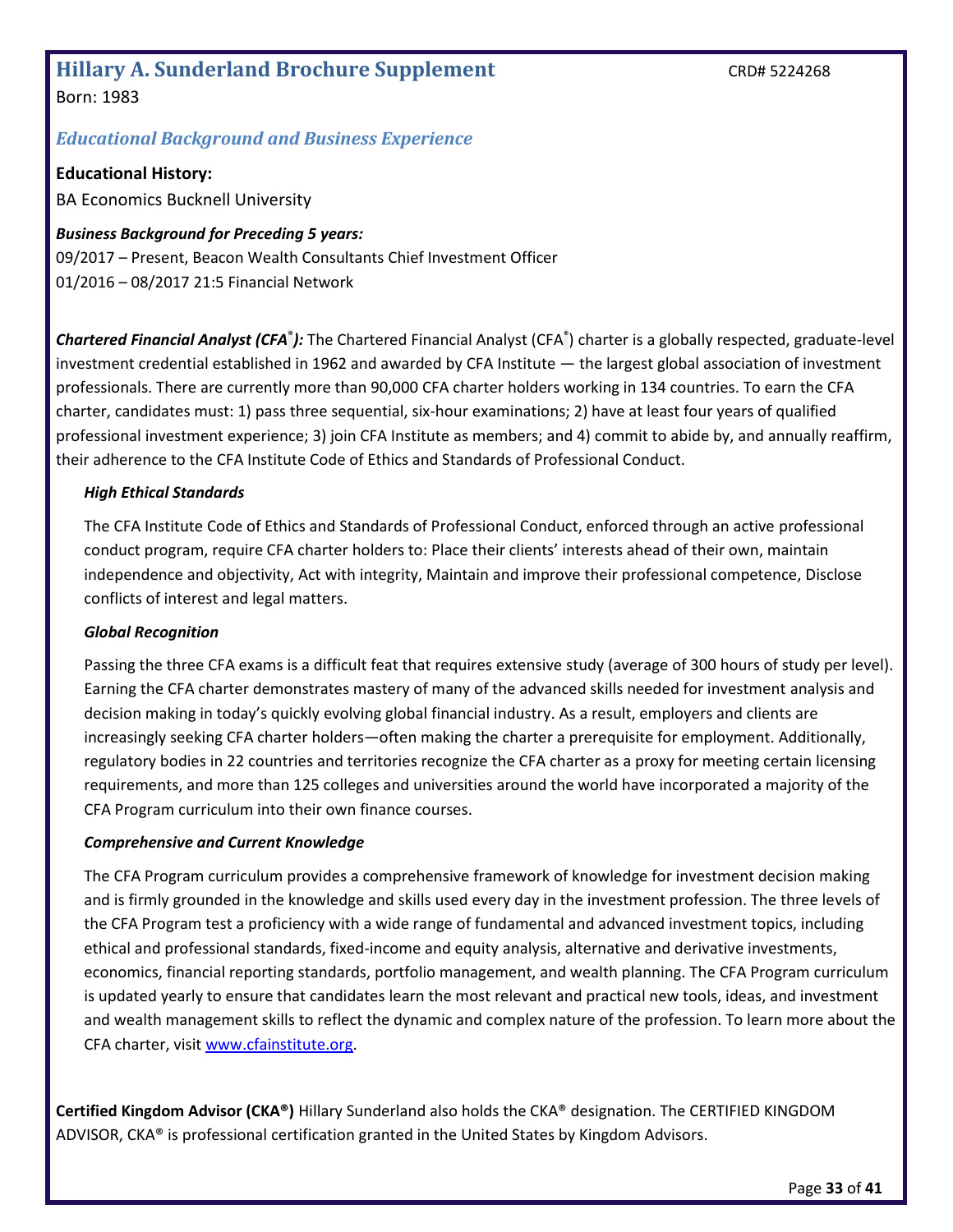The CKA® certification is a voluntary certification; no federal or state law or regulation requires financial planners to hold  $CKA<sup>®</sup>$  certification. CKA<sup>®</sup> designated advisors have demonstrated the ability to apply Biblical wisdom in financial counsel, technical competence by earning the CFA® designation, espousing and practicing the Kingdom Advisors Code of Ethics and pledging to practice biblical stewardship in their personal and professional lives.

CKA® professionals must either hold one of the following industry approved designations: CFP®, ChFC®, CPA, CPA/PFS, EA, CFA, CIMA®, AAMS, CLU®, JD or have 10 years of experience in the discipline in which applying for the Certified Kingdom Advisor® designation, complete the University-based CKA® Educational Program and pass a national, proctored exam, provide a pastoral reference and two client references, agree to and remain in compliance with the Kingdom Advisors' set of ethical principles, rules, and standards and complete 10 hours of Kingdom Advisor Continuing Education prior to your CKA® renewal date each year. CKA® professionals who fail to comply with the above standards and requirements could be subject to Kingdom Advisors enforcement process, which could result in suspension or permanent revocation of their CKA® certification. More information could be found on the Kingdom Advisors web page at: [https://kingdomadvisors.com](https://kingdomadvisors.com/)

#### *Disciplinary Information*

None

*Other Business Activities*

Not Applicable

*Additional Compensation*

Not Applicable

*Supervision*

Our representatives are supervised by the Chief Compliance Officer ("CCO") who is responsible for monitoring the advisory activities of representatives to reasonably ensure compliance with our firm's compliance program, including but not limited to applicable policies and procedures adopted thereunder, Code of Ethics and corresponding monitoring protocols identified therein. Supervision includes review of client transactions, account suitability, investment objectives, reasonable client and statutory imposed investment restrictions and guidelines which are confirmed annually with clients.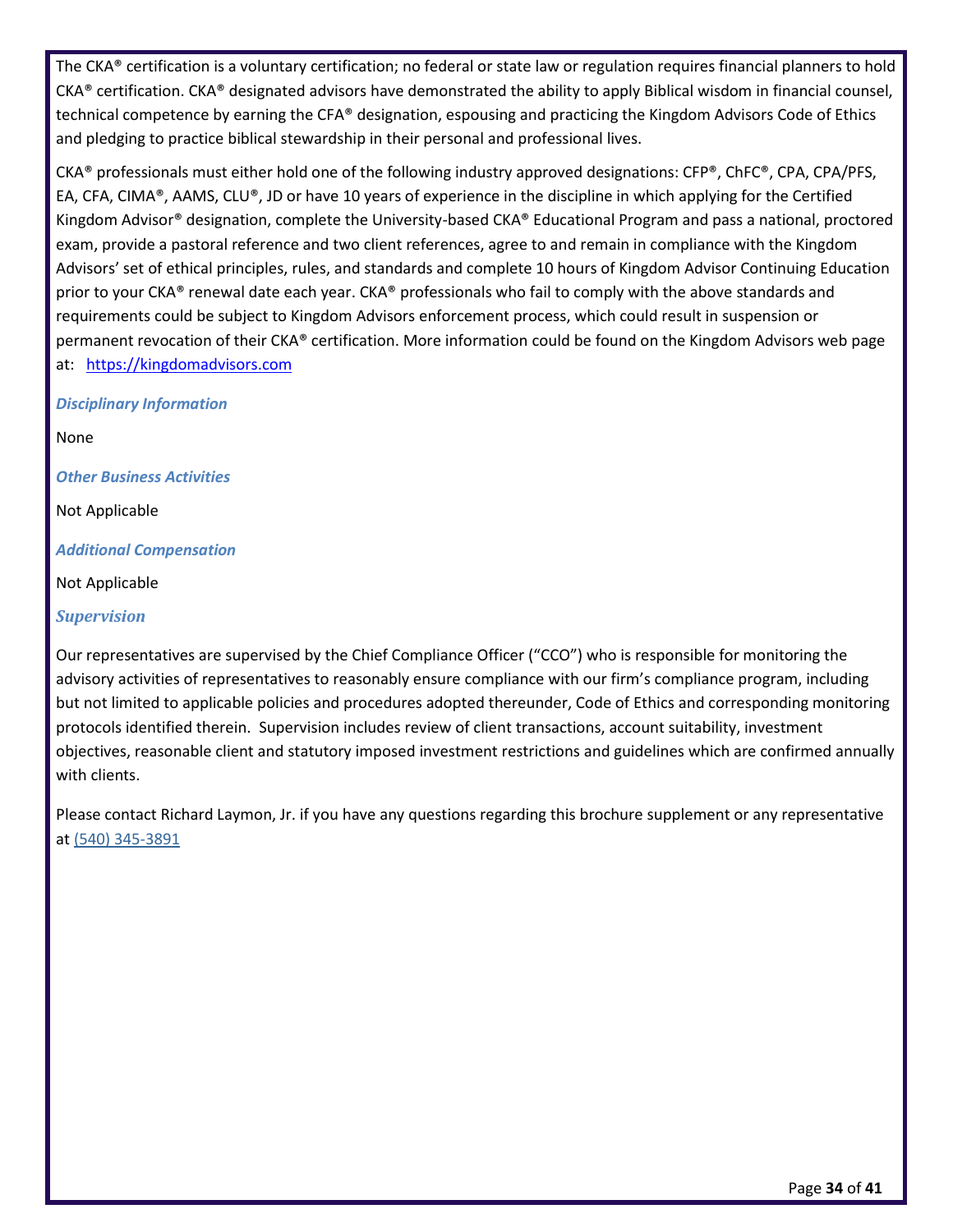## <span id="page-34-0"></span>**Michael R. Sunderland Brochure Supplement** CRD# 6880690

Born: 1977

#### *Educational Background and Business Experience*

**Educational History:** BS in Mathematics, James Madison University, Harrisonburg, VA

#### **Business Background for Preceding 5 years:**

11/2017 – Present, Beacon Wealth Consultants Inc., Investment Adviser Representative 1/2016 – 10/2017, 21:5 Financial Network, Co-Owner

**Certified Retirement Plans Specialist (CRPS®)** Michael Sunderland holds the CRPS® designation. The CERTIFIED RETIREMENT PLANS SPECIALIST, CRPS® is professional certification granted in the United States by the College of Financial Planning.

The CRPS® is a graduate-level designation program for experienced financial advisors who wish to specialize in retirement plan creation and administration.

As retirement plan options evolve and tax complexities increase, many companies seek professional plan administrators to design, install, and maintain their company retirement plans. Firms of all sizes recognize the unique skills needed to implement and oversee these internal retirement plans—skills within your reach with the CRPS® designation. Your CRPS® mark will set you apart from other advisors with the knowledge to recommend implementation techniques that can be executed into well-structured, company-appropriate retirement plans. Plus, you'll be able to effectively administer retirement plans for businesses and their employees.

More information could be found at: <https://www.kaplanfinancial.com/wealth-management/crps>

*Disciplinary Information* None

*Other Business Activities* None

#### *Additional Compensation*

Our representatives occasionally, but rarely receive the following forms of additional compensation as a result of providing advisory services to clients. They could receive non-cash compensation from product sponsors. Such compensation is not tied to the sales of any products. Compensation could include such items as gifts valued at less than \$100 annually, an occasional dinner or ticket to a sporting event, or reimbursement in connection with educational meetings or marketing or advertising initiatives. Product sponsors could also pay for education or training events that they could attend. This practice could give our representatives an incentive to recommend investment products based on the compensation received, rather than on the client's needs. However, our representatives are aware of their fiduciary duty and know that they must put the needs of clients ahead of their own. Our Chief Compliance Officer monitors any non-cash compensation received from product sponsors with the intention of detecting any potential conflicts.

#### *Supervision*

Our representatives are supervised by the Chief Compliance Officer ("CCO") who is responsible for monitoring the advisory activities of representatives to reasonably ensure compliance with our firm's compliance program, including but not limited to applicable policies and procedures adopted thereunder, Code of Ethics and corresponding monitoring protocols identified therein. Supervision includes review of client transactions, account suitability, investment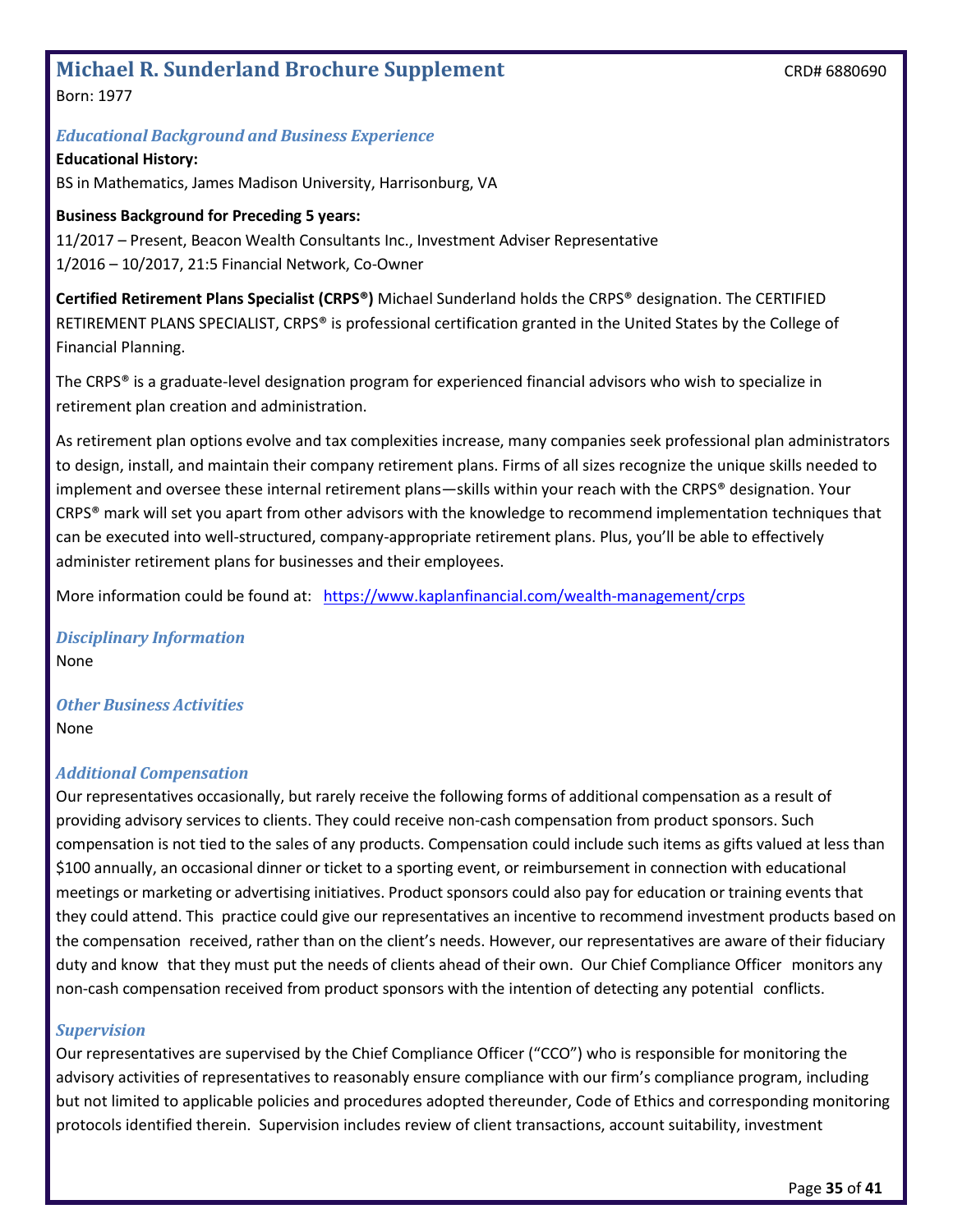objectives, reasonable client and statutory imposed investment restrictions and guidelines which are confirmed annually with clients.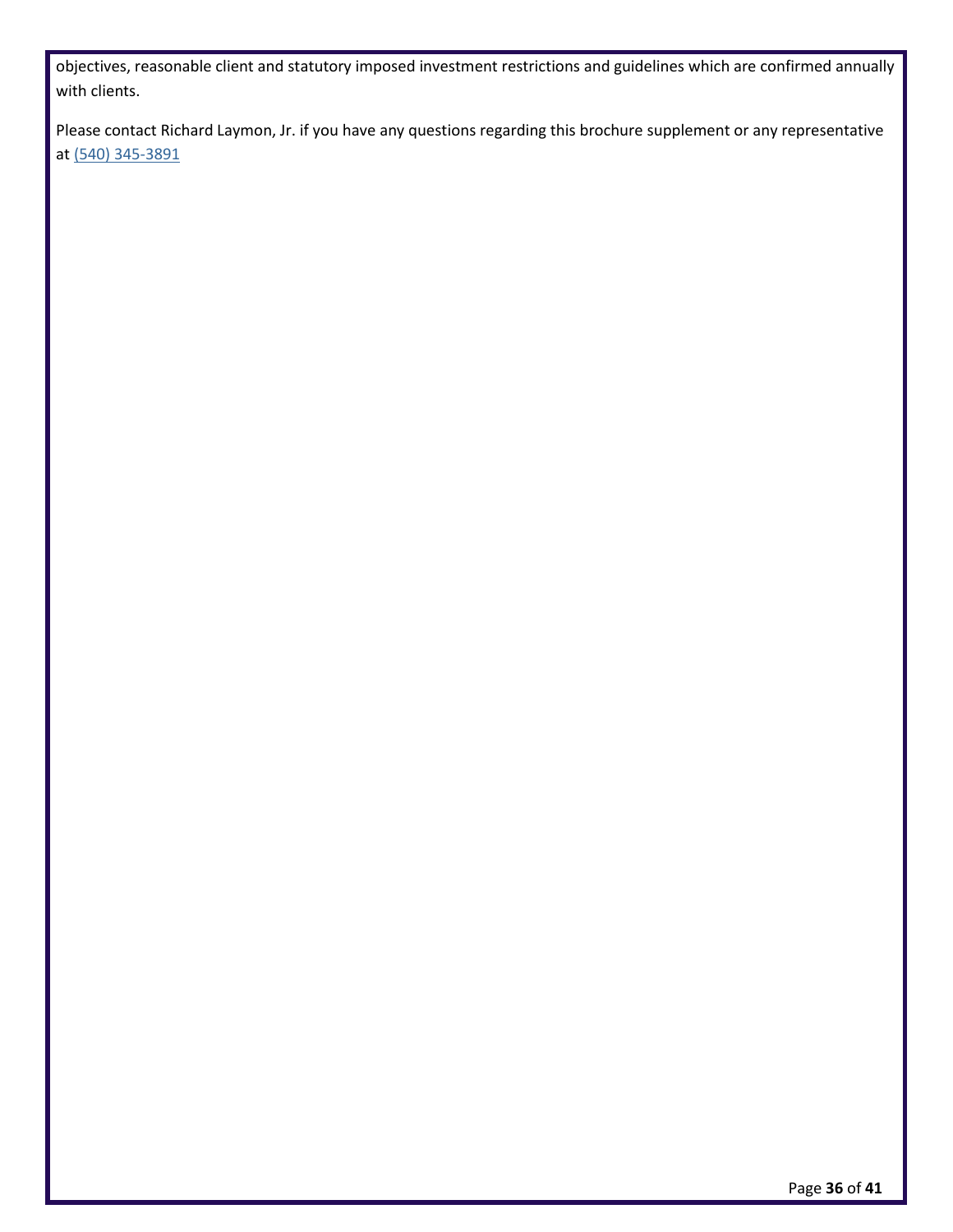## <span id="page-36-0"></span>**Jacob D. Preston Brochure Supplement** CRD# 6821520

Born: 1998

#### *Educational Background and Business Experience*

#### **Educational History:**

BS in Business Administration: Financial Planning, Liberty University, Lynchburg, VA

#### **Business Background for Preceding 5 years:**

5/2020 – Present, Beacon Wealth Consultants Inc., Lead Financial Planner

#### **Certified Financial Planner (CFP®)** Jacob Preston holds the CFP® designation.

Certified Financial Planner Board of Standards, Inc. (CFP Board) owns the CFP® certification mark, the CERTIFIED FINANCIAL PLANNER™ certification mark, and the CFP® certification mark (with plaque design) logo in the United States, which it authorizes use of by individuals who successfully complete CFP Board's initial and ongoing certification requirements.

CFP® professionals must pass the comprehensive CFP® Certification Examination, pass CFP Board's Fitness Standards for Candidates and Professionals Eligible for Reinstatement, agree to abide by CFP Board's Code of Ethics and Professional Responsibility and Rules of Conduct which put clients' interests first and comply with the Financial Planning Practice Standards which spell out what clients should be able to reasonably expect from the financial planning engagement. These are just some of the reasons why the CFP® certification is becoming increasingly recognized.

CFP® professionals who fail to comply with the above standards and requirements could be subject to CFP Board's enforcement process, which could result in suspension or permanent revocation of their CFP® certification.

More information could be found on the CFP® Board web page at: [www.cfp.net](http://www.cfp.net/)

*Disciplinary Information* None

*Other Business Activities* None

#### *Additional Compensation*

Our representatives occasionally, but rarely receive the following forms of additional compensation as a result of providing advisory services to clients. They could receive non-cash compensation from product sponsors. Such compensation is not tied to the sales of any products. Compensation could include such items as gifts valued at less than \$100 annually, an occasional dinner or ticket to a sporting event, or reimbursement in connection with educational meetings or marketing or advertising initiatives. Product sponsors could also pay for education or training events that they could attend. This practice could give our representatives an incentive to recommend investment products based on the compensation received, rather than on the client's needs. However, our representatives are aware of their fiduciary duty and know that they must put the needs of clients ahead of their own. Our Chief Compliance Officer monitors any non-cash compensation received from product sponsors with the intention of detecting any potential conflicts.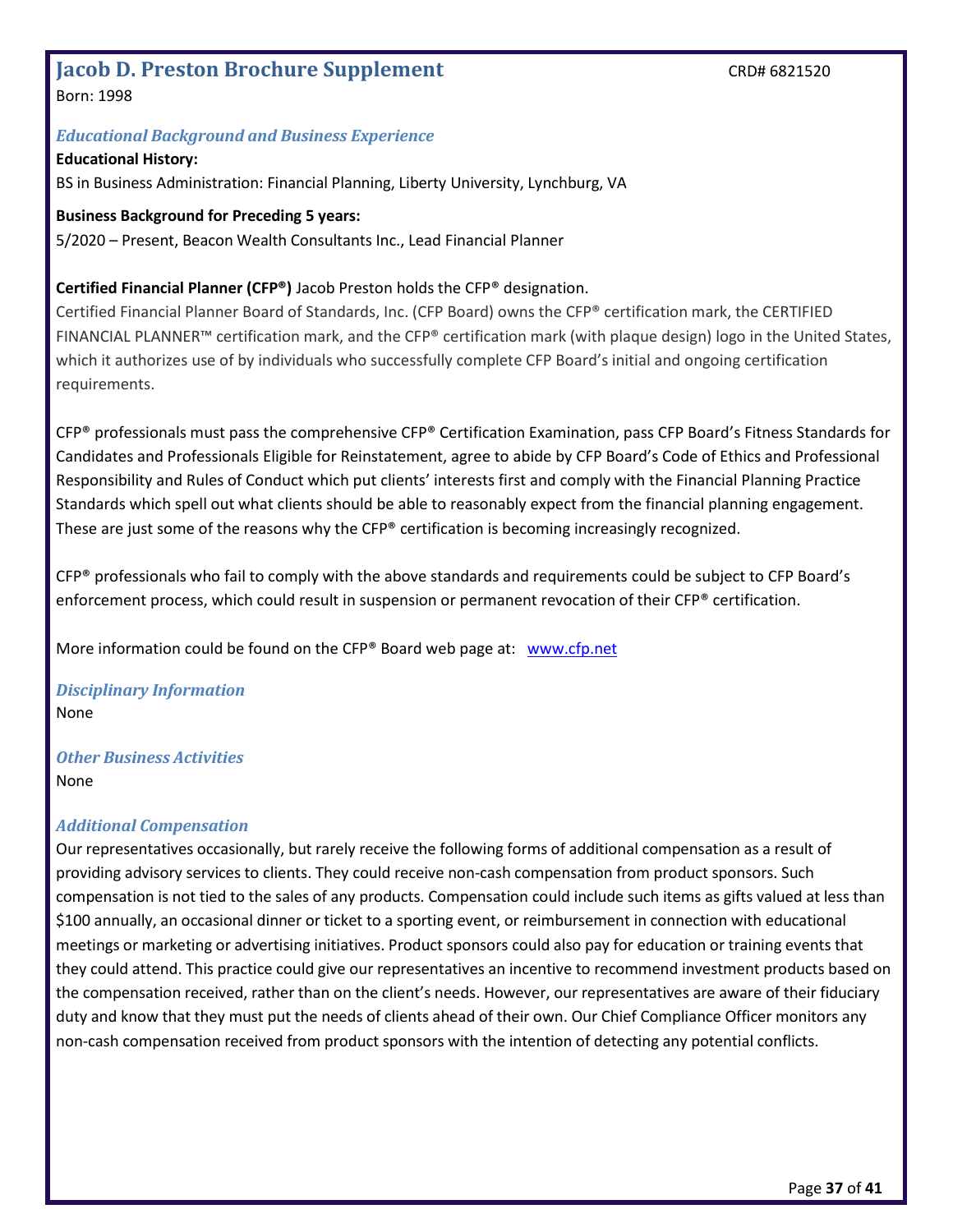#### *Supervision*

Our representatives are supervised by the Chief Compliance Officer ("CCO") who is responsible for monitoring the advisory activities of representatives to reasonably ensure compliance with our firm's compliance program, including but not limited to applicable policies and procedures adopted thereunder, Code of Ethics and corresponding monitoring protocols identified therein. Supervision includes review of client transactions, account suitability, investment objectives, reasonable client and statutory imposed investment restrictions and guidelines which are confirmed annually with clients.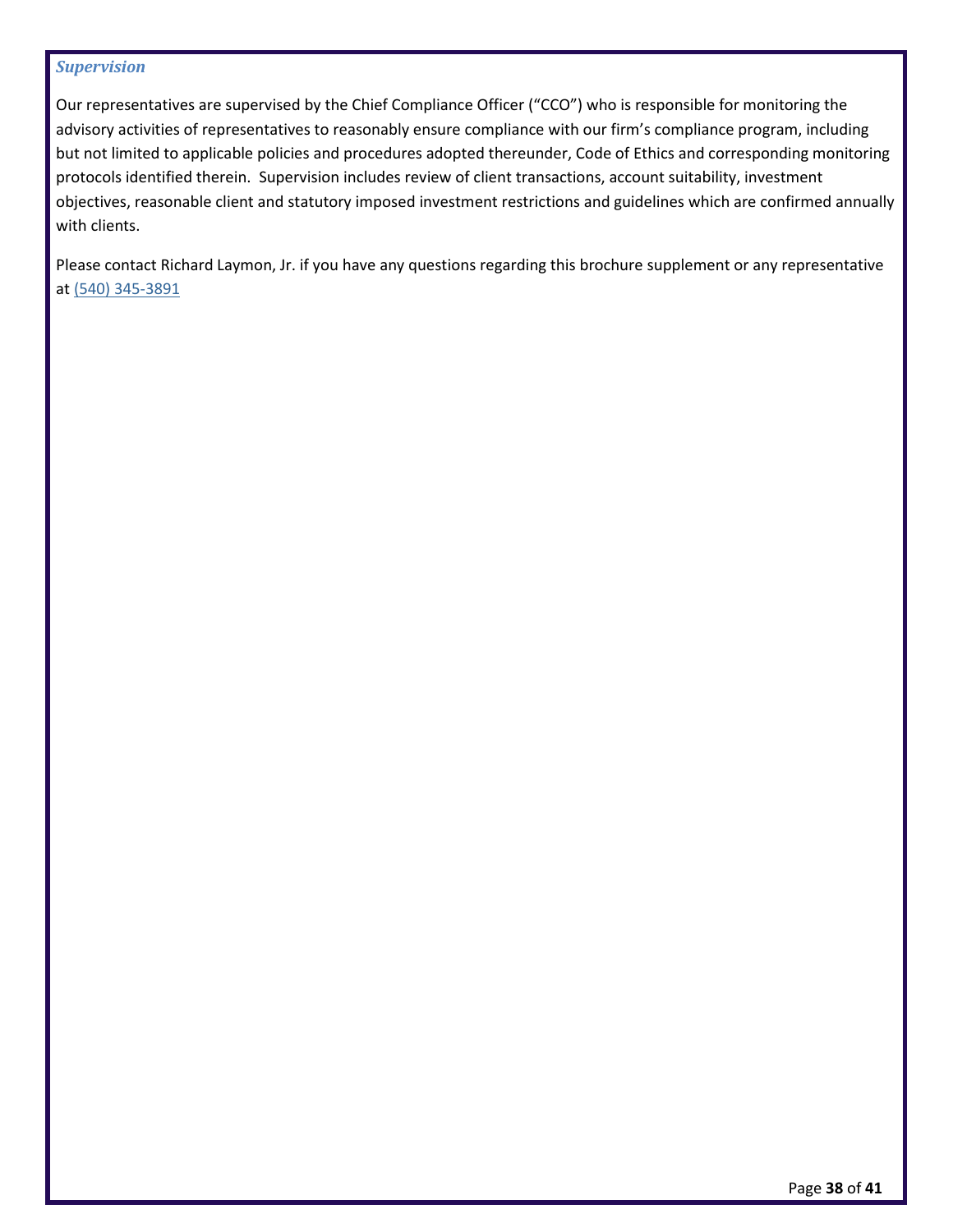## <span id="page-38-0"></span>**Scott W. Lucas Brochure Supplement** CRD# 6389274

Born: 1972

#### *Educational Background and Business Experience*

#### **Educational History:**

BS Environmental Science, Westminster College, Pittsburgh, PA

MS-ED Education/Counseling, Duquesne university, Pittsburgh, PA

#### **Business Background for Preceding 5 years:**

5/2022 – Present, Beacon Wealth Consultants Inc., dba Lucas Wealth Management, LLC, Wealth Advisor 9/2015-12/2021 – Touchstone Capital, Inc., Wealth Advisor

#### **Certified Financial Planner (CFP®)** Scott Lucas holds the CFP® designation.

Certified Financial Planner Board of Standards, Inc. (CFP Board) owns the CFP® certification mark, the CERTIFIED FINANCIAL PLANNER™ certification mark, and the CFP® certification mark (with plaque design) logo in the United States, which it authorizes use of by individuals who successfully complete CFP Board's initial and ongoing certification requirements.

CFP® professionals must pass the comprehensive CFP® Certification Examination, pass CFP Board's Fitness Standards for Candidates and Professionals Eligible for Reinstatement, agree to abide by CFP Board's Code of Ethics and Professional Responsibility and Rules of Conduct which put clients' interests first and comply with the Financial Planning Practice Standards which spell out what clients should be able to reasonably expect from the financial planning engagement. These are just some of the reasons why the  $CFP<sup>®</sup>$  certification is becoming increasingly recognized.

CFP<sup>®</sup> professionals who fail to comply with the above standards and requirements could be subject to CFP Board's enforcement process, which could result in suspension or permanent revocation of their CFP® certification.

More information could be found on the CFP® Board web page at: [www.cfp.net](http://www.cfp.net/)

#### *Disciplinary Information* None

*Other Business Activities* Medicare Supplement Sales

#### *Additional Compensation*

Our representatives occasionally, but rarely receive the following forms of additional compensation as a result of providing advisory services to clients. They could receive non-cash compensation from product sponsors. Such compensation is not tied to the sales of any products. Compensation could include such items as gifts valued at less than \$100 annually, an occasional dinner or ticket to a sporting event, or reimbursement in connection with educational meetings or marketing or advertising initiatives. Product sponsors could also pay for education or training events that they could attend. This practice could give our representatives an incentive to recommend investment products based on the compensation received, rather than on the client's needs. However, our representatives are aware of their fiduciary duty and know that they must put the needs of clients ahead of their own. Our Chief Compliance Officer monitors any non-cash compensation received from product sponsors with the intention of detecting any potential conflicts.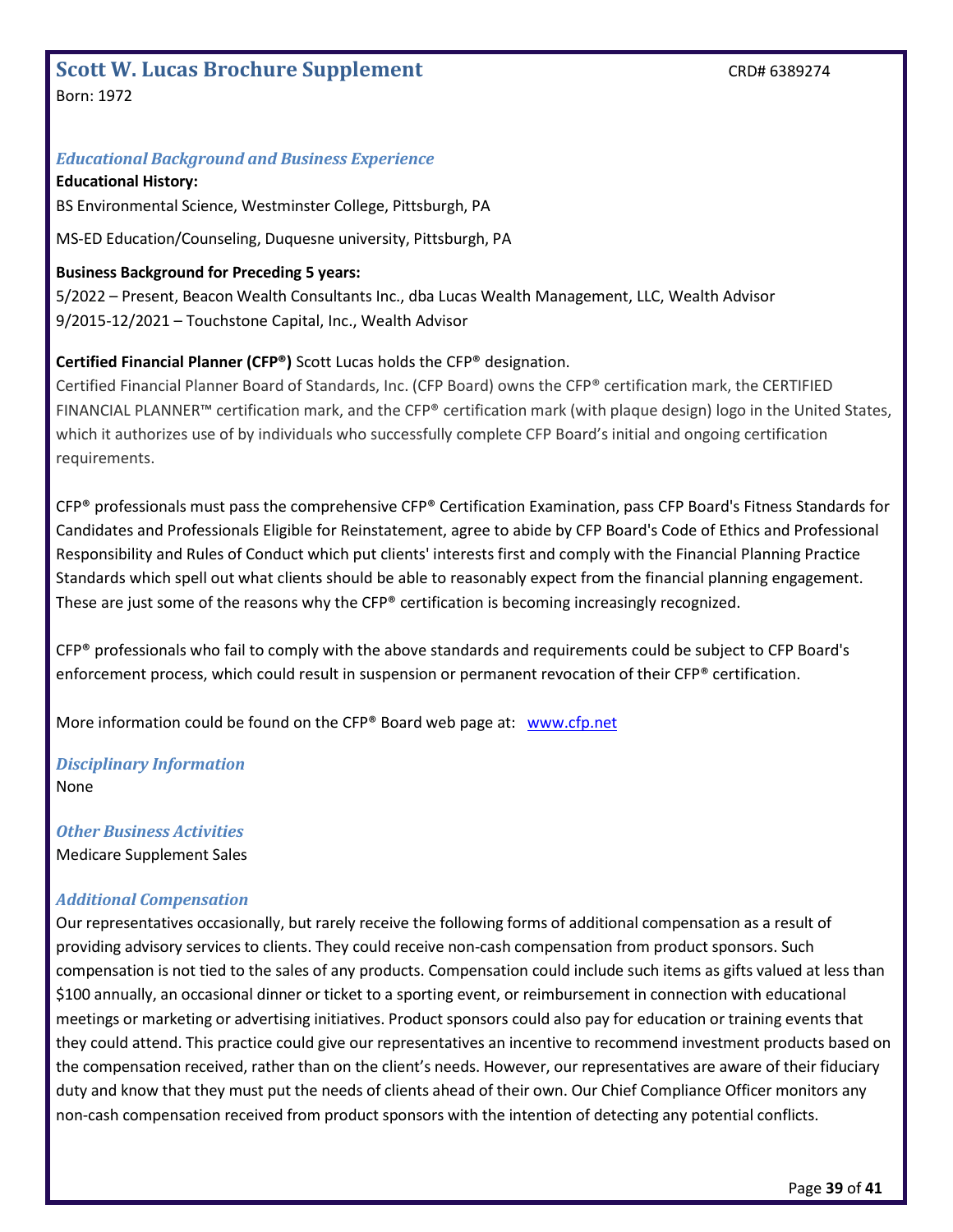#### *Supervision*

Our representatives are supervised by the Chief Compliance Officer ("CCO") who is responsible for monitoring the advisory activities of representatives to reasonably ensure compliance with our firm's compliance program, including but not limited to applicable policies and procedures adopted thereunder, Code of Ethics and corresponding monitoring protocols identified therein. Supervision includes review of client transactions, account suitability, investment objectives, reasonable client and statutory imposed investment restrictions and guidelines which are confirmed annually with clients. Please contact Richard Laymon, Jr. if you have any questions regarding this brochure supplement or any representative at [\(540\) 345-3891](callto:(540)%20345-3891)